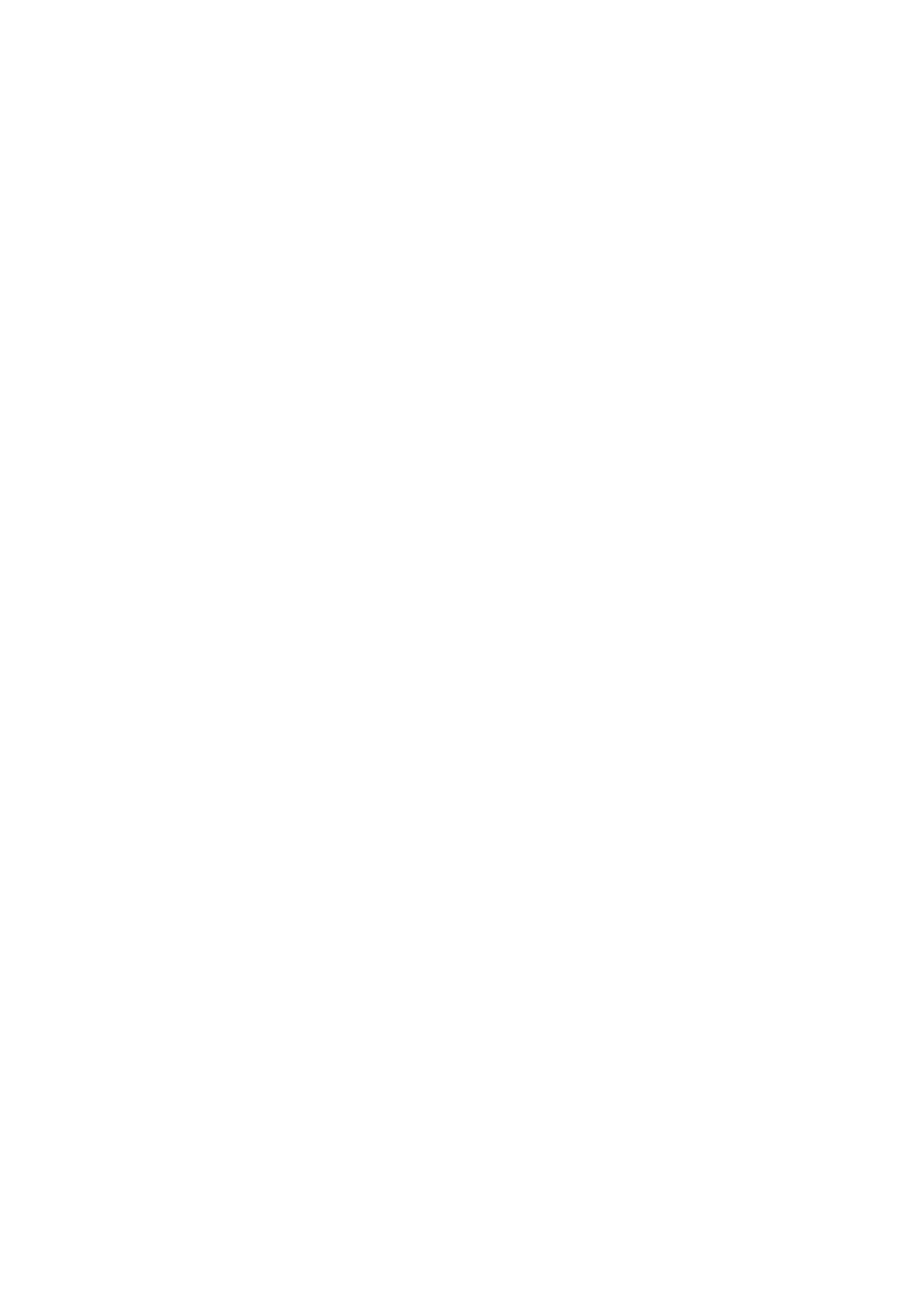# **Foreword**] #1

### Foreword 1<sup>st</sup> Edition

This book is about people who are forced to be refugees in their own country after they become hypersensitive to electricity or/and microwave radiation from wireless technologies.

I am not affected by this condition, nor is anyone in my family. After I realized the health hazards caused by cell phones and other wireless communication gadgets, I started writing about it. That's how I met a number of people who had become electrohypersensitive (EHS). This condition has disabled some of them to such an extent that they were forced to flee from their homes and workplaces to find refuge in forested areas as far away from electrical power and cell phone towers as possible.

This knowledge had a major impact on me. The fact is that some of my fellow citizens are forced to live as refugees in their own country! They are not fleeing from wars or terrorism, but from modern technology. Refugees, nonetheless, in one of the most safe and advanced countries in the world, or what once was a safe country - before the introduction of the latest in information technology and wireless communications systems.

These people want and need to have their stories told - for their own sake because of the obvious injustice, and because this is everybody's business. Their stories are our story. People with EHS are no different from you or me. The only thing that separates them from us is simply luck.

I have travelled around the country and met many EHS refugees, and have interviewed about twenty people of the over 600 identified by The Swedish Association for the ElectroSensitive.1. They told me their stories. Certain themes emerged and I've divided them into chapters.

Some EHS refugees wanted to remain anonymous, while others did not mind going public. "I believe everyone is responsible. That's why I want to tell my story," one person said. However, I have decided to give them all fictitious names as not to spotlight the individual, but to emphasize that they can be anyone of us.

- THANK YOU to all my new friends, with their assumed names *Maria, Siv, Björn, Klas, Mia, Eva, Thomas, Inger, Birgit, Naser, Elisabeth, Kenneth, Johanna's dad, and Jonas' mom.*
- \* THANK YOU for sharing your many painful experiences so willingly and sincerely.
- \* THANK YOU for your endurance.
- $\div$  THANK YOU for putting your trust in me; I hope this book reflects my gratitude.

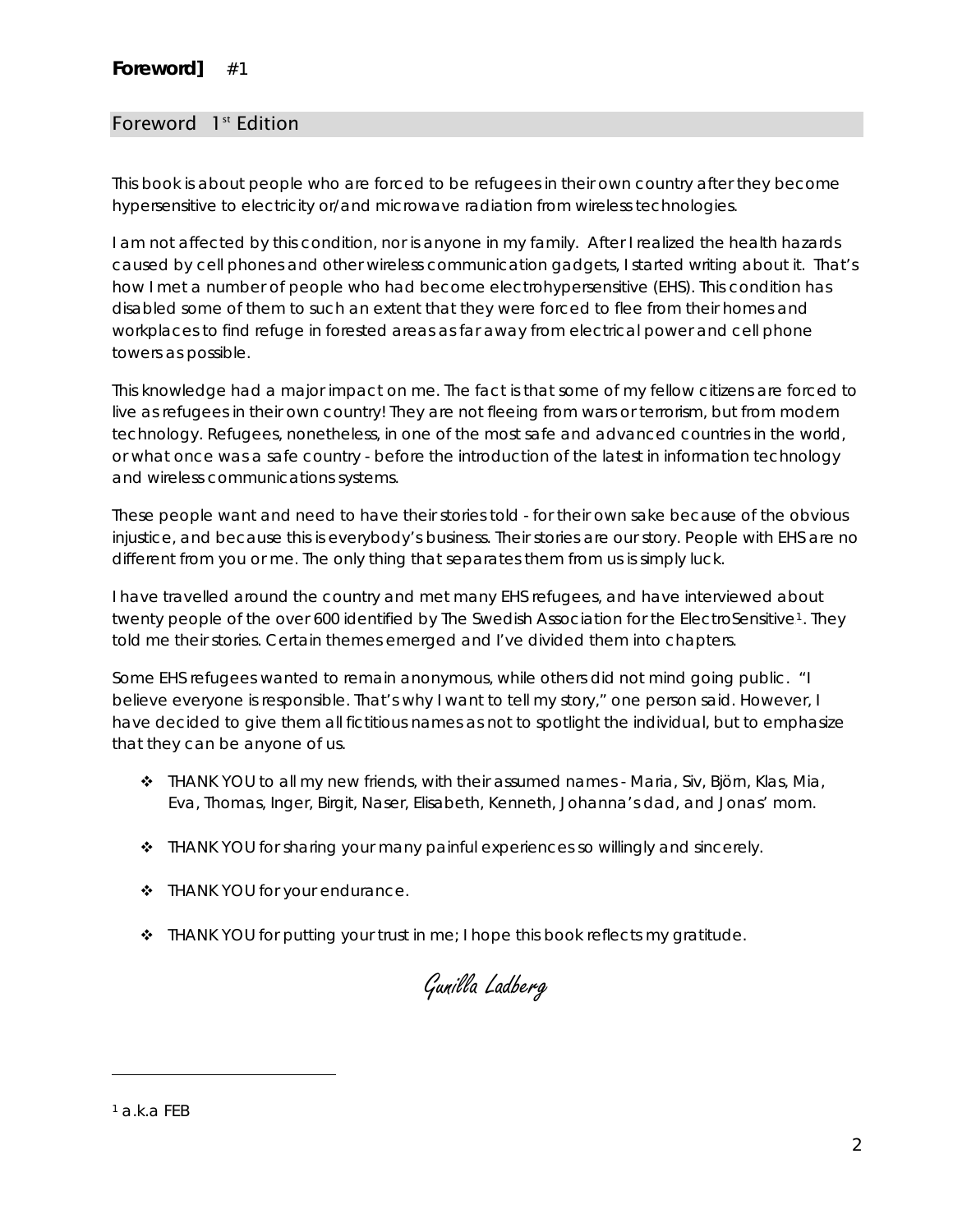**Foreword**] #1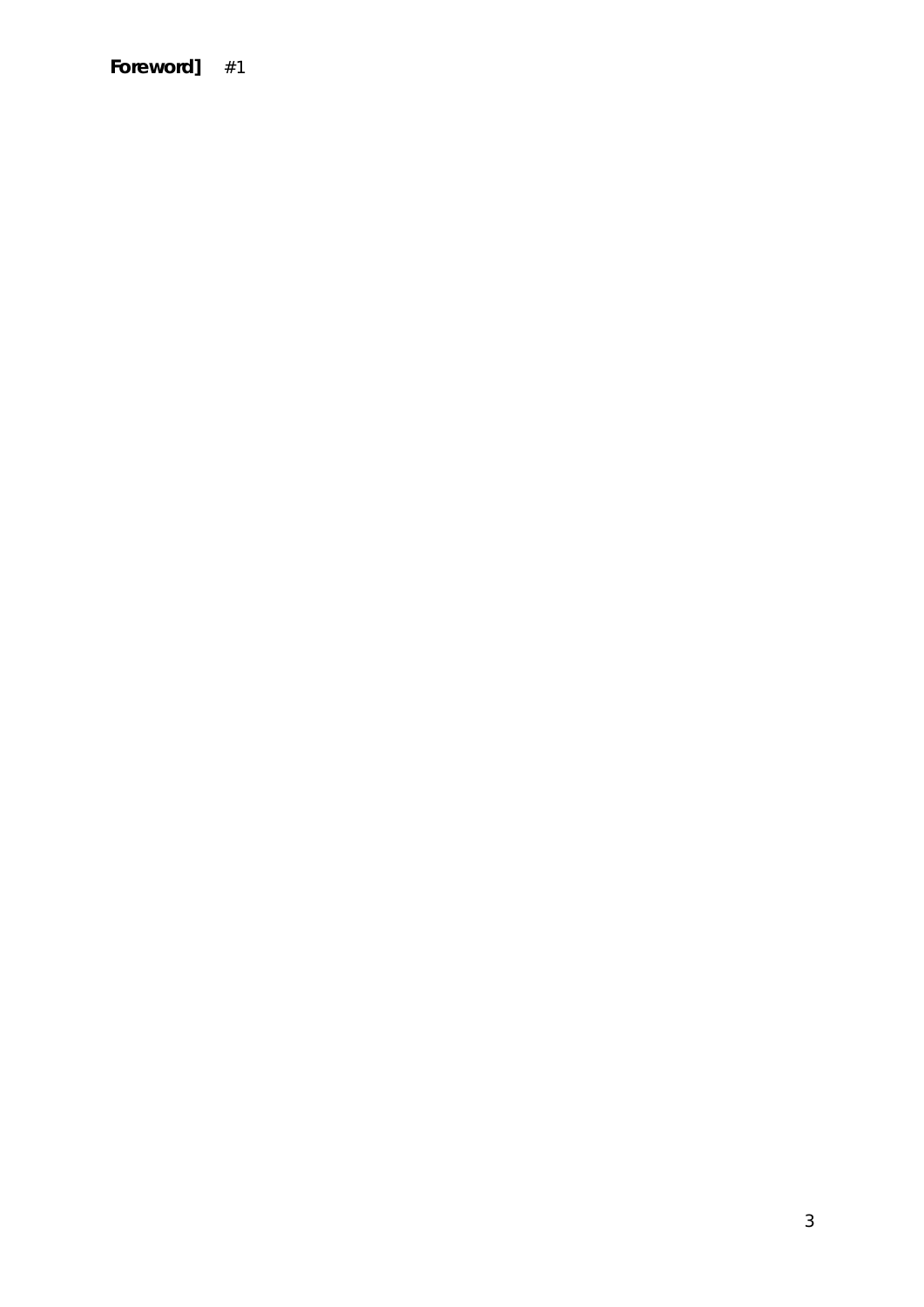# CHAPTER 1 *Inger*: In 3 days my life changed forever

— I've had EHS for 4 ½ years, but it took only 3 days for my life to change forever! It happened in June 2002, when I had just bought a new computer. My husband was away on a school trip with his students, and our daughter had just left home. The summer nights were wonderful, and I spent them in front of the computer designing programs.

 Right from the start I suffered from foggy vision. It was quite warm so I thought I was dehydrated. I kept drinking water, but it didn't help. The following evening I felt dizzy and had a prickling sensation in my face. So I drank a glass of wine, thinking that's what I really needed! The third evening I fainted in front of the computer. I didn't understand why. Instead I sat down in front of the television, and that's when my whole body reacted with a prickling skin sensation, dizziness and double vision. The next morning I couldn't handle standing close to the fridge, the freezer or the stove.

### **Lengthy conversations on a cordless phone**

— I worked part-time at a drugstore and had used a computer since the 1980s. It took me quite some time before I bought a cell phone. Instead I used a digital cordless phone at home. I was politically involved and spent a lot of time on the phone.

 When all of this was happening to me, I called someone I know to find out how EHS symptoms started. She told me about the prickling sensation in the face. I broke down and spent three days crying in the hammock. I knew I was in for a tough time.

 What should I do? I couldn't live at home any more, so I borrowed a camping trailer and lived in it for a while. When fall arrived, I had to turn on the heat to keep the chill out. This resulted in me crawling out of the trailer on all fours. I couldn't handle the electromagnetic fields from the heater's battery.

 After some time, I managed to find a cabin in the forest near the border of Dalarna County. It had no running water, central heating or a toilet. The fireplace was my only convenience, and it did not spread much heat. I lived alone. My husband came by at times with clean clothes, water, propane and food. I had no heat until October/November when it got really cold. At that time, we managed to find another cabin, also without running water but with a wood stove. I lived there through the winter. Three weeks in a row the temperature dropped below -25 degrees Celsius. Inside it hovered around zero. I slept in layers, and layers, and layers of clothes. I scraped ice off the floor and my dog's water bowl. I had my suitcase packed with clean underwear, and when I unpacked them there were icicles dangling from the fabric. That was my life. I had no choice really.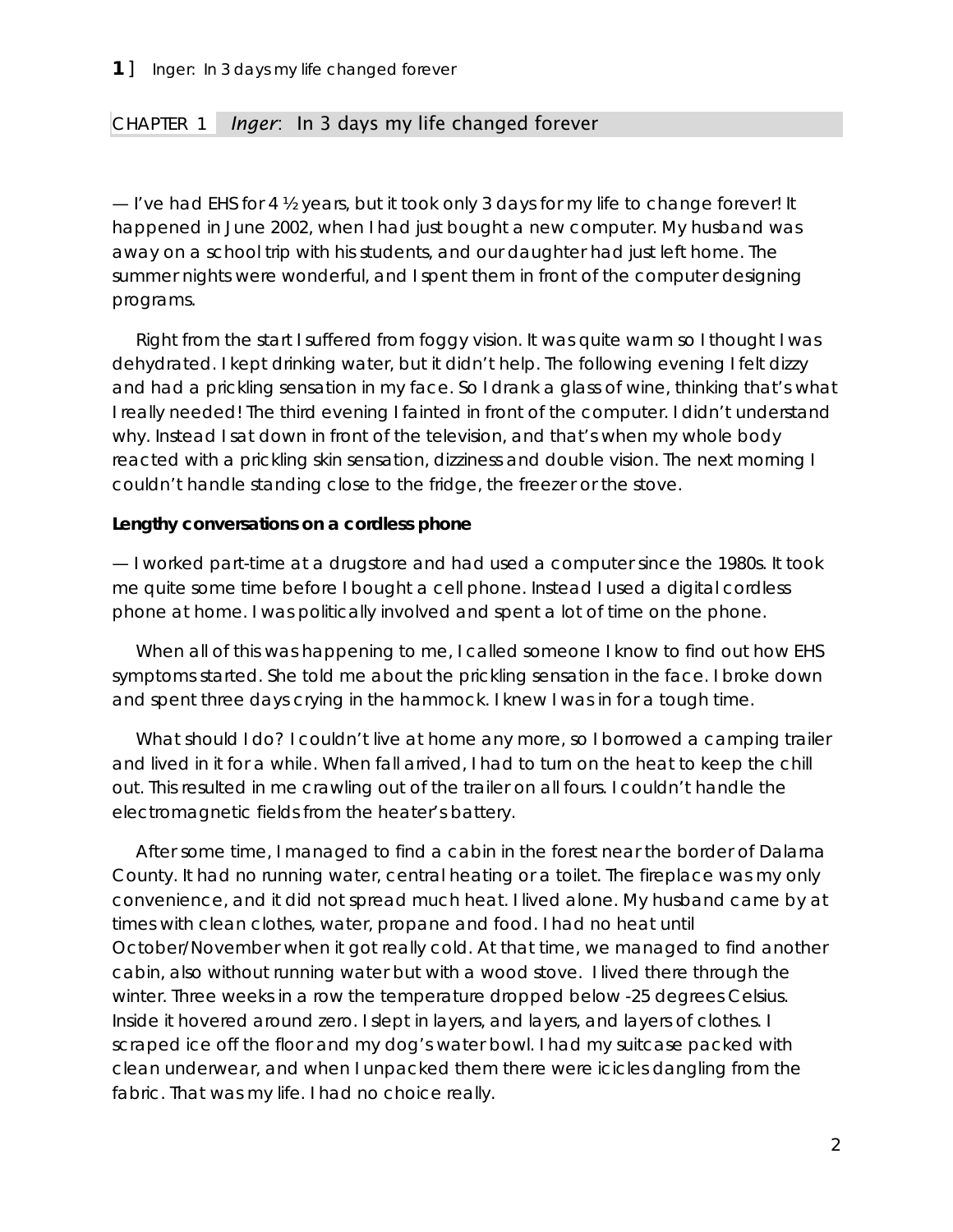# **I lived behind a tree stump**

— One morning I woke up and felt unusually sick. A friend of mine came by and picked me up. She said to me, "Your face is the same colour as your white sofa!"

 She drove me back to my house. I felt completely exhausted, and I don't remember much of that trip. However, I figured that the background radiation must have suddenly increased. Later on, I found out that a couple of new transmission towers had been activated in the area, as well as a new wireless tracking system for truck drivers.

 There was no safe place for me anywhere. I found a fallen tree stump in the forest and I settled there for a while. It was the middle of winter. I only slept there. During the days I kept wandering about. It was a matter of survival.

 Finally my husband and I bought a small construction trailer. It was such a relief. We put it close by our house, and this made it much easier to get food. I had no heating, so I bought a propane heater but could only use it in the daytime.

 Throughout this time period, I had a nonstop letter exchange with the municipality. After many trips back and forth I was finally allowed financial help to mitigate the electromagnetic fields in our house. I received SEK 50,000? but had to add SEK 70,0003 of my own money. In December 2003, I was able to move back into the house. But after a month I became sick again. Why? A new transmission tower had been activated about three kilometers from home. I had to leave again!

# **I have no home**

— I finally ended up in this place, a building I share with a few other people who also suffer from EHS. It was terribly substandard, with only a dirt floor, no indoor toilet and no central heating. Over the years, we've managed to make some improvements. The ambient radiation in this area is not low enough for me, but it's hard to find such a place in this country for people as debilitated as we are.

 I never brought any of my personal belongings to the places I moved to, including this one. Instead I borrowed or was given things. I always lived with the hope of moving back home again. That hope has died completely by now.

 Recently, I brought some of my own things to this place, for example my kitchen table. I'll never forget how I felt when I saw it here for the first time. I sat down and cried. This is *my* table, *my* scratches... I went back home for more. But home? No, I don't have a real home anymore.

<sup>2 @ 7,350</sup> USD

<sup>3 @ 10,300</sup> USD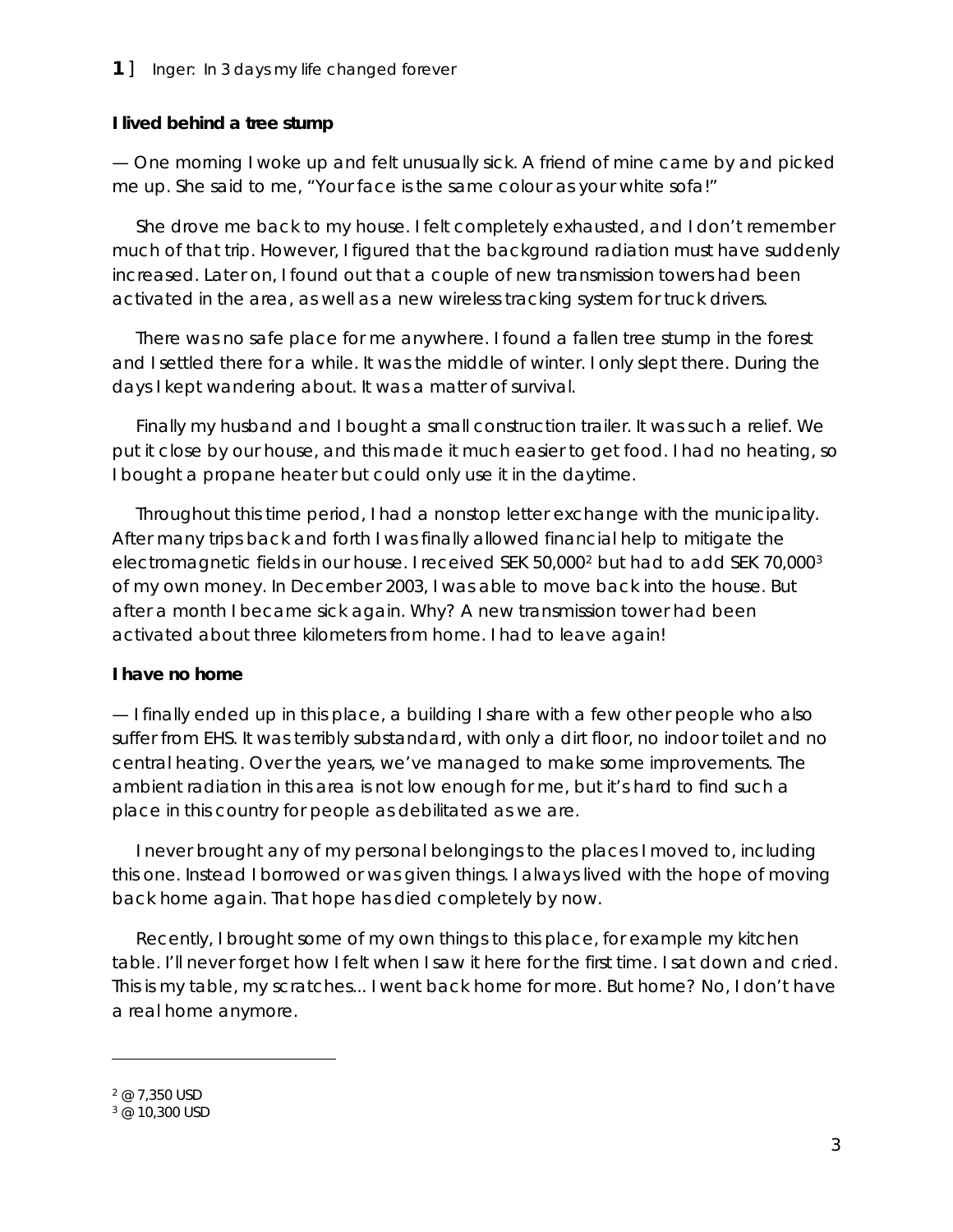**1** ] *Inge*r: In 3 days my life changed forever

# **Divorce**

As time went on, my marriage of 32 years finally ended in divorce. My husband could not handle being with me any longer. He had handled all my practical needs, like shopping, the water supply, laundry, and newspapers. He was amazing when it came to helping out, or thoughtful enough to bring me an extra chocolate bar, when I hadn't asked for one. But he never lived with me during this time. My weekends were spent in solitude.

 During the summer of 2005, I suggested several things we could do together, like hiking in the mountains, canoe trips, or getting involved in the popular trend of mapping old rural homesteads. But he always said "no" to my suggestions. Finally I brought up our relationship with him.

 It was a short discussion. I asked him: - How do you really feel? What should we do? How about buying a house in a forested area where both of us can live?" He answered, "I don't know what to say. I just know that I really can't live like you have to live, without television, without radio and everything else". So I said: "We may as well let go and live our own separate lives, then?" Yes, he thought so. I asked him if he felt we should we go as far as filing for divorce. That's when he revealed his true feelings. "YES!" he said. "Well, it will cost us SEK 450.<sup>4</sup>.." "I'll pay!" he said. In those ten minutes our 32 years together completely disintegrated.

# **My daughter's reserve**

— Our daughter has been very angry and disappointed about our divorce. She distanced herself from me for a while, basically because she was scared. It's better now, and I have a wonderful grandchild who now visits me regularly. We spend a lot of time together here.

 I spent Christmas Eve with them at their home for three hours. We had dinner and opened presents. All I kept thinking was "As long as I don't faint or throw up, this will all work out."

# **The book bus**

— Sometimes nice things happen too. I've managed to arrange a few things for us here. With my political experience, I know how to get things done. Now we are able to use the disability transit service and get medical home care whenever we need it. I have also arranged for the book bus to stop at our place. This is our only cultural event, since the town library is not accessible for us. When we arrive, the driver immediately

-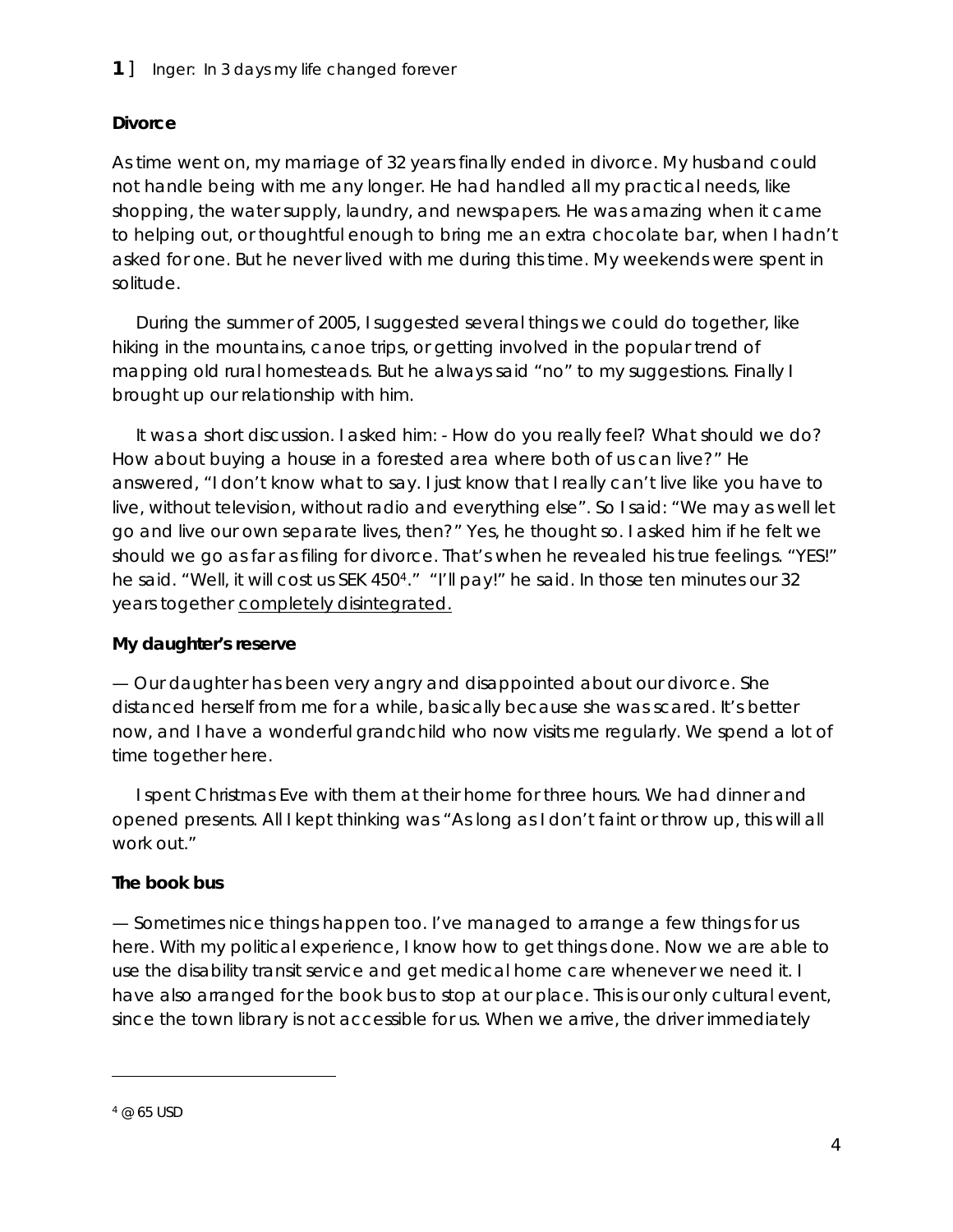turns off the motor, the computer, the fluorescent lights and his cell phone. We leave the bus while he registers the books on the computer.

# "**This is your life"**

— Two years ago I was quite depressed because of all this. I suddenly realized that this is my life! Nothing will change. I'm too debilitated.

 National and international news doesn't always reach me. Sometimes it gets a bit peculiar, like yesterday. A friend of mine called from Bangkok. She said, "I just wanted to let you know that I'm still alive." - Why wouldn't you be alive? I asked her. "There's a lot of gunfire around here," was her reply. I had no idea that there had been terrorist attacks in Bangkok. It's really hard to keep up with the news. Newspapers are expensive. Suffering from EHS is a financial disaster. We can't take anything for granted. On the other hand, a very small change can be a huge improvement. Soon I'll be getting a propane lamp, so I don't have to be dependent on candles anymore. A major improvement!

# **I want to be around when people finally get it!**

— This is not real life. Since it is becoming more difficult to live here too. I'm constantly thinking, "I can't move one more time". I don't have the energy to do it. The ambient radiation around here has increased a lot recently. Over the last few years my health improved. No more vomiting and fainting. Other symptoms subsided too. Now my health is declining again.

 Yesterday something happened to me that I've never experienced before. I went down to visit *Klas* for ten minutes to check out a few things on his computer. Then my eyes suddenly were turning inwards, like being cross-eyed, although it was more severe. I had to cover one eye to be able to see with the other eye. It took a couple of minutes before it all cleared up. I was terrified.

 Everything here centres on the most basic things in life, like having a roof over our heads and not being cold. Feeling like an outsider is very painful, not being taken seriously, and not knowing what is happening to us. From having been politically active with a busy schedule, life came to a complete halt in three days.

 Thoughts of suicide are my constant companion. Not a day goes by without my thinking about how to end it all. But today I'll get a new lamp! And my granddaughter will be visiting soon. These simple things keep me going for now. I want to write and tell our story. I am determined to be around when others finally get it! When we are able to say, "We told you so! Why didn't you listen to us?!"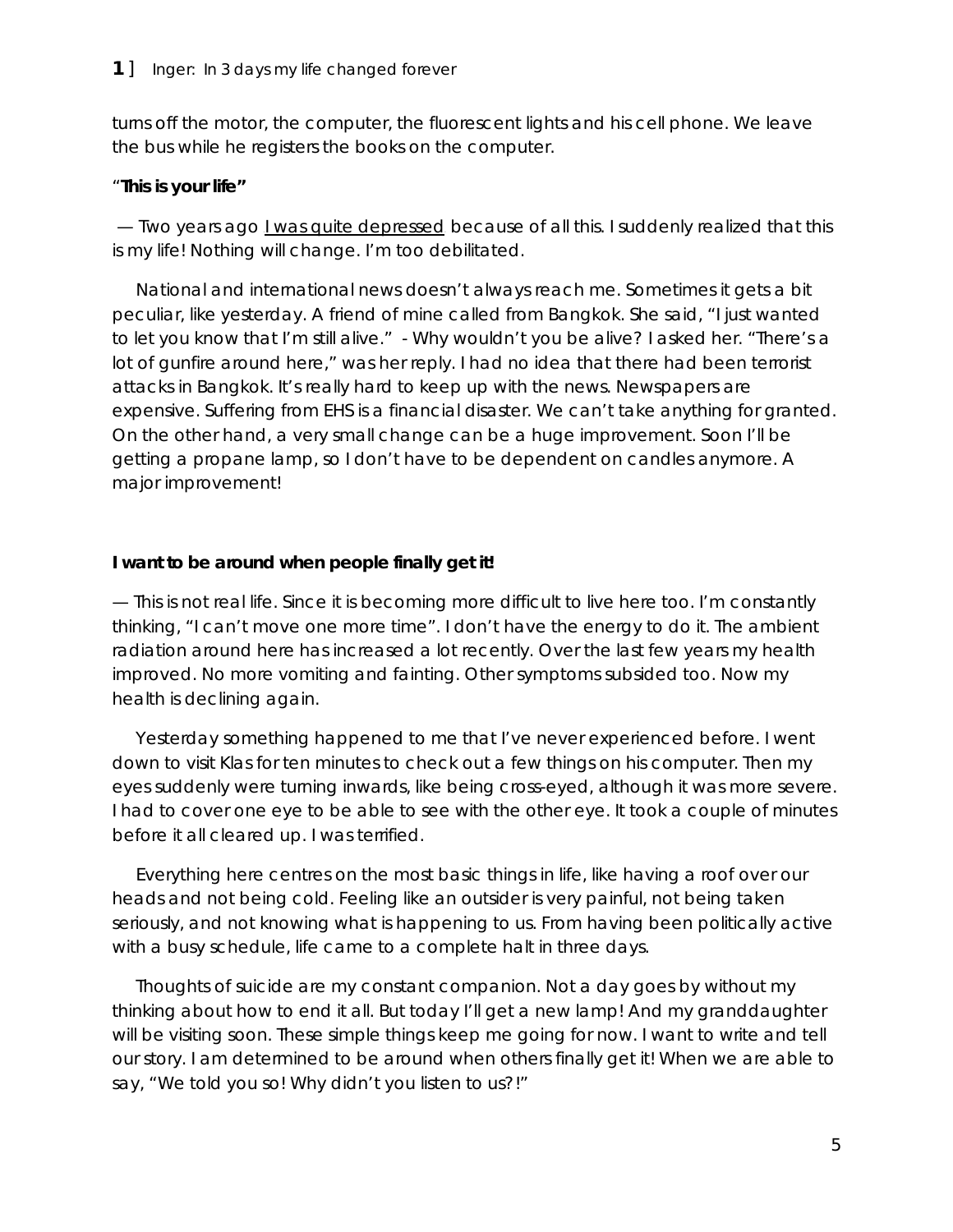] *Inge*r: In 3 days my life changed forever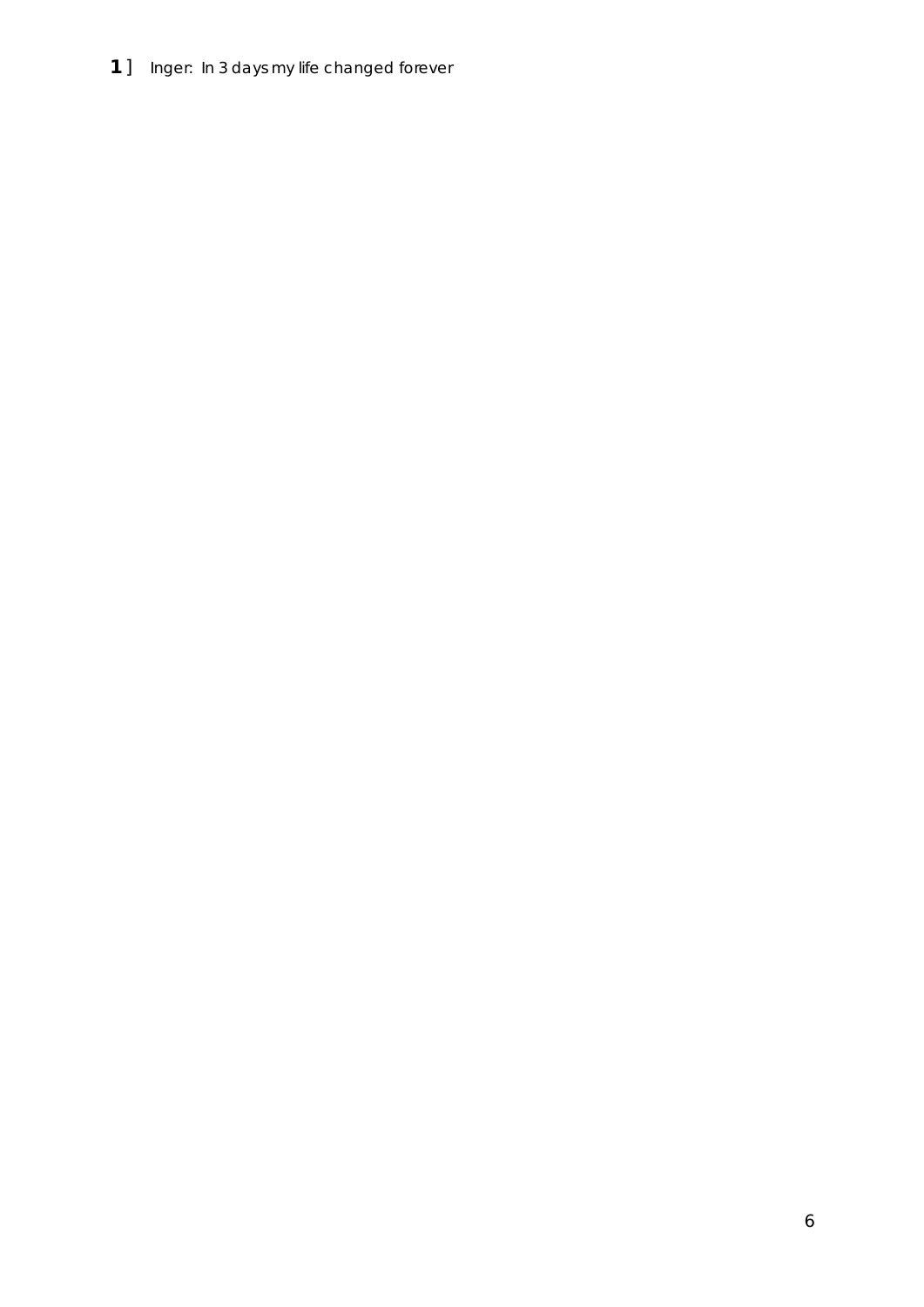# CHAPTER 2 The impossible escape

Most of the EHS refugees I interviewed have had to relocate multiple times. This is not the same as when you or I decide to move. This is literally about escape. "I've had to flee from electricity and microwaves to simply survive. I didn't have a choice really. It's the survival instinct, plain and simple," *Maria* says.

### *Eva's* **and** *Thomas'* **flight**

*Eva* suffers from EHS. *Thomas* is her husband and is therefore indirectly affected. Both by being forced to live such a restricted lifestyle, and by his painstaking to make each new refuge as livable as possible for Eva. When I ask *Thomas* to tell his story he replies: "My story is parallel to *Eva's,* and it has been for over thirty years."

### **Two years in the basement**

*Eva*: — We used to live in Järna. But I became increasingly more sensitive to electricity, until I couldn't cope with it any longer. There was no point in trying to mitigate the house we lived in because the magnetic fields were too strong. I felt a bit better in the basement, and I lived down there for two years with only two peepholes for windows. Finally, we just had to leave. We found a cabin on the outskirts of the town Södertälje. Thomas renovated and insulated it, added a garage and a guest cottage. We only had one neighbour when we moved there. By the time we moved away, 13-14 residents lived there year round with their televisions and their security alarms and so on. And then the expansion of wireless communication systems began. A cluster of transmission towers sprang up on the other side of the lake. Life got a lot worse. I felt vibrations in my whole body. It became unbearable. I couldn't sleep at night. Instead I would stagger around in the woods with our dog.

*Thomas*: — We had to flee from that area too. We spent every waking hour looking for another home. We bought a camping trailer and placed it in a safe location for Eva. Then we sold our house by the lake we moved to Björnlunda, where we had found a nice house. Once again I mitigated the electromagnetic fields in our new home.

### **Complete collapse**

*Eva*:  $-$  I felt good there. I went for walks without getting tired. It was so wonderful. The hellish headaches had stopped and I slept well. I slept a lot actually. Then the new wireless utility meters were introduced. I completely collapsed again. We managed to keep our old electrical meter, but our neighbour's new meter was hooked to the same utility pole and as a result or mitigation efforts were ruined. We were also able to measure this interference.

 The utility company was not very amenable, to say the least. But we are getting used to that being treated like lesser than others.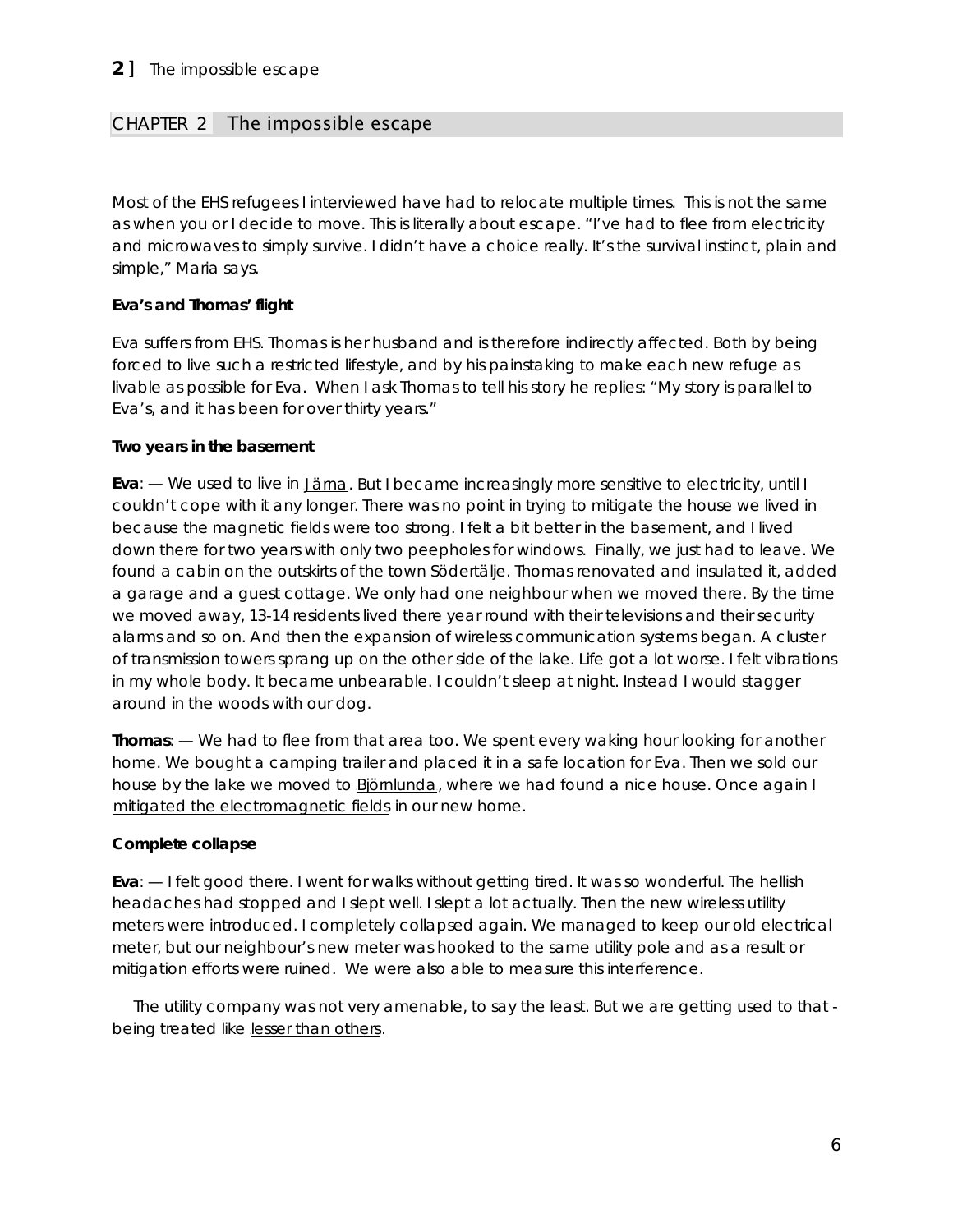We bought an electrical filter which cost us SEK 16,000<sup>5</sup>. It wasn't great, but it was enough to help me carry on. After a while, something else happened, which made it impossible to spend any time outdoors. Wimax, the new wireless broadband system had started up. I kept staggering around and had a real hard time breathing.

 We finally ended up in this cottage after trying it out during our holidays. It felt like a dream come true just being here. We returned to Björnlunda, *Thomas* quit his job, we sold our house and moved to this cottage instead. Now we survive on my disability pension.

 We hardly use any electricity now, and the kitchen lamp has a shielded cable. We have an outhouse, and when it's cold outside, the indoor temperature is as low as +11 degrees Celsius. This is a picturesque place, but now we are getting to the age we need more conveniences. It is not by choice anyone would leave a warm and well-built house for a cottage with an outhouse.

### *Elisabeth'***s escape**

*Elisabeth* became sick when she changed careers and started using a computer.

— I attended a graphic design program and worked on a computer every day. It was so much fun! This was my chosen career. After I finished my training, I worked as an apprentice, but after three weeks I was a wreck. I felt dizzy and had heart trouble, headaches, skin and eye irritations, and could hardly concentrate on my work.

Gradually, Elisabeth's health declined considerably.

— In January 2005, the new wireless utility meters were installed, apparently the worst model. My symptoms became severe. I contacted the utility company, and they were quite amenable at first, and came to install an electrical filter on the utility meter. But it didn't help. My testing equipment did not register any improvements either. When I reported back to the utility company their attitude suddenly changed. I wrote several letters, first to middle-management and then to senior management. Their reply was that they had done enough. It was not their responsibility to fix it.

### Forced to flee again

— During this time I was unable to sleep in my own place. I slept at friends', one night here, one night there. That was not a solution either. It's hard to find low radiation places for us suffering from EHS. After some time, I cleaned out my camping trailer and started living there instead. It was OK – for a while. I spent the days outdoors as much as possible, and kept the electricity turned off most of the time when I was inside. Just the same, I became much worse during the spring. I went away for a week and recuperated quite well. But when I returned home, I became just as sick again.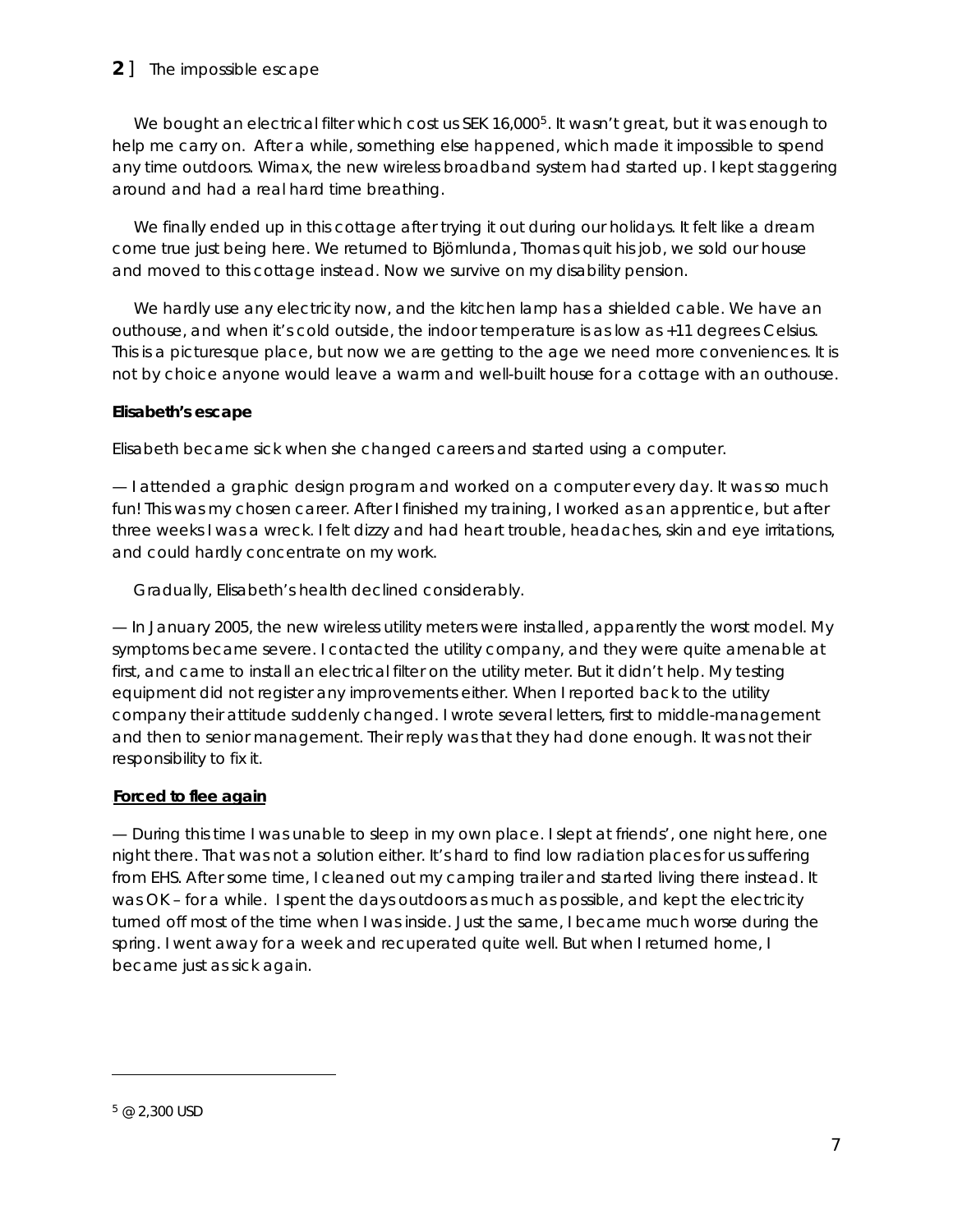I felt I just had to get away, far, far away. But where would I go? I happened to notice a classified ad in *Ljusglimten*, the FEB magazine,<sup>6</sup> about a place in the village Grangärde in Dalarna county. My partner drove me there.

 That's where I met Erika. She suffered from severe EHS. Erika understood me; she knew what it was like. I couldn't sleep. I was so sick, and *so scared,* so terribly frightened. "Am I supposed to feel like this for the rest of my life??" It was devastating not to understand what was happening to my body. Erika said to me, "You can do whatever you want. You can scream, cry, fight or whatever you want. But *not give up*!"

#### **I cried and kicked the trees**

— During my two month visit outside of Grangärde, I started to feel better. The old farm nestled in the hills, and I stayed in my trailer away from the main buildings. In the beginning, I hardly slept at all, only an hour or so a night. My body was completely out of balance. I lay sleepless night after night and felt very distressed. I went for long hikes in the forest and yelled, cried, and kicked the tree trunks. Every day I thought, "How am I going to manage?" Gradually my body started to feel better, and when I left Grangärde after two months I felt recuperated.

At that time some friends of mine had found a cabin for me outside of Sala. They brought EMF testing equipment, measured the location and reported that it was livable. I went there to try it out. The cabin was quaint and situated at the edge of the forest. I spent one restless night there. In the morning my throat and lungs felt so sore. I could hardly breathe and had to leave.

 I carried my stuff back to my camping trailer and stayed there instead. A new problem. Where could I go? I was all alone in the woods without a telephone and was barely able to drive. When the owners of the cabin found out that I was not going to buy it, they told me that I had to leave with my trailer in two days. Panic!

 That's when the moving circus started in earnest. My son and some EHS friends helped me out by moving the trailer several times. I tried living on properties of various friends and friends of friends, but I felt more or less sick in all those places. One month, I parked my trailer with some EHS friends. It was really nice there. Staying so much closer to my old home, I had more visits too. Unfortunately, I was unable to tolerate the ambient radiation there either. I felt desperate. Once again I was unable to have a home turf.

### **Alone on a deserted campground**

— Earlier that year I had checked out a campground, and this became my next refuge - my fifth move in  $2 \frac{1}{2}$  months.

 That's how I ended up all alone on a deserted campground in the November darkness. Friends and acquaintances tried to help me look for a decent place to live, but all leads ended up nowhere. I sat in my trailer and all I could do was write letters. I felt so helpless.

<sup>6</sup> Quarterly magazine published by Swedish Association for the ElectroSensitive (FEB).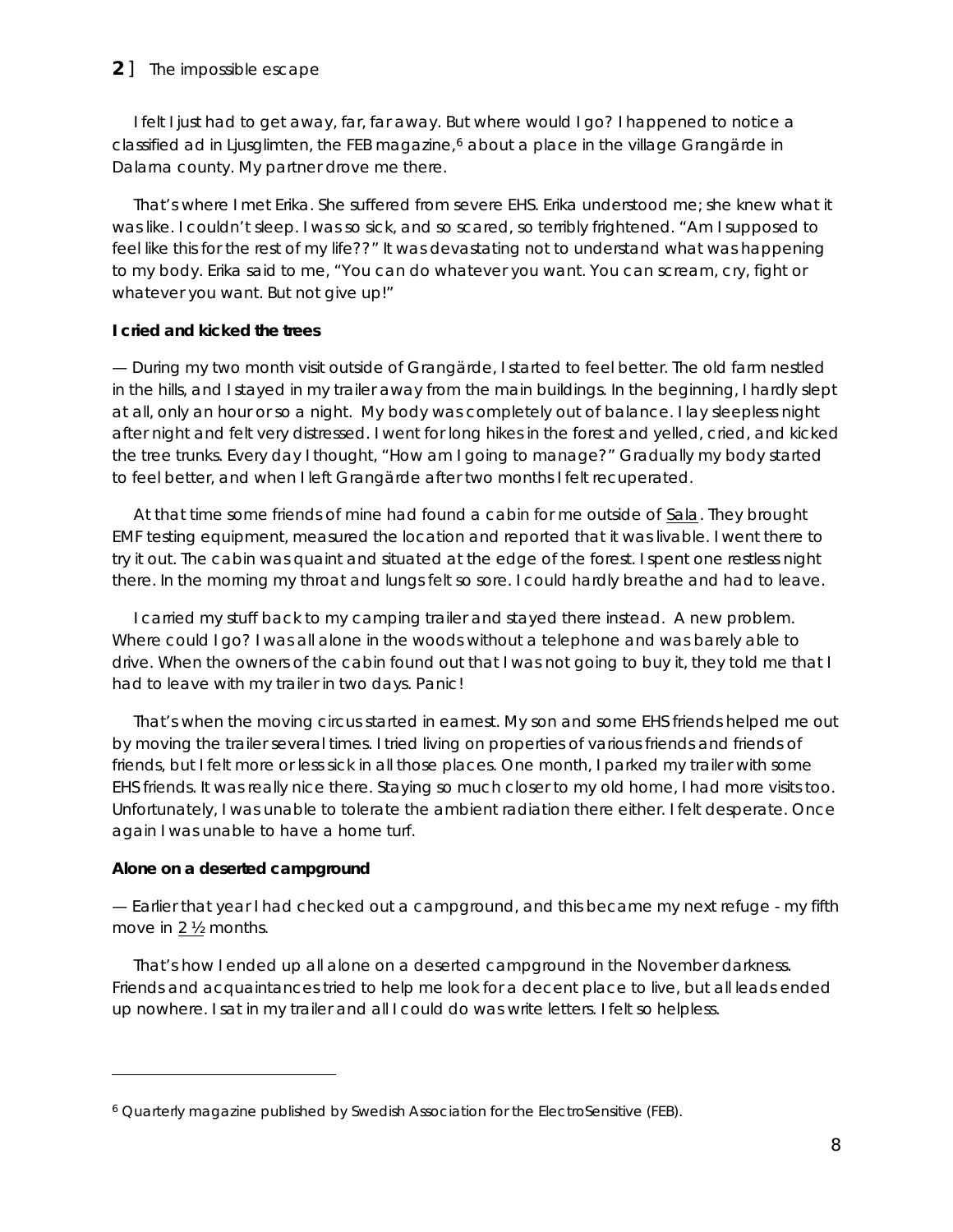Lots of problems started piling up. Where would I move in the spring? I knew I could not remain on the campground, when people started to show up with their cell phones and all their electronic stuff. How would I cope financially? I had been told that my sick leave had expired. Would I qualify for any extended benefits? How much? Finding an apartment in a low radiation area seemed impossible, but how would I be able to afford a cabin outside town? The relationship with my partner was becoming more strained.

 I felt so worn down when I arrived at the campground. The constant moving in and out of bad locations had taken its toll.

*Elisabeth* was forced to flee a few more times before she ended up in her present home. Not an ideal situation but somewhat better than before, she says. She has now separated from her partner.

### **The drastic escape**

You may be forced to leave your home abruptly, never to return.

*Björn*: — On June 1, 2003 at 3 am I woke up suddenly for the last time in our old house. My heart was racing, my skin was burning. I had unbearable pains in my tongue, and a thirst that could not be quenched. The symptoms got worse with every passing minute. "Damn, it must be the electrical fences!" We ran to the car for a quick escape.

 It turned out that our neighbour had switched on the electrical fences at midnight for the first time that season without warning us first. Over the years, we had been entrusted with the responsibility of turning the electrical fences off when we were at home, and turning them back on when we left. As it turned out, the owner, a nurse, was tired of paying attention to sick people during her off time too. She wanted the fences to be on around the clock, even though she said she did not doubt that we had EHS.

 Fortunately, we managed to borrow a camping trailer (with no insulation) for a short time. Living in our Volkswagen was a bit cramped to say the least.

### **Live-in trial**

I had never heard the expression 'live-in trial' before I met the EHS refugees. They often test a new location by staying there for a short while to find out if their bodies tolerate the ambient radiation at that particular location, which may vary drastically. A tolerable location the first day, may become intolerable after a week. That's why it is important to do a 'live-in trial' – we create the words that we need.

*Kenneth:* — Live-in trials are important to me. That's how I find out if I'll be able to rent or buy a place. I have moved about 25-30 times. I have slept in cars and tents. Now I own a camping trailer too.

For the average person, it is enough to just check out a new place before deciding whether or not to move there. A live-in trial is hardly thought before buying a house or renting an apartment, and certainly would be a puzzling request for a real estate agent to hear.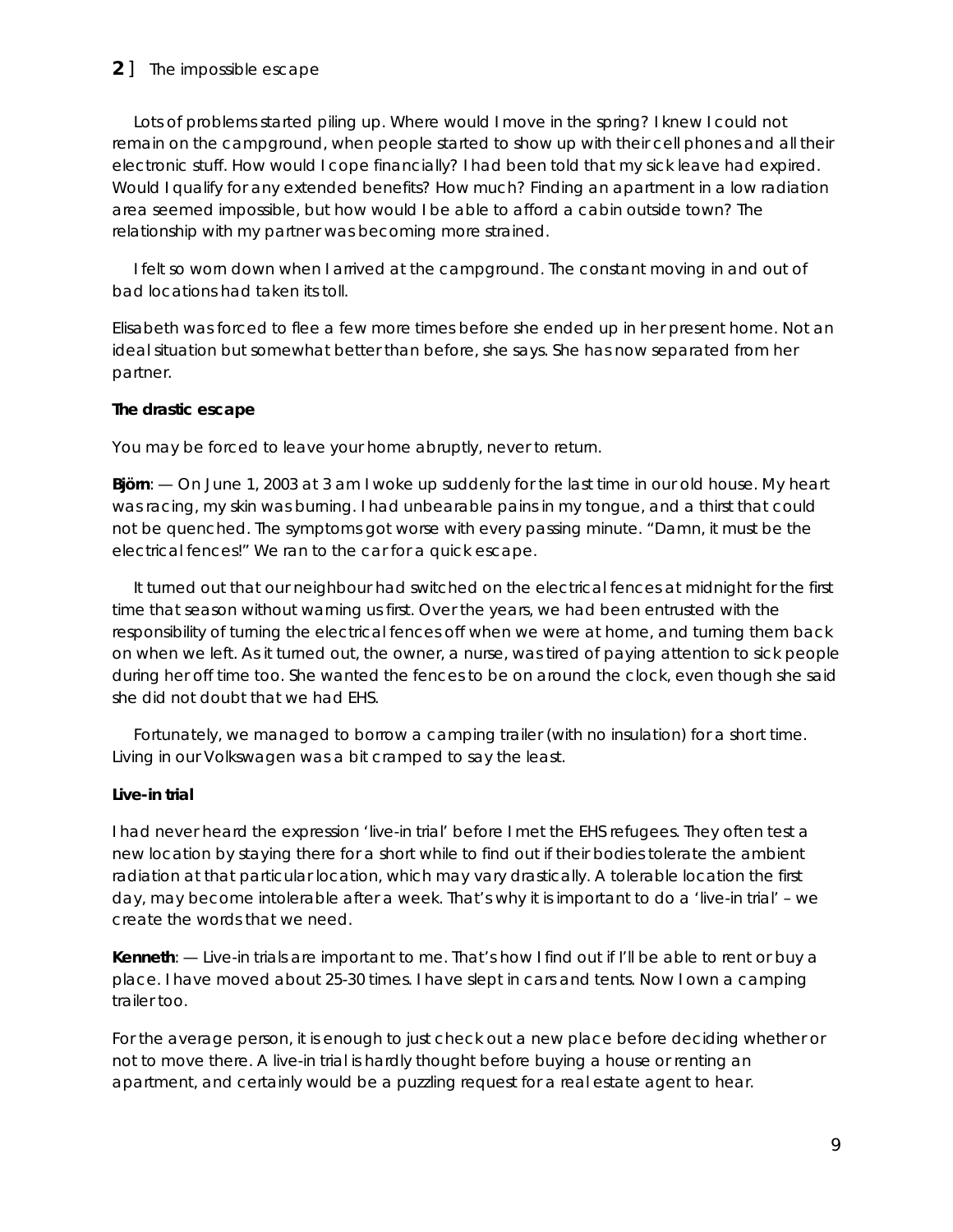Nearly all the people I interviewed resorted to live-in trials, but sometimes that's not possible. They take a chance instead, only to discover another impossible location.

### **And tomorrow?**

The ambient electromagnetic radiation at any location is seldom consistent but the concentration varies. What we can expect, however, is that the overall radiation will increase in most places. We use wireless networks, wireless internet and electronics at home. Cars and stores are similarly equipped. Soon there may be no free zone anywhere.

*Björn:* — When the owners of the cabin next door show up on weekends or holidays with their cell phones we have to leave immediately. "If you can't handle our cell phones, you may as well leave when we arrive," they said. "Could you please call us before you arrive then?" we asked. They don't want to. That's why we always have to be ready to leave. And we never know how long we have to stay away from our home either.

*Mia*: — I never feel settled, because I just never know about anything. Will I be able to stay here? The overall radiation is a lot worse today, compared to when I first moved here. Do I have the right to have access to my own home? Some politicians talk about hospital accessibility and so on. The home environment is even more important. We are not being treated like human beings. We don't exist. We are not allowed to exist.

We are constantly chased by wireless technology. It feels like we are being persecuted all the time.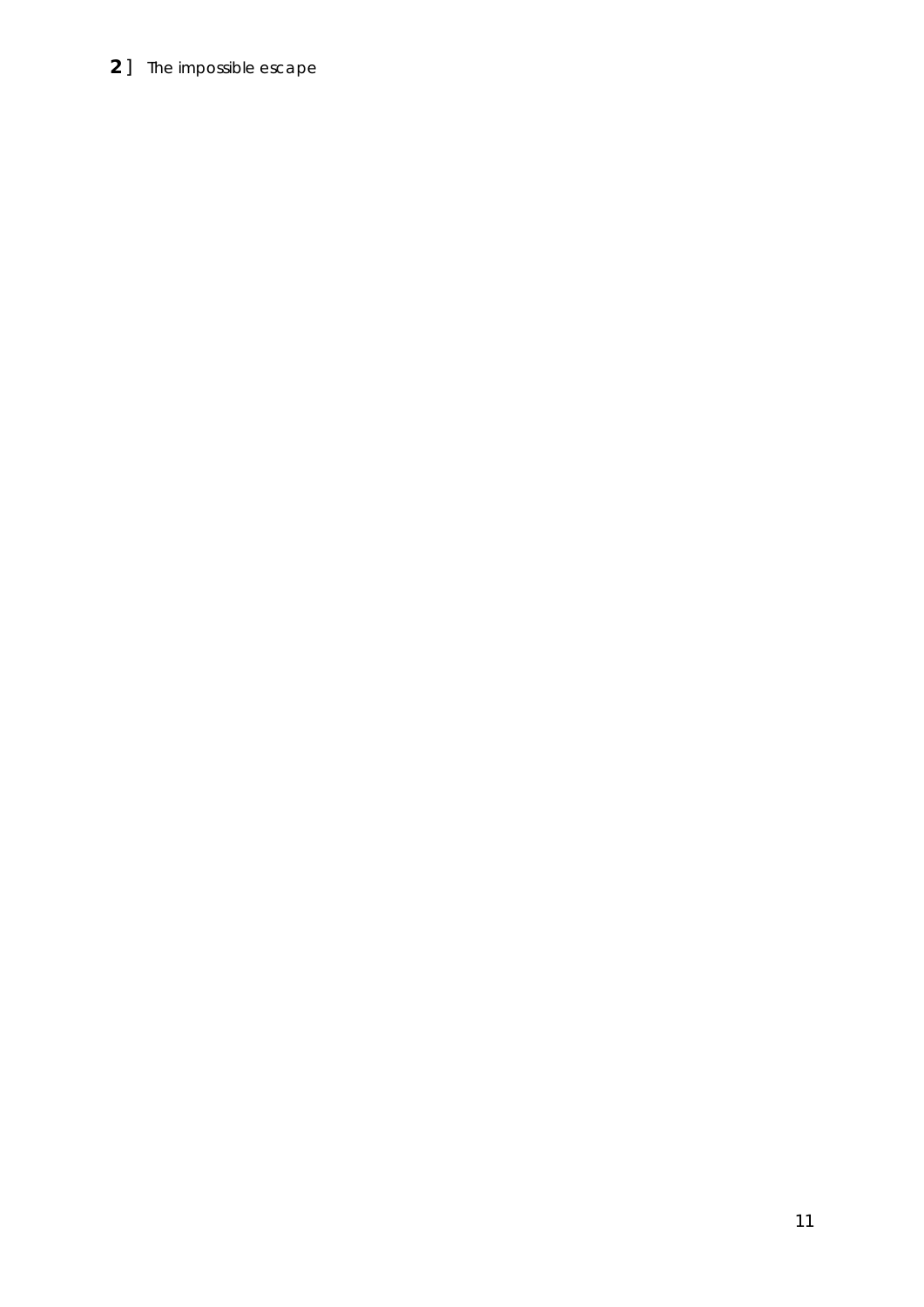# CHAPTER 3 *Klas*: Yes, it's a beautiful prison

As we walk down towards *Klas*' small cottage, I remark on the beautiful setting by the lake. "Yes," *Klas* replies. "It's a beautiful prison, but a prison just the same."

*Klas* is able to use some electronic devices that other EHS refugees cannot. He has built his own studio, where his equipment is protected from harmful electrical and magnetic fields with the latest in shielding know-how. This set-up makes it possible for him to work in the studio, as long as the overall radiation in the environment remains stable.

— I used to work in advertising. I also compose music, and right now I'm in the midst of writing a musical. Back in 1996, I used a cell phone as my answering service at work. I always carried the phone in my back pocket. One day, I noticed a big red spot on my buttock when I came home. That's when I realized that there might be something weird happening with this new technology. I have not used a cell phone since then. I started using a pager instead.

#### **Uncontrollable perspiration and listlessness**

**—** Before 1999, life was fairly uneventful. Then I got a job as a Web designer and a multimedia producer. When I started at my new workplace, my whole body went out of balance. My feet started perspiring uncontrollably, to the point that tears came in my eyes. I had to wash my feet five times a day. It turned out that my work area was 80 centimeters from a DECT<sup>7</sup> panel, and I was also surrounded by three computer screens.

 I started having problems concentrating and I became listless. I had to make todo lists and tick them off to get anything done at all. Otherwise I just ended up staring out the window all day. It was so frustrating. I lost all pride in my work. I simply couldn't manage to edit texts any longer. I kept losing my train of thought. When I went in to see my boss for the third time, and he pointed out that the same mistakes were still there…I just wanted to cry.

#### **I stopped sleeping**

**—** Fortunately I was laid off when the dot.com industry crashed in 2002. I focused on my health instead and started exercising, eating a balanced diet and abstaining from alcohol. All of a sudden, in November 2003, I stopped sleeping. This lasted for 5 ½ months. I lay awake, and dozed off maybe for an hour or so each night. It was very debilitating.

<sup>7</sup> DECT=Digital Enhanced Cordless Telecommunications, or Digital European Cordless Telecommunications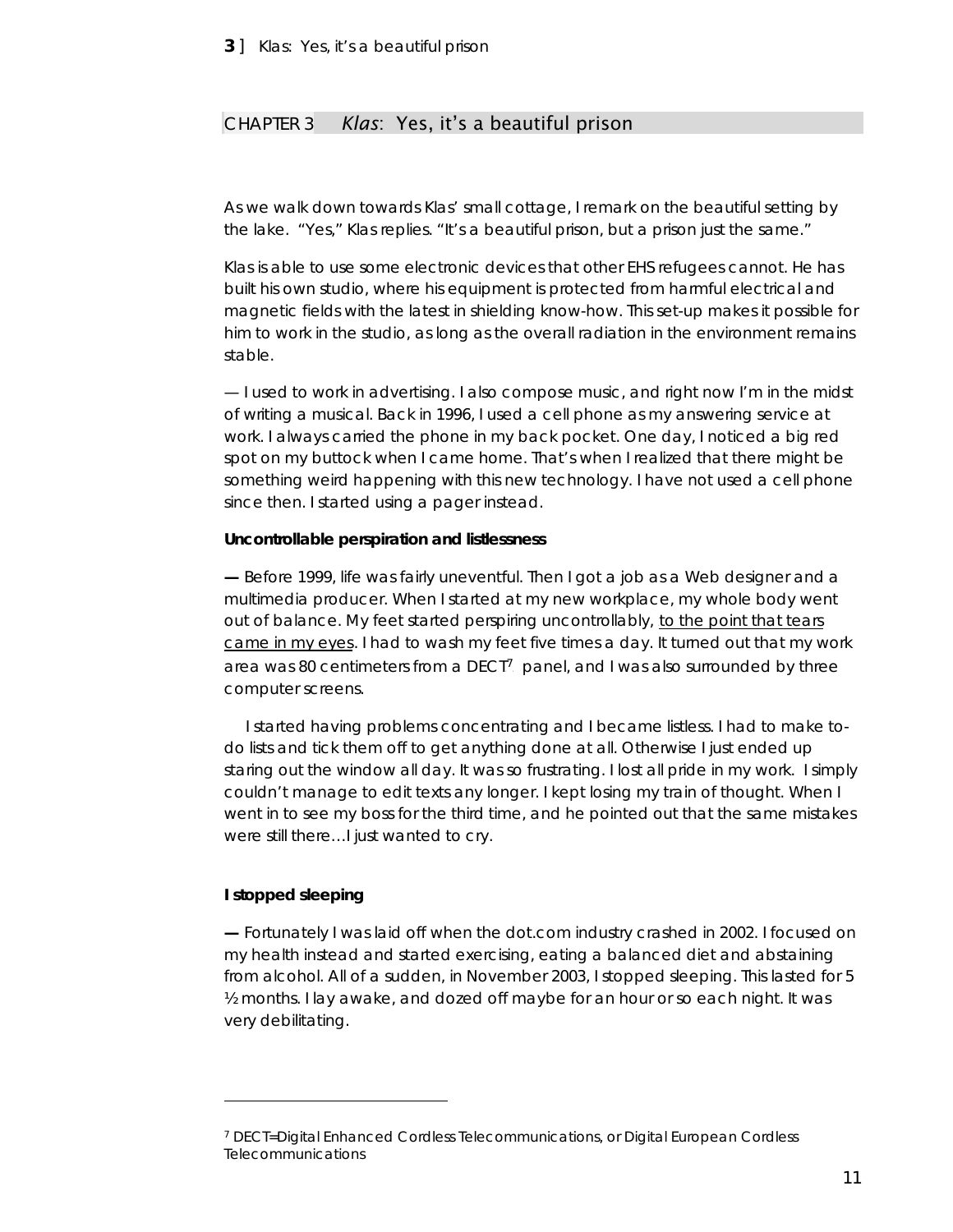#### **3** ] *Klas*: Yes, it's a beautiful prison

After this time I began checking out my surroundings a bit closer. That's when I happened to look up at the rooftops, and wondered: "What's been put up there?" I had no idea of what it was, so I started doing research on the Internet and discovered: "Oh my god, we've been introduced to a new technology!" I realized that I lived 250 meters from a relay antenna, and that another antenna was located 110 meters from where I worked. I wondered if my sleeplessness had something to do with this. So I started researching. I got the opportunity to borrow a house in an area with no cell phone coverage for a while, to find out if I would sleep better there. I slept well the first night, and even better the second night.

#### **It's like turning up the volume**

 $-$  Some time later, I borrowed my parents' car and commuted to Karlstad city centre. As I approached the nearby transmission tower, it felt like someone was cranking up the volume. The tension in all of my muscles increased. I started experimenting by walking towards a few cell towers to find out what would happen. I wanted to figure out what was physical and what was psychological. Every time I was about 50 meters from the towers I started to tremble, my heart started beating irregularly, I was nauseous, my muscles felt weak and I began seeing double. It became quite obvious what was happening to me.

 I got in touch with the cell phone operator, only to receive rude letters from the company lawyer, basically telling me to see a psychiatrist. Finally, I realized that I had to do something radical. I talked to people who knew more about this condition. I also constructed a so-called Faraday cage<sup>8</sup> from metal mosquito netting. This cage helped somewhat, but it wasn't enough. One night I felt I had two choices - either remain in the cage all the time or flee from the city. I found an old cabin for a live-in trial, but that location didn't work for me. I was too debilitated already. Finally I found this place, and as I sat down in the kitchen I realized: "Klas, you'll never be able to move back to Karlstad. You'll never use public transit again. And the studio you built will never be used."

My studio had cost SEK 400,000<sup>9</sup> and taken me four years to build. It took two days to tear it down, load the truck and haul it away.

#### **But it's the CELL TOWERS!**

— When I moved to this place I didn't know what EHS actually meant. The next big shock came one day when I was cooking. I suddenly couldn't handle standing by the stove. "What is this!?" I thought. "It's cell towers I can't handle!" Later, when I used my MP3 player, it took only about 10 minutes before I started feeling nauseous.

 After being at this place for a while, I started feeling like a human being again. But that also varies with the density of the wireless smog. Some days I notice by my

<sup>&</sup>lt;sup>8</sup> A Faraday cage diverts electromagnetic radiation. It basically functions like a lightning rod. 9@ 57,000 USD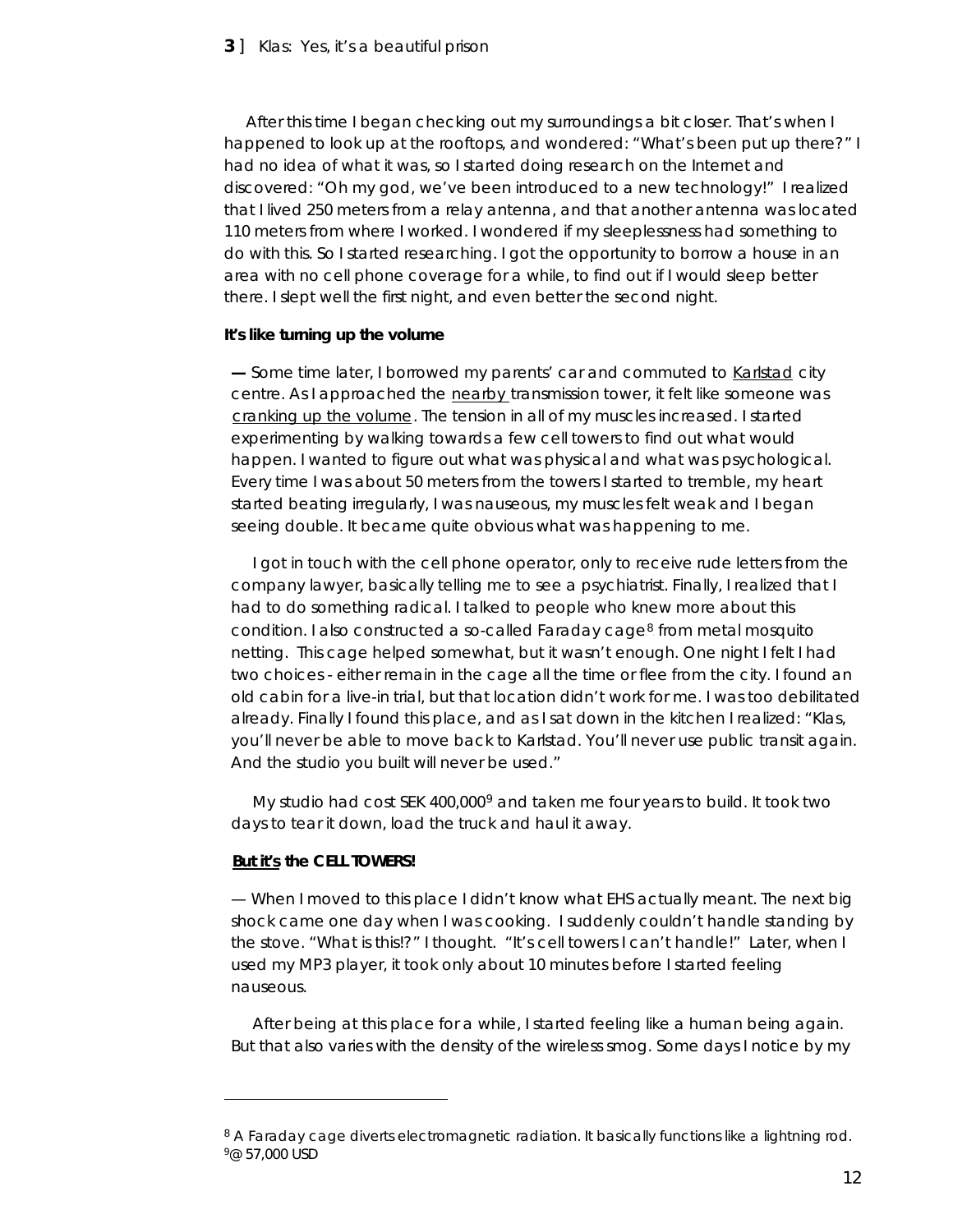#### **3** ] *Klas*: Yes, it's a beautiful prison

neighbours' body language when the smog clears. They stand up straight and start doing things again.

 If the overall radiation were lower here, I would be able to work and compose music all the time. I don't sleep soundly; I sleep, but it's fitful.

#### **No future**

— I've been on sick leave since I moved here, but this support has just been terminated. The authorities claim that I have fully recovered, and that I'm able to return to work. Right now I'm surviving on borrowed money.

 Future? There is none. I drove to some friends once to stay overnight, and brought my Faraday cage with me. But as soon as I went outside, it sort of felt like leaving a submarine underwater. I'm constantly deprived of moving around freely and having fun, of travelling and enjoying a normal social life with my friends.

In conclusion, *Klas* says that his worst experience was "those five months without sleep. Sitting naked on the floor, with splitting headaches, shaking and crying while rubbing my skin with olive oil to ease the stinging was the worst experience I've ever had." He adds, "Even ten million Swedish crowns a month couldn't compensate for my suffering."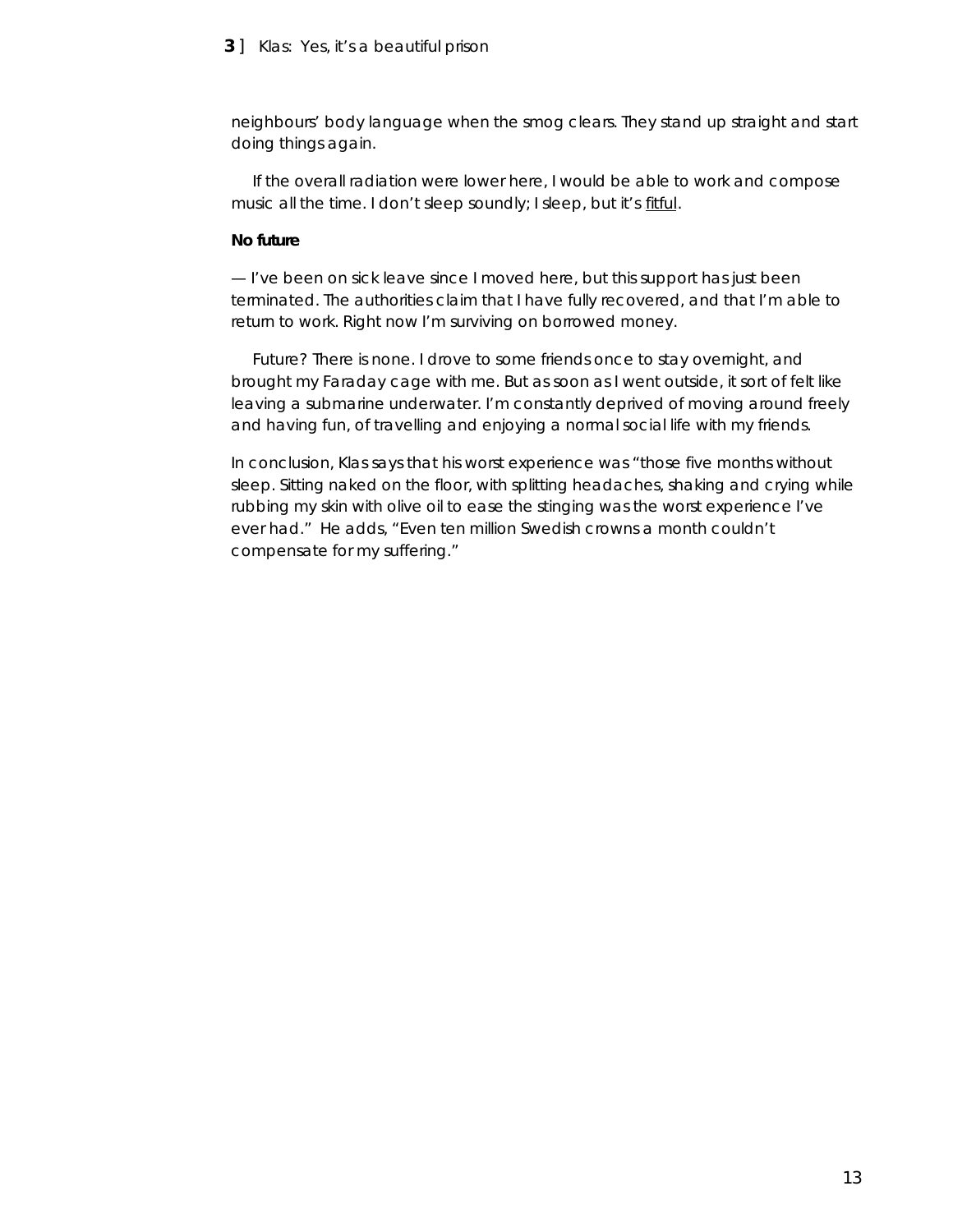# ] *Klas*: Yes, it's a beautiful prison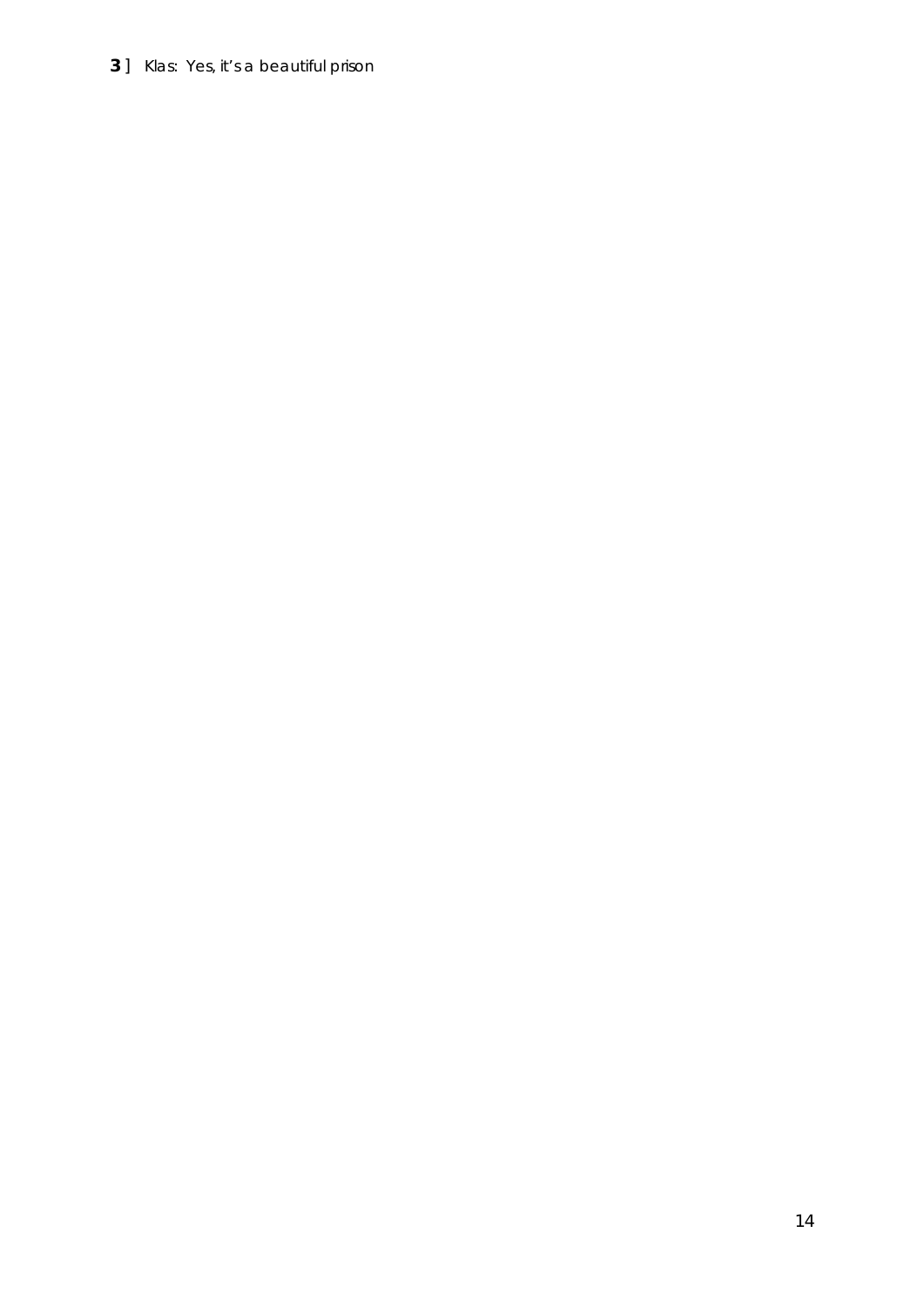# CHAPTER 4 Symptoms: varying, changeable, and getting worse

My EHS friends describe a long list of physical symptoms. Simply speaking, EHS ranges from mild discomfort to unbearable symptoms. At the early stages, mitigation efforts at home can remedy the symptoms. However, when they are more severe, the only known remedy is to live in a location free of electromagnetic pollution.

*Eva:* — I felt vibrations going through my body. It was unbearable. I couldn't sleep and ended up walking aimlessly at night. I roamed around in the woods with my dog. Most people don't understand what it feels like. It burns and tingles, and that may not sound too serious. But it's so much more, and completely devastating.

*Klas* said this about his five sleepless months: — My head felt like it was going to burst, and I ended up sitting on the floor quivering and crying while rubbing my skin with olive oil to relieve the stinging pains.

*Maria*: — I felt dizzy, had a constant headache, tinnitus, muscle pain, joint pain, stomach problems and more. I was totally exhausted; I had such a hard time doing the simplest task. Total fatigue and unrelenting stress symptoms in my body that just wouldn't go away.

*Elisabeth* describes how it all started: "Dizziness, heart problems, skin and eye problems, headaches, fatigue and a feeling of being completely unfocused."

— I stayed at the campground from October until May. In the spring, I started feeling gradually worse instead of gradually better as you might expect. I even became sensitive to sunlight<sup>10</sup> and had to wear dark sunglasses. I couldn't be outside even with double sun glasses. This was in March with lots of snow and endless sunshine. During my most sensitive time, I could only venture outside before sunrise or after sundown. Even so, I had to wear double sunglasses. I ended up with severe bouts of anxiety. I was confined to the camping trailer for two weeks, until I was able to tolerate daylight again.

### **Symptoms ease off - and return**

 $\overline{a}$ 

*Klas* and *Elizabeth* told me that their symptoms eased off sometimes, unexpectedly and inexplicably, only to return later. The variable intensity of the wireless pollution makes it difficult to plan the day, or the following day. Or even the next hour. A regular life is not attainable. This is very draining psychologically.

*Mia*: — When I look back at my life I realize that I haven't really been able to tolerate electricity for a long time. For as long back as I can remember, my eyes became red and itchy when I watched television. I grew up in the country. As a teenager I went to the city to shop and so on. I knew I was reacting to something there. Was it the fluorescent lighting? I felt sick, especially in the subway.

<sup>&</sup>lt;sup>10</sup> Sun light is like electricity, a form of electromagnetic radiation.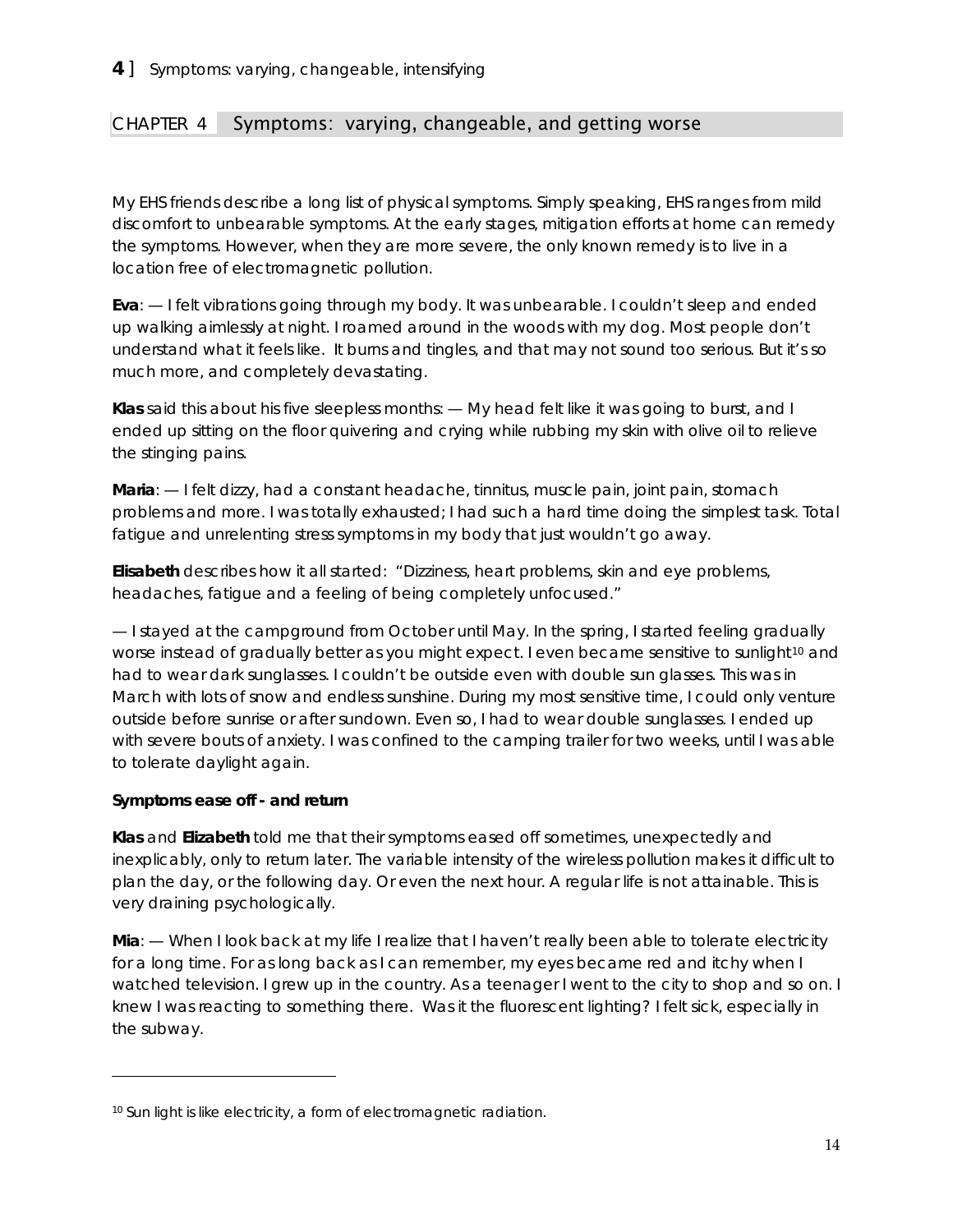Today Mia lives like a refugee in the woods, in a cabin with no electricity.

— My symptoms are fatigue, irritability, dizziness and numbness in my face, jaws, hands and arms. I feel pressure in my chest and find it hard to breathe. I get heart pains and shortness of breath when I talk. I also get unfocused and scatterbrained; I just can't seem to focus. I get tinnitus, earaches, headaches, a feeling of heavy pressure on my head, stress and anxiety.

### **It just can't be this bad!**

When I hear *Mia* and the others tell me about how they suffer, I become aware of my own reactions. I don't want to hear any more. "That's enough! Not another symptom. It can't be this bad!"

Afterwards, when I settle down at home to go over the interviews, the same thoughts come up: "Why did I take on this job!? I don't suffer from EHS!" That's when it hits me. Maybe that's why many of the refugeeshave told me about families and friends, who desert them by refusing to accept what they hear. "No, it can't be this bad!" And so they pretend that it doesn't exist…?!

### **It's not noticeable**

I ask *Mia* during our chat how she feels right now. She speaks so calmly and clearly, and I cannot detect any particular symptoms. She looks perfectly fine. She describes it like this: "I feel pressure and pain in my head and my jaw is a bit numb. My tongue is swollen and my hands are numb. I feel dizzy. It is very exhausting to talk to you and keep my thoughts on track at the same time."

Almost all the EHS refugees I've met look healthy. When they tell me how they feel at any particular moment, I find it hard to believe that they are unwell – they just don't look it! Maybe that's another reason why other people don't believe them.

### **When the brain shuts down**

Many of the EHS symptoms show that the brain and the body do not receive the right signals. Electromagnetic fields and microwaves apparently interrupt the body's natural electrical system. Many of the EHS refugees describe this aspect as the worst part of it all.

*Björn:* — Even the most mundane task becomes difficult. I've done plenty of carpentry in my days, but sometimes when I hold a screw in one hand and a nut in the other, it ends up as an onerous task. Or when I'm about to write a simple note, nothing ends up on the paper. I'm quite a good writer too.

*Eva*: - What's really scary is that you could call me a little senile. I can't remember things.

*Thomas*: — I notice immediately when *Eva* reacts to electromagnetic fields or microwaves. One day when we went to the supermarket and later unpacked the food at home, I noticed a lot of unusual items. So I asked her: "Why did you buy these things?" She didn't remember that she had bought them. The anti-theft device by the cash registers and the store entrance affect her too when she counts money.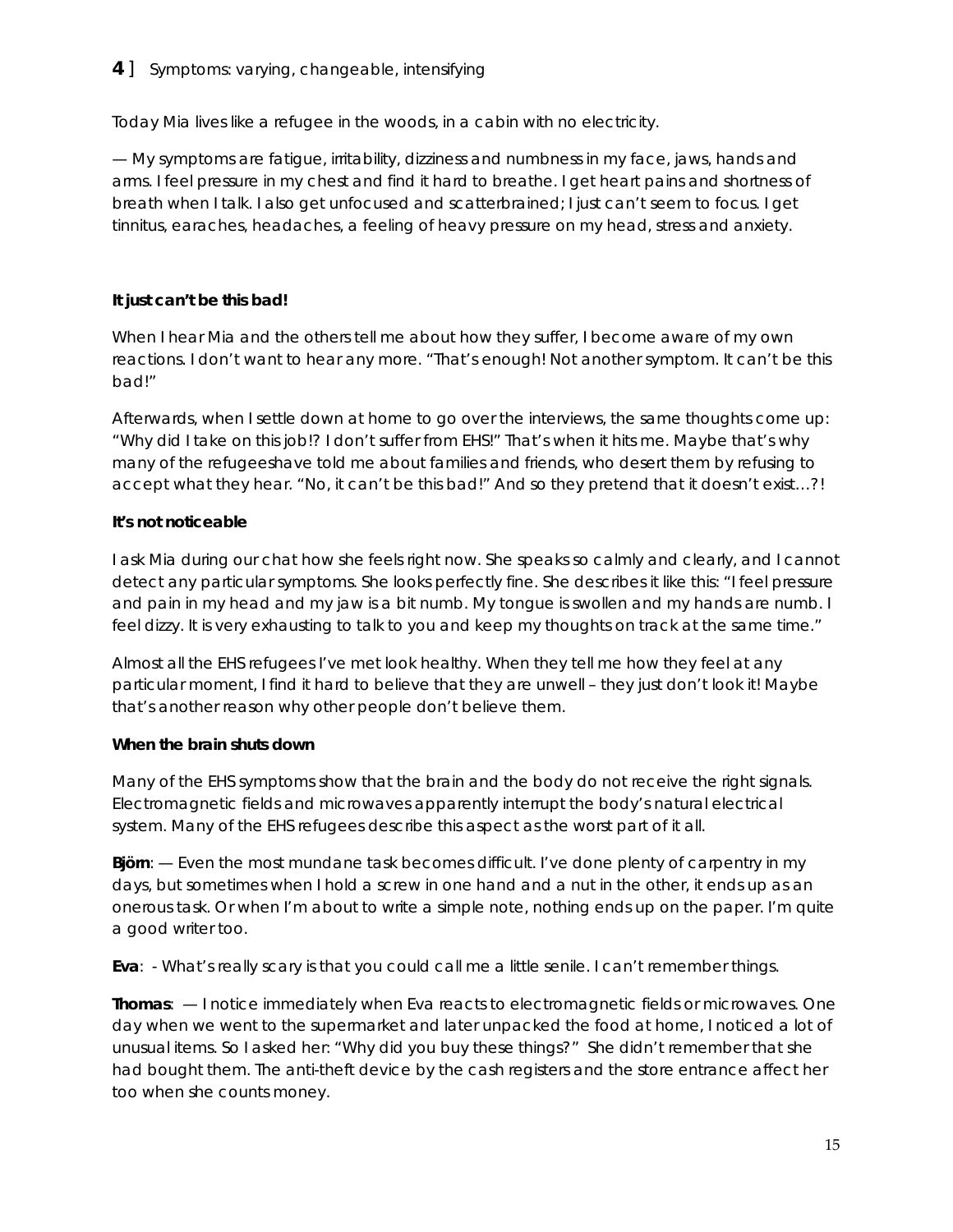At times she walks around completely confused. Once she was supposed to buy some flowers while I did the grocery shopping. I went around putting stuff in the shopping cart. When I met up with her again she was still looking for the flower display.

*Eva*: — Sometimes my thoughts get so jumbled. For instance, when I do crossword puzzles I sometimes write down things that don't make any sense at all. What is really happening to my brain?

*Siv*:  $-$  I may be standing with a cup in my hand and ready to drink from it. Suddenly it slips from my grip. But the worst part is what's happening to the brain. All of a sudden I lose my sense of self and my ability to think. It feels as if I'm standing at a precipice. It's like vertigo, and it is horrifying.

#### **What makes me sick?**

How are the EHS refugees supposed to know what makes them sick? Sometimes it's really obvious. It was easy for *Klas* to figure it out*. "*When I got closer to the Lövnäs tower it felt like a volume button was turned up. Tension increased in all my muscles. Every time I was about 50 meters from the tower I started trembling. My heart started beating irregularly, I got nauseous, my muscles felt weak and I had double vision."

Klas also noticed different symptoms from different transmission systems. "With GSM<sup>11</sup> it feels like a burning sensation in my head, my stomach muscles contract with cramps, my hands feel larger, and I get heart trouble. With UMTS<sup>12</sup> my muscles tighten and it feels like my heart is going to stop beating. It's really important to get away from the source as fast as possible. With digital cordless phones<sup>13</sup>. I get a buzzing and crawly feeling under my skin, and a constant pressure in my head."

*Elisabeth* says this about one of the places she had to flee from: —There were electrical fences close by. I could tolerate them before, but when the new wireless utility meters were installed I couldn't live there any longer. This added burden turned out to be too much for me. I couldn't even manage to talk on the phone. At night I tried to sleep in my car. It was parked in the woods but I still couldn't sleep. I lost weight and food went right through me. My body's equilibrium was completely out of balance.

### **"I thought it was psychological"**

Sometimes it is quite hard to figure out what is actually causing the symptoms.

"I thought it was psychological," *Kenneth* says after telling me how he became dizzy and lost his focus every time he entered a store. When he felt sick in some of the apartments he lived in, for quite some time he linked the symptoms to mould.

<sup>&</sup>lt;sup>11</sup> GSM=Global System for Mobile Communications. 2<sup>nd</sup> Generation.

<sup>&</sup>lt;sup>12</sup> UMTS= Universal Mobile Telecommunications System.  $3<sup>rd</sup>$  Generation. <sup>13</sup> DECT= Digital Enhanced Cordless Telecommunications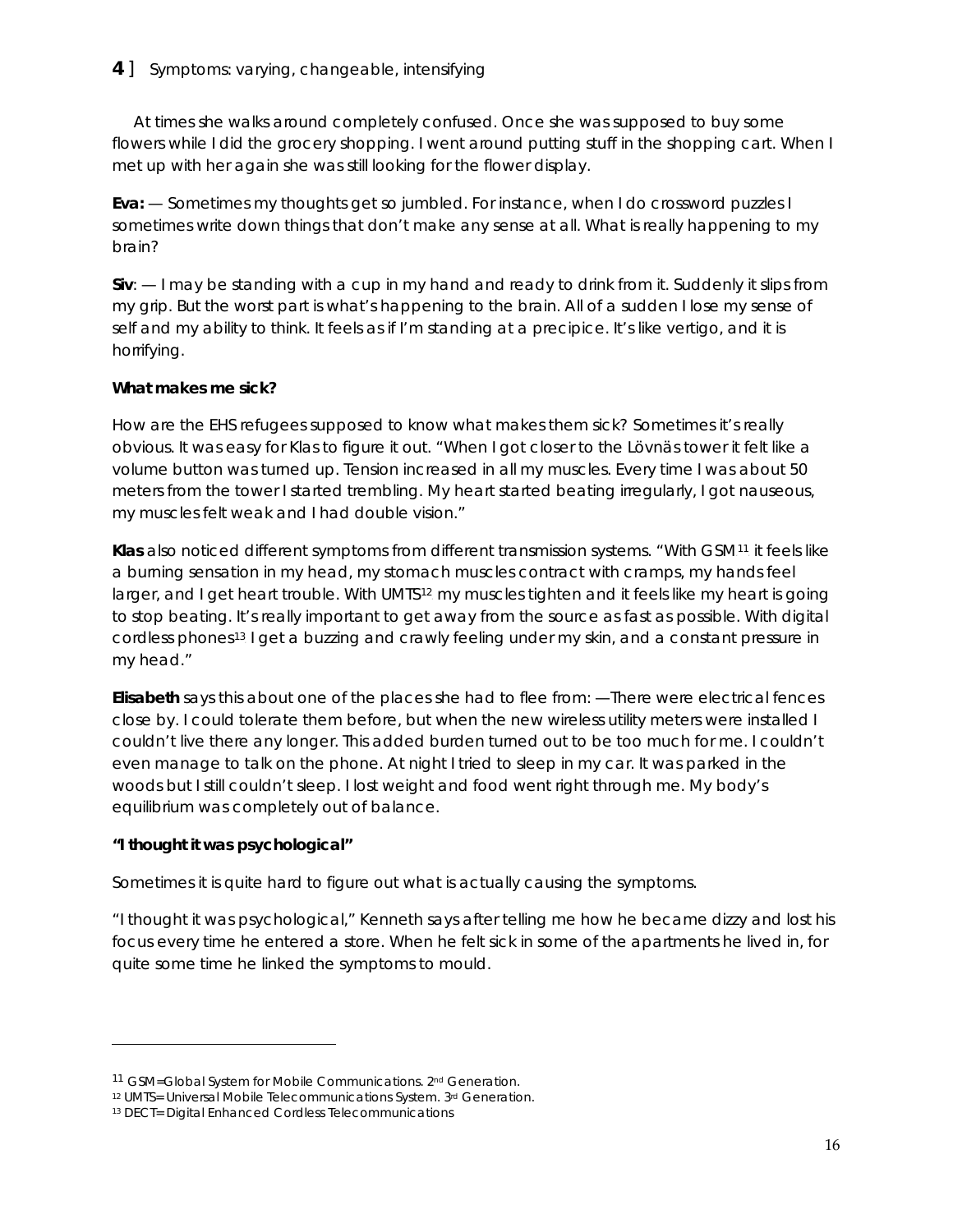*Naser*: — When I experienced my first EHS symptoms, it was difficult to decipher what triggered them. At the time I reacted strongly to an electric candelabra, so I covered it with plastic wrap thinking it was the lacquer that bothered me. But it was the electromagnetic fields. And with the cell phones - I thought my reactions came from the chemical vapours. After a while, I knew how to differentiate between these things.

### **"I should feel good here…"**

Sometimes the symptoms manifest suddenly and are therefore a bit tricky to figure out.

*Eva*: — Once we visited a cottage from the 17<sup>th</sup> century. It was fascinating to view it but I didn't feel well inside. I thought, "I must be going mad! There's no electricity in this old house, so this place should make me feel good." That's when Thomas said: "Take a good look around. There are motion detectors and surveillance cameras all over this building." I had been admiring the beautiful old furniture and did not pay attention to such things.

One sunny summer day after we bought the cottage outside Södertälje, we took off in the rowboat across the lake. Suddenly I felt worse in one particular area of the lake. We rowed away from there in a hurry, and I felt immediately better. After some time we noticed a sign that read: *High Voltage Cable*. It had been submerged along the bottom of the lake.

Thomas is often able to notice when I react to something, although I may be unaware of it myself.

#### **'Practical' symptoms**

My hostess *Siv* and I decide to go for a hike in the woods. A fresh blanket of snow is on the ground, and we notice some animal tracks. Siv stops and studies the tracks. "I wonder what it is. Not a wolf anyway, their tracks are bigger. Maybe a dog, although I can't see any human footprints. It must be a runaway." Siv finds this a bit peculiar, because the dogs in the neighbourhood are not allowed to run loose.

During our walk Siv's face gets increasingly red and puffy. When we return to the cottage her face is beet red. I am quite concerned and wonder what's wrong. "I don't know," she answers. "I felt something the whole time. Some forestry equipment maybe?"

After a while we leave the cottage again, but in another direction downhill towards the road. That's when we happen to cross paths with a hunter carrying a shotgun. "This is our explanation," Siv says. "They are still moose hunting. It is the hunter's cell phone I reacted to and also to their dogs, because they carry GPS trackers on their collars.

Later that day Siv wryly remarks how practical it is to get a red and puffy face, so people cannot help but notice how affected she is by electromagnetic radiation.

### **Involuntary testing**

*Björn*: — When we first came to this area, other EHS refugees warned us about the forestry equipment. "It's possible to feel the effects from 10 kilometers away," they said. "It can't be that bad," we thought. In the beginning, it was absolutely wonderful around here. But one night I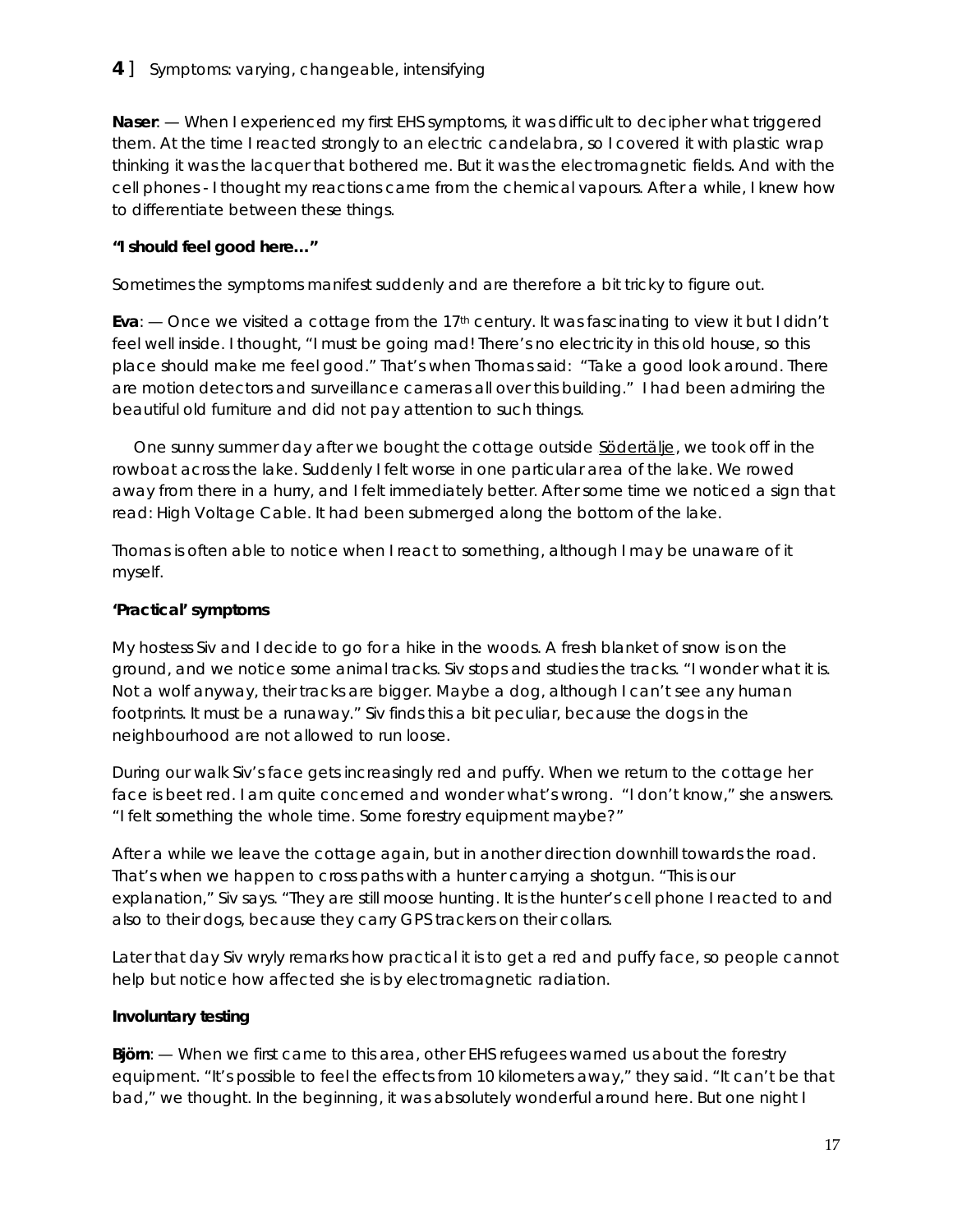woke up and felt terrible. I got up, looked out the window and saw a shining light three mountain ridges away. After a while the tension eased off. I looked out again – no lights! Suddenly I felt worse again, and I noticed the lights once more. These machines drive up and down the mountain ridges. When they get to the top of the ridges, the radiation from them reaches us too.

An involuntary provocation test happened when I first visited *Siv* and *Björn*. After we'd been chatting for a few hours, they politely asked me: "Did you bring something with a battery? A digital camera maybe? We react to them too." Oh no, I never even suspected the digital camera! What should I do now? Fortunately, removing the batteries did the trick.

### **The electromagnetic burden accumulates**

The physical stress symptoms that many EHS refugees experience often has a cumulative effect that manifests as 'burnout.' This actually makes a lot of sense.

Stress, whatever its cause may be, affects the same systems in our body and brain. The stress defense and the immune system kicks in regardless of the root causes. It may be chemicals, drugs, the flu, psychological distress, work-related stress, electrical energy or a combination of several factors. Each stress factor contributes to the total physiological burden.

If the individual's immune system is already compromised by one or several causes, the addition of one more factor may be the breaking point. For example, *Elisabeth* could tolerate electrical fences. Her overload happened with the additional radiation from the new wireless utility meters.

# **A lowered threshold**

When the burden of electromagnetic radiation becomes too much, the symptoms also intensify. This, in turn, results in longer recuperation time. The physical resistance is lowered, making the individual more sensitive. The price someone pays for ignoring the physical symptoms is high, and many end up with lifelong disabilities.

*Mia*: — The overall radiation is getting worse around here. But it's still better to stay put in this cabin and not venture into town. Sometimes we have to go shopping or, as in my case, make it to the vet with my dog. I know I'm disabled and I don't want to make it worse, so I look after myself by staying at home as much as possible.

### **"I look forward to the relief"**

Many who suffer from EHS find it hard to describe the severity of their situation in a way that others will understand.

"That's how we all feel before we go on vacation," one politician remarked when a couple of EHS refugees recounted their stories. Hardly. We need to listen more closely.

"Everything is in shambles, and it's hard to focus on anything at all."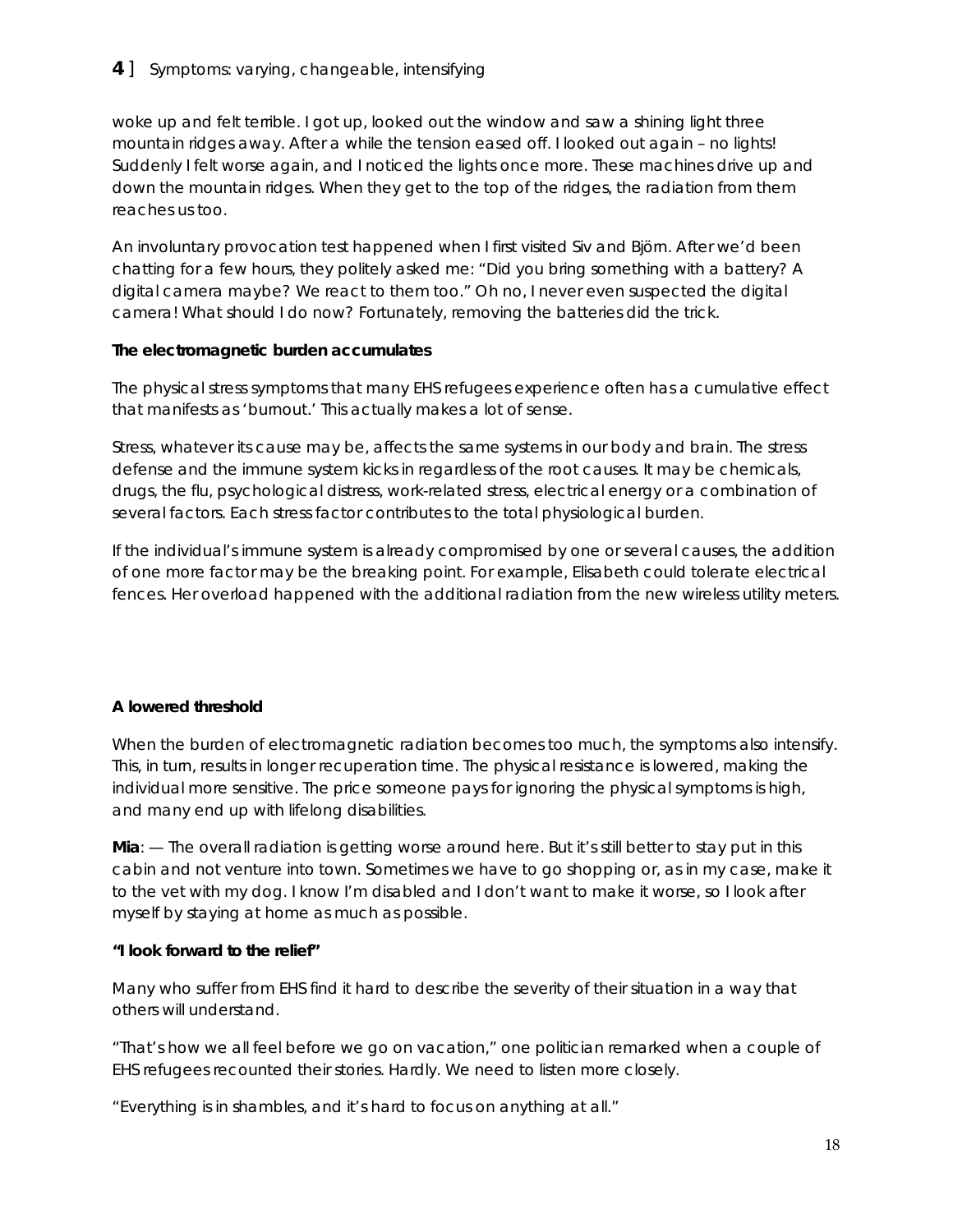"My brain only seems to have a 20% capacity. It's getting harder and harder to think clearly."

"Sometimes I just want to die," are words most people blurt out carelessly at some point in their lives. I have done it myself, but I'll likely not do it again.

"I don't think I'll commit suicide. I hope not. But I look forward to the relief."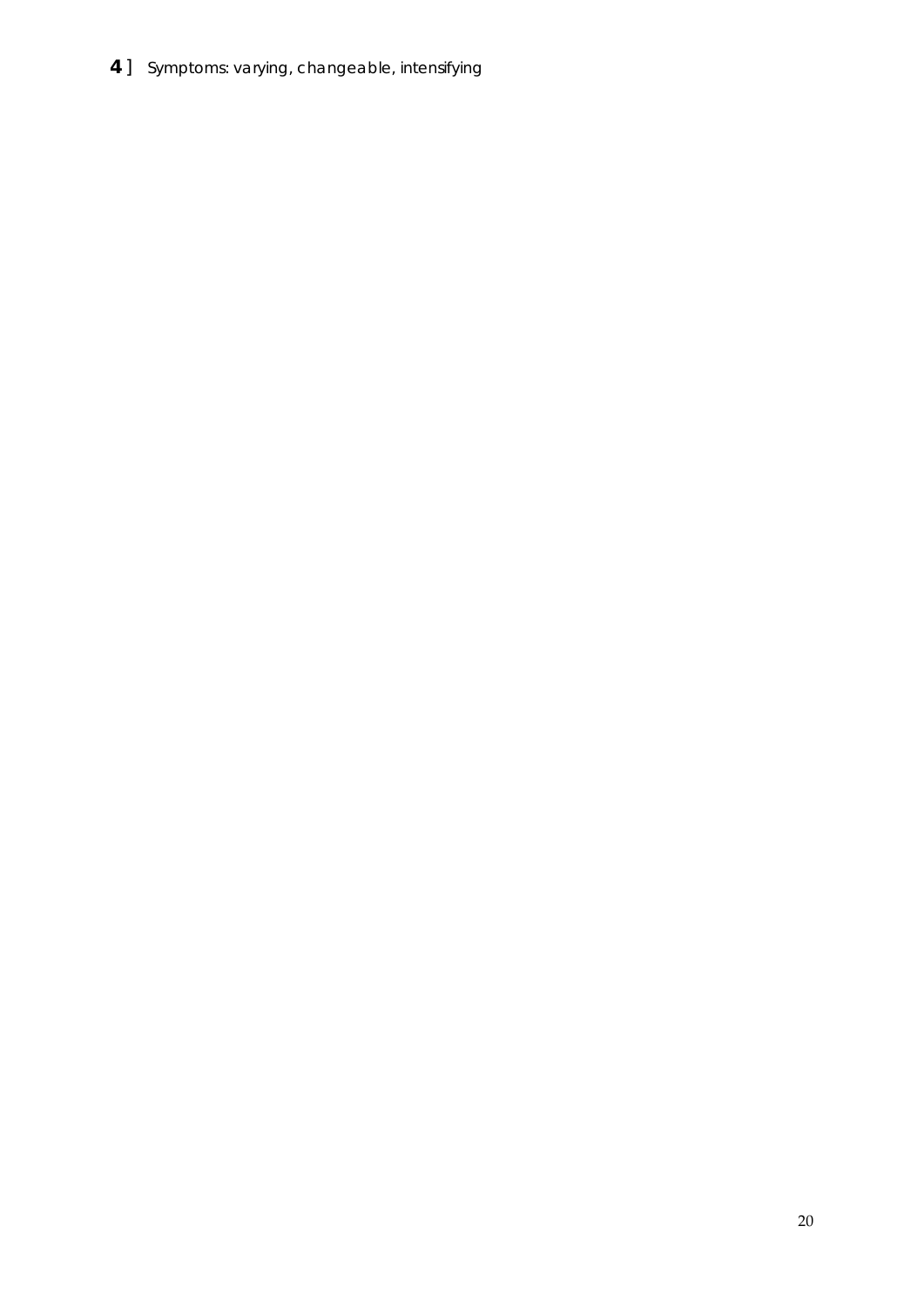# CHAPTER 6 A harsh life

Can you imagine a life without the following: TV, radio, telephone, computer, record player, vacuum cleaner, washing machine, light bulbs? Only a wood stove for heating and candles for light? Not likely. None of the people I interviewed could imagine this either before they were forced to live this way. One of the many barriers that make the life of an EHS refugee so harsh is all the things he or she has to do without.

Imagine not being able to walk around town or to shop, not even for groceries, or go to the recreation centre or play your favourite sport. Movies, concerts, libraries? Impossible. Not even at a doctor's or dentist's office.

 Trying on new clothes in a store is off limits too. Shopping by mail order or wearing others' handme-downs becomes the norm. Get someone to do your shopping for you or, if you have no choice, write down a precise list of what you need, rush into the store, pick out your items quickly before the dizziness and disorientation overwhelm you, and then get out of there as quickly as you can. You can count on feeling sicker for a day or more afterwards.

You cannot travel by public transit because of the ubiquitous use of electronics in trains, buses and cars. You may be able to travel in an old car with basic electronics or maybe no car at all. Instead, you're being involuntarily stuck in one place, and not able to visit your aging parents or your children whenever they need you.

*Maria*:  $-$  It's a real sorrow not having access to movies, concerts, theatre, museums... Not being able to go to doctors or dentists and stores. I can handle one store in this community, but I always feel worse afterwards.

 I can't listen to music or the radio. Short phone calls are OK. I can only use candles. The light is too soft for reading or sewing, so I don't do much of anything.

*Mia*:  $-1$  moved here with my dog three years ago. It took a week to warm up the house. The first morning I woke up to +2 Celsius, the next morning it was +4, and the third +6. You get used to it. I only have cold water. I live alone and I don't have a phone. Despite this, it was a relief to move here. The electricity is turned off, so I can't use any electrical appliances.

*Siv*: — What I miss the most is not being able to listen to music.

#### **"I slipped a few times"**

Sometimes the forced isolation gets to them, and EHS refugees do exactly the things they shouldn't do.

*Inger*: — I 'slipped' and went to a couple of concerts, and to a Christmas buffet at a hotel. I am concerned though, because I know what can happen afterwards. Still I sometimes keep thinking, "I don't care what happens, I'll manage somehow." I need to meet people, be part of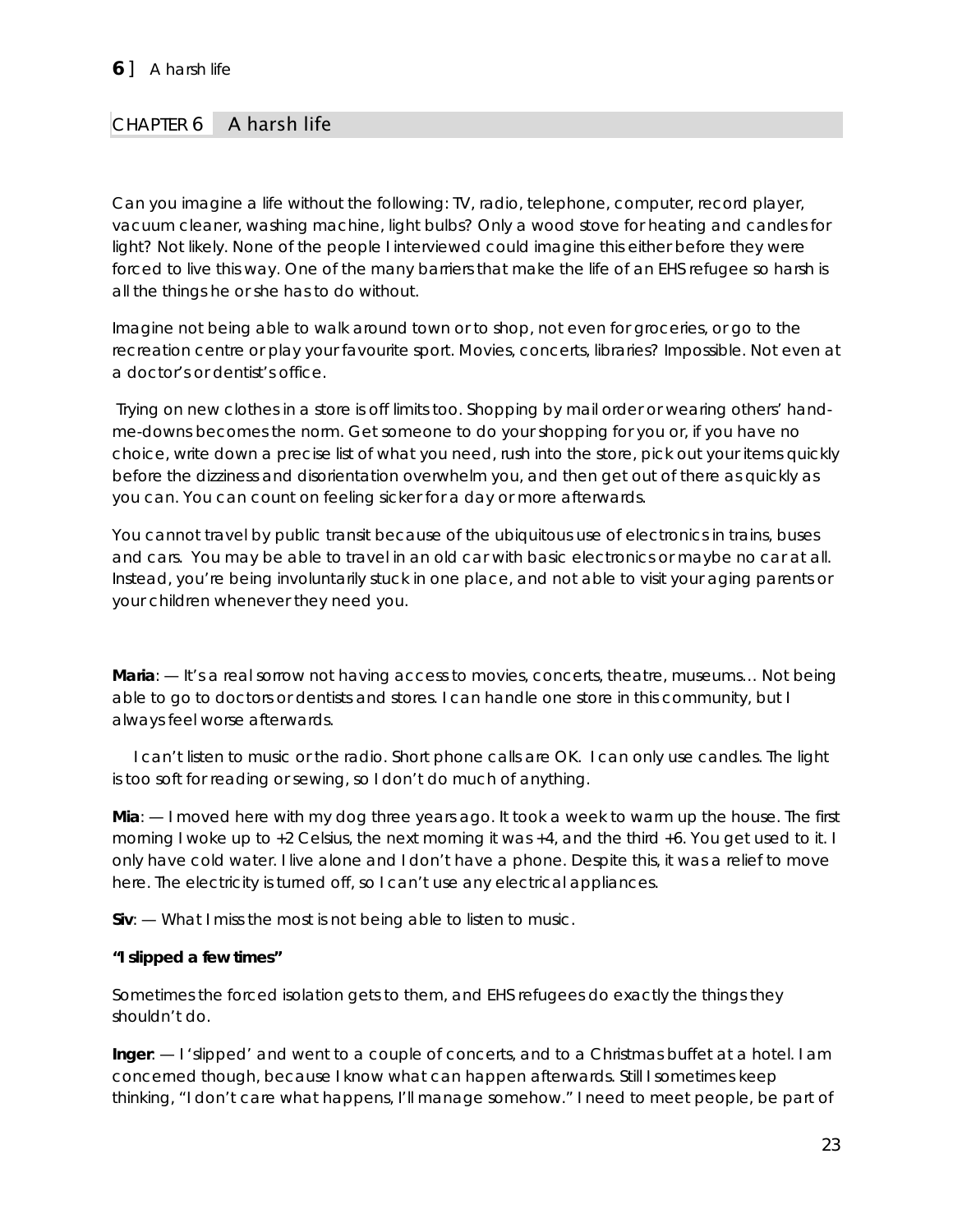# **6** ] A harsh life

the world, because it's really important for my soul. I need to feel that I belong to this society. This excursion made me so much worse, that it will take a few months or so to recuperate. Next time I get that impulse I will be more careful.

EHS refugees can only fantasize about things that most of us take for granted.

*Klas*: - I want to go to Stockholm and just walk around. I love that city.

### **The continuous struggle**

Since EHS refugees have to give up so many of the modern comforts, daily chores are a constant challenge. Imagine that the only suitable house you've found is dilapidated with mould in the basement, a leaky roof and sewage pipes that don't drain. You struggle daily to get out of bed, and you live on very limited financial means. This is how my hosts *Siv* and *Björn* live.

**Siv** tells me about other EHS refugees they know: — Some of us live in decrepit cabins, trailers, cars or tents. One man we know lives in a goat shack. A reporter wanted to come to his place for an interview, but he cancelled it at the last minute. He was too embarrassed about his home and couldn't cope with the thought of having to show it.

 People wonder what we do all day, how we get the time to pass. "Living as a refugee is a very BUSY life!" *Siv* exclaims with her affable sarcasm, something I really admire in her.

This is what I notice during my *visits to Siv and Björn's* home: They bring in the firewood, rest from exhaustion, make a fire, pick up the mail, prepare food, rest from exhaustion, haul in the water, repair this or that, rest again, look for the papers they put somewhere to write yet another letter to the authorities, rest , once again try to repair what they failed to yesterday, discuss with a neighbour what to do about the mounting threats of wireless internet in their community, try to write another letter to the editor again… For many days nothing at all can be done, the days just disappear in a haze.

# **"I have to take just one more step…"**

**Siv.** — A couple of EHS refugees lived here for a week before they could move into their own place. This took so much energy out of me that I practically counted every step I made. When this happens my only thought is, "I have to take just one more step…"

 My sister called me a while ago and told me that she had been diagnosed with cancer. My first thought was: "It is so unfair. Why couldn't I have got it instead? I would have liked to. I don't intend to commit suicide, but I long for the relief. My neighbour down the road considers this an alternative and has said, "I may have to resort to that if life becomes totally unbearable".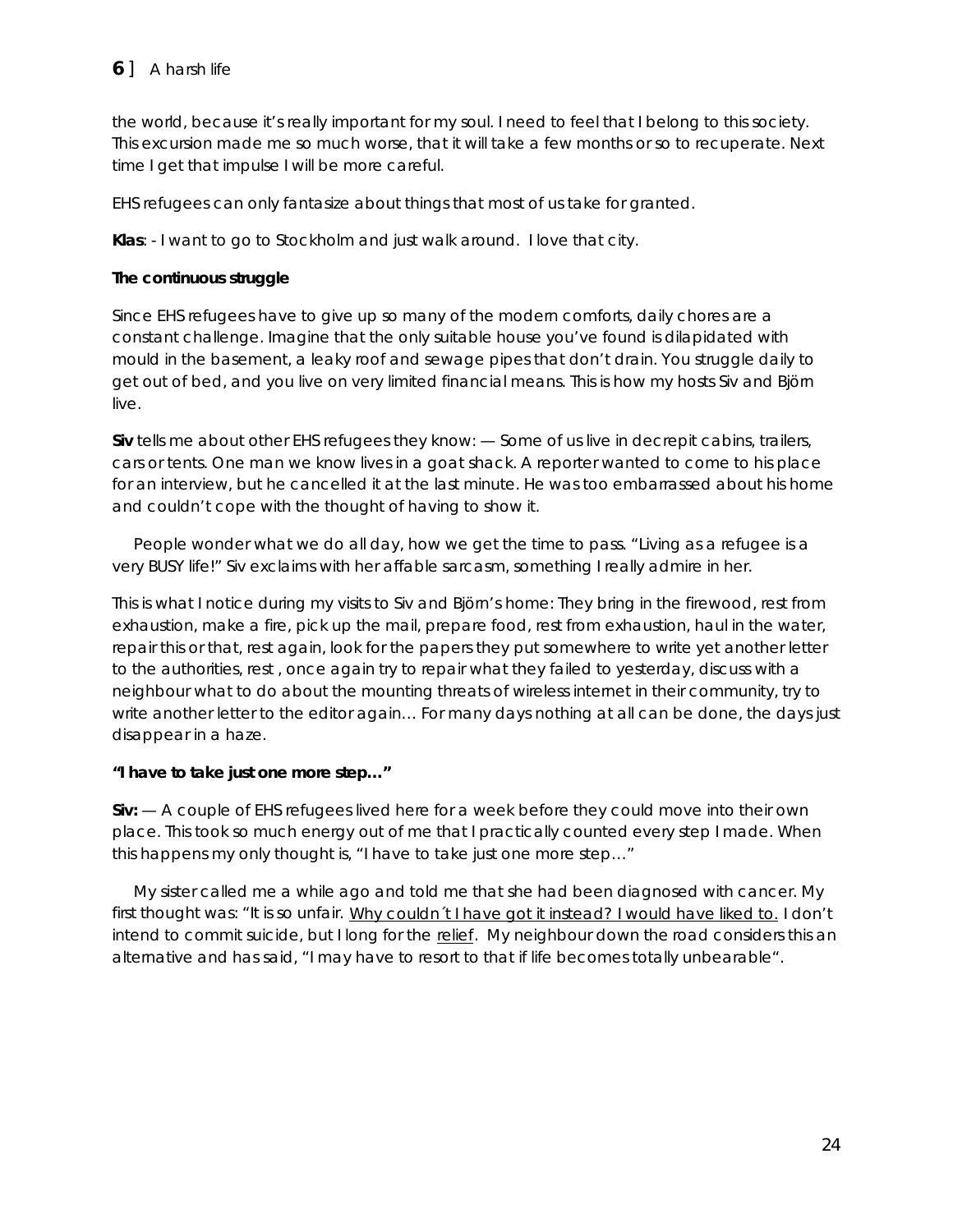# ] A harsh life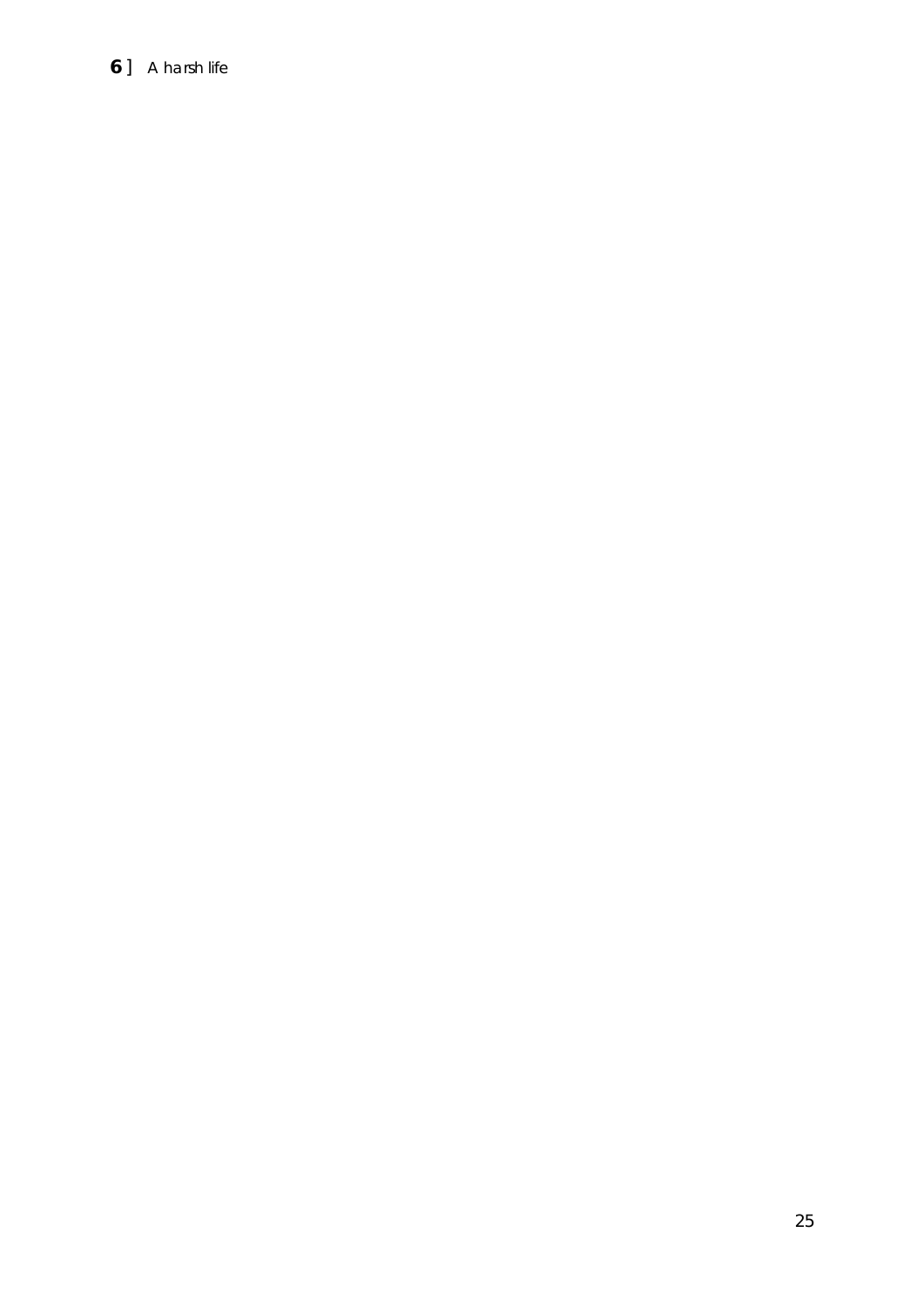# CHAPTER 7 *Kenneth*: I thought it was psychological

*Kenneth* is in his forties and has just moved into a house, which he shares with three other EHS refugees.

**—** My symptoms started around 1994. But when I think of it, I reacted to fluorescent light and heaters long before that. My first apartment had old-fashioned heating elements, and I never felt well there. The same happened when I went into stores with a lot of fluorescent lights. At the time, I thought it was psychological. It took a while before I realized that the actual indoor environment made me sick.

 I would get unfocused, forgetful and very tired. It felt a bit like being switched off from the world around. It feels so abstract and hard to describe. I felt something was wrong but couldn't figure out what it was. If you have the flu or a broken leg, it is obvious why you're not well. It was such a relief to finally get in touch with people who understood why and could help explain what was going on. My other thoughts were…maybe I have a tumour or brain damage or something like that.

#### **My guess was mould contamination**

— I also lived in a 1960s apartment building in the town **Skara** for a while, but felt sick there too. My guess was that the building was contaminated with mould or something like that. So I decided to move to a wood-framed house from the 1920s. I felt better there.

 In 1999, I moved to another town to attend community college. I was determined to live in a building without mould, radon or chemicals. I vaguely remembered hearing something about electricity, but I didn't know what it meant. I didn't make the connection with my own situation. I managed to find an attic apartment in town. After I graduated I did a live-in trial at my brother's house outside Skara. When I once again had to find another apartment in town, electrical heating was not an option for me.

 I need to do live-in trials before I rent or buy a place. I have lived in 25-30 different places by now and slept in both cars and tents...Now I own a camping trailer too.

 For a while, I lived in a tent in the woods. Later on I found a cabin, but unfortunately with electrical heaters. Still I talked myself into trying it out for a while. I turned the heaters on during the day and spent a lot of time outdoors, and turned them off when I got home. It didn't work anyway.

 I wanted to find a hobby farm in the country and I found my dream house in Dalsland County. But I felt really sick there too, probably from the electrical fences and the transmission towers in the area. It was so sad. I managed to last there from mid-June to October/November. That's when I moved here.

#### **Wasting a couple of months each time**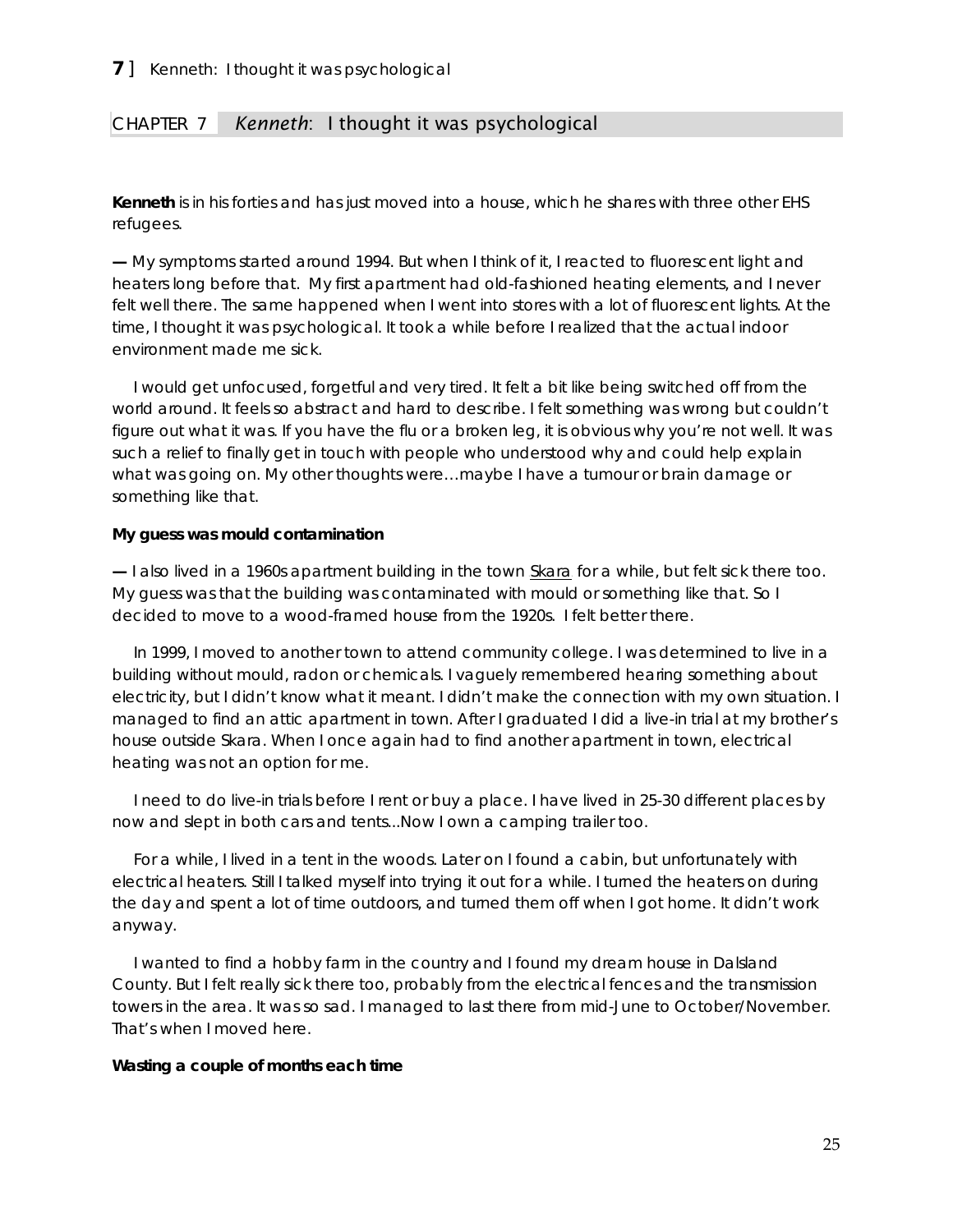# **7** ] *Kenneth:* I thought it was psychological

**—** My dream is to buy my own house. I had a lead on a cabin, and I tried it out for 2-3 weeks, but I soon realized that it was no good. Every time I do a live-in trial, a couple of months get wasted. I just lie around apathetic and don't even have the strength to read or do anything of value. I feel relatively OK here. Now I'm careful about not taking risks with my health.

 I have moved so many times…it's a mental drain just to unpack my stuff. The only things I bring with me nowadays are my backpack and my guitar.

 About working. Employers do not welcome requests like, "Please replace the fluorescent lights. They make me sick." The likelihood of me being replaced instead is very high…

#### **Like a hobo**

**— This is** a real harsh life. I don't count on people to understand. In the beginning, people asked: "What on earth are you doing?" Then they have disappeared out of my life one by one. I have no contact with my family, although my son still sort of keeps in touch. He doesn't want to come and visit me here though, and I don't want to force him. I have to continue my live-in trial here to find out what happens. I've been forced to give up a lot. I have no family to help me, and I have not had an intimate relationship during this whole time.

 It feels like I now depend on the good will of others. This must be how the hobos felt years ago, not being worth as much as their fellow human beings.

 Nowadays, people use a lot of medicine, sleeping pills and anti-depressants. They suffer from fibromyalgia, headaches and muscle tension. When I watch people at work, I wonder: "Why are their bodies so tense?" What was it like during the Bronze Age, for instance? Did people suffer as much from headaches at that time too?

 As it is today, people are not allowed to get sick. If you suffer from what is considered a medically diffuse illness, you are out of luck. But a cousin of mine once said to me, "Nobody would willingly live like you do. To call you a 'scam artist' is totally absurd!"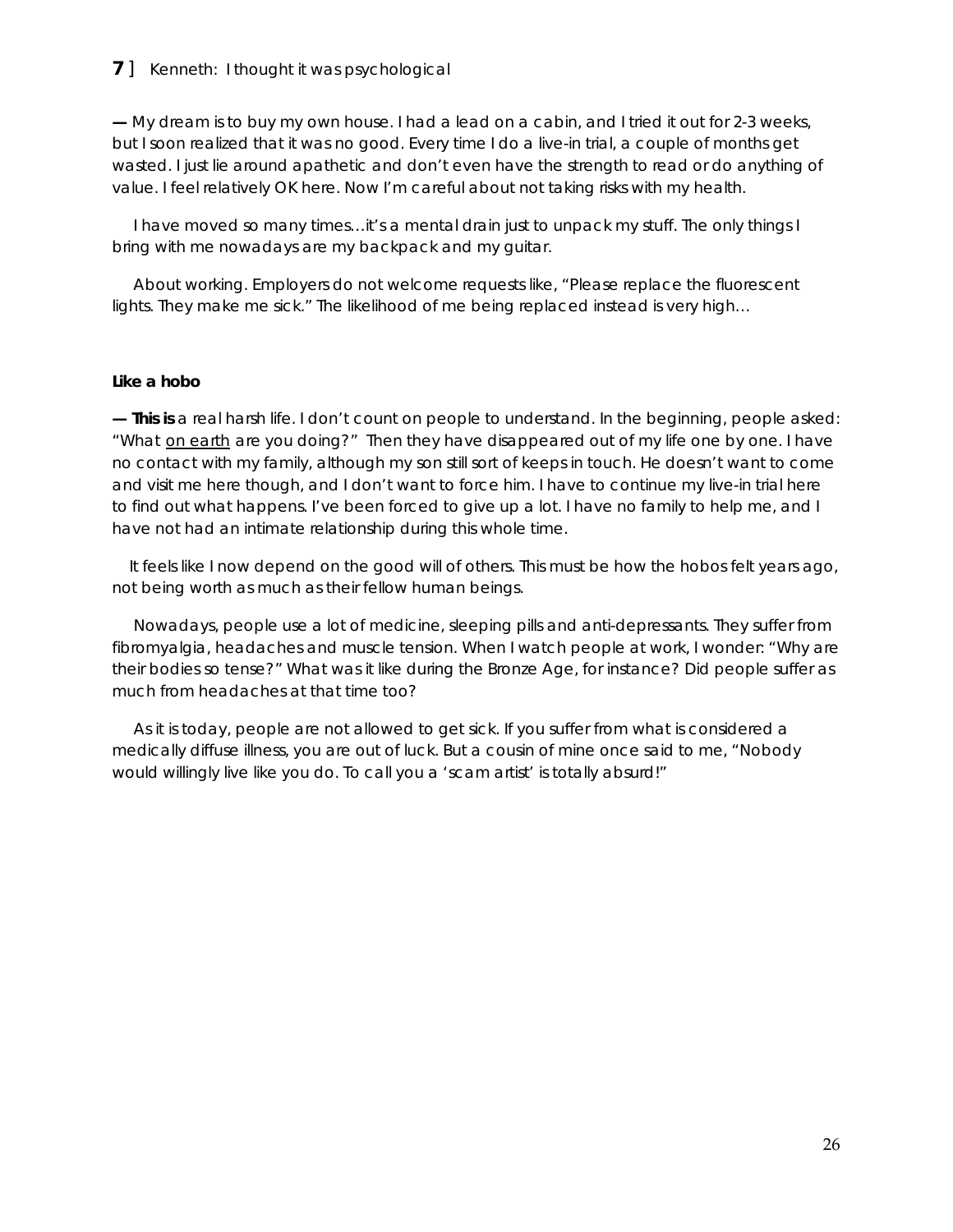# ] *Kenneth:* I thought it was psychological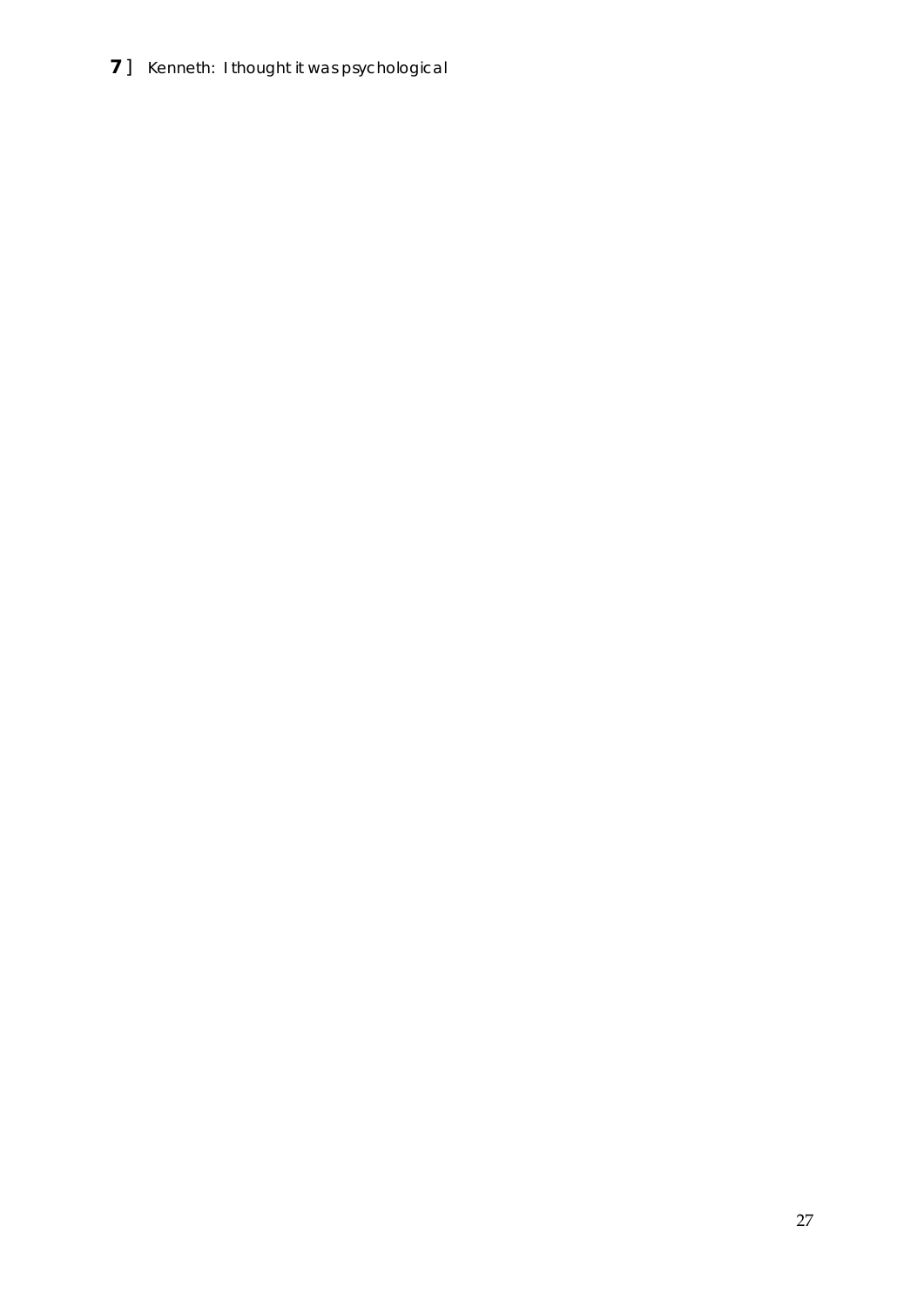# CHAPTER 8 Losing family and friends

Being an EHS refugee often means losing friends, and sometimes family too. Many EHS sufferers know what it is like to be misunderstood or abandoned by the people they love or used to trust. *Inger's* husband left her because he could not accept living like her. *Kenneth* no longer has contact with his family.

 Those still in touch with their families have to live with the agony of not being able to help their parents or children in their time of need. Invariably, the whole family suffers in one way or another.

*Eva*: — In 1992, my mother had a stroke and spent half a year in hospital before she died. It was very difficult for me to visit her. I risked it a couple of times anyway, but I was not able to be by her death bed.

*Elisabeth*: — My mother is 88 years old. We haven't seen each other for a long time. She got really sick last summer and ended up in hospital with intestinal hemorrhaging. And I didn't know anything about it. She didn't want to get in touch with me, since I couldn't help her anyway. I got very upset. *I have to know!* I cried a whole day about that. Imagine if she hadn't survived and I knew nothing about it!

 I got some psychological coaching to cope with this, and in September I managed to make travel arrangements to see my mother. I forced myself to go, although I was feeling poorly. I visited her and we had a good talk. I felt extremely relieved. We said things we hadn't said before, and I was touched by her love and concern. "I will be with you all the time in my mind and spirit," I said to her.

 It's so painful to realize that I won't be able to just go and see my mother if she ends up in hospital again. Or if something would happen to my children. Travelling to their homes to help out is not as simple as it sounds.

*Siv*:  $-$  I have never met my nieces' and nephews' four children. They can drive here to see me, but I don't have enough physical stamina for such visits any more. Having children around is very draining on someone like me.

### **The EHS refugee is not the only one suffering**

The whole family is affected. *Eva's* husband *Thomas* is worn out with chronic pain in his hands from the many renovations he has had to make wherever they lived.

*Thomas*: — I was a store manager for several years and worked alongside 20-30 year olds. Reducing my work hours was impossible with all my responsibilities of the store. The final years were particularly exhausting. I left home around 7 a.m. and worked until 8-9 p.m. On top of that I had a long commute. During my time off I repaired and rebuilt our many homes. Sometimes I worked on the house until 1 a.m. and got up again at 6 a.m. I have done it all, plumbing and electricity too. It feels like I have removed miles of electrical wiring from walls.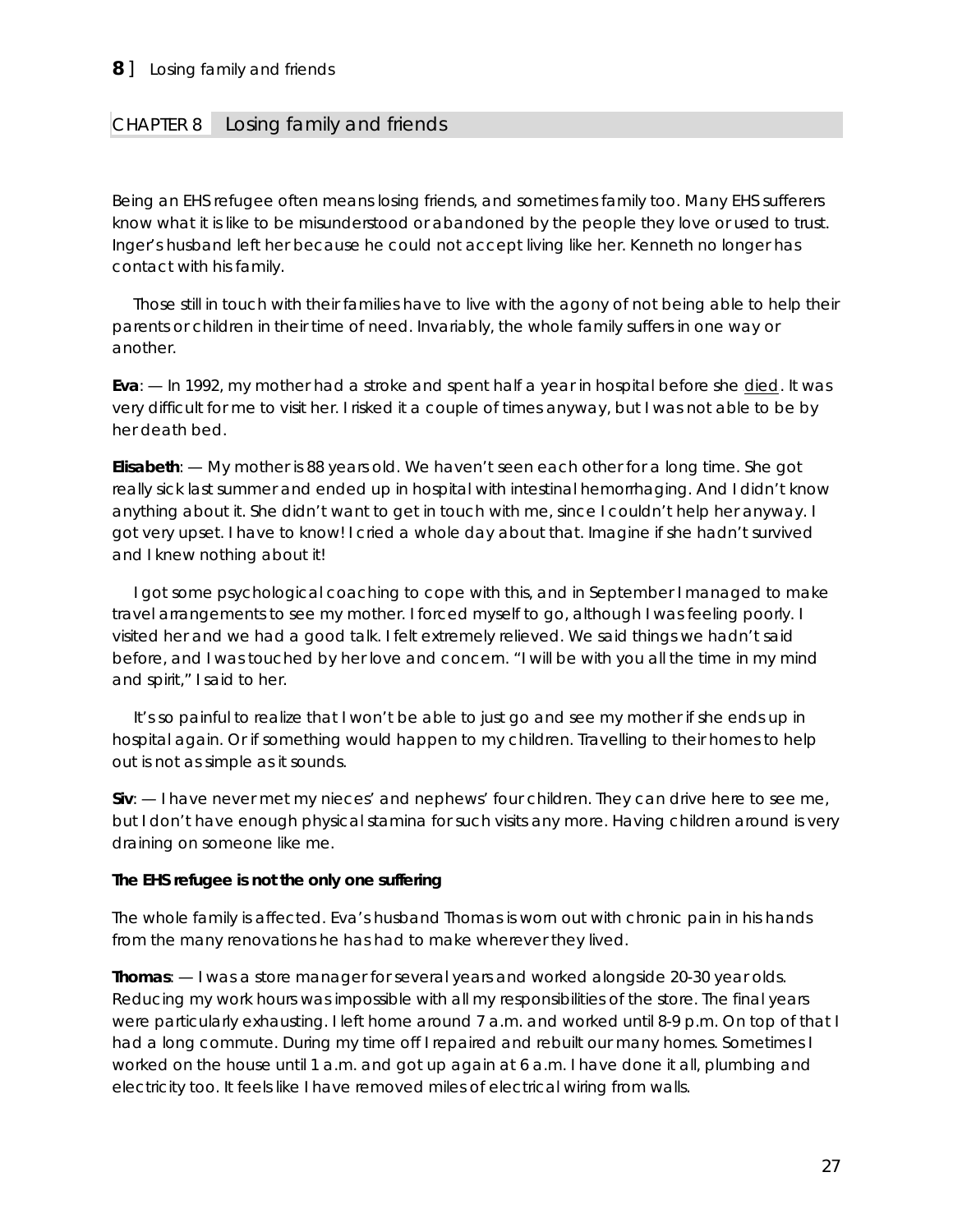### **8** ] Losing family and friends

*Eva*: — How have our daughters been affected? They've had a sick mom all these years.

*Thomas*: — Naturally, they have been upset many times, especially when Eva couldn't attend events that their friends' moms were able to go to. One time when Eva's brother and brother-inlaw visited us, our oldest daughter blurted out: "Can't you talk about something else? Just for once!?"

*Eva*: — Another time she said, "Mom, I pretend that you are well."

*Inger*: — My daughter became clinically depressed a few years ago. "Get some professional help!" I told her. So she went to see a psychologist to talk about her situation. Her problems were about having lost her mother, her given support system. Someone to go shopping with or other such mother-daughter outings. We've begun patching things up a bit, but there's still something missing.

*Kenneth*: — People usually don't understand. In the beginning they asked, "What on earth are you doing?" But they have disappeared from my life one by one. I have no contact with my family. I have some contact with my son, but he really doesn't want to visit me here, and I don't want to force him.

*Eva*: — We become inconvenient. We lose friends. They simply disappear. We are unable to visit them at their homes, and people don't like not being able to reciprocate invitations.

**Inger**:  $\rightarrow$  Old friends and neighbours who used to be a big part of my life have slowly disappeared one by one. They think that I'm strange. I met one of my old neighbours when I lived in another cabin. "I haven't seen you for such a long time," she said. "I was thinking of visiting you but it's so cold. I'm worried about my leg pains." - Thanks, but don't bother to visit. Oh, and where do you imagine I hurt? I live in freezing temperatures all the time.

 Where are all the people who cared about me? WHERE ARE THEY??? My closest friend is still part of my life. She has not given up on me. But all the others… They know I have a phone, so they could give me a call. But do they? Not a chance…

*Klas*: — Neighbours around here all react differently. Some think that we are a bunch of idiots, hypochondriacs, or that we abuse the social welfare system. They question things like: "How are they able to go to a party in town, or go shopping?" They have no clue what price we pay. To use an analogy of alcohol consumption: If you drink too much you feel really sick the next day. For us, the effect of electromagnetic radiation is not limited to just the day after.

 One neighbour believes that we are welfare bums and that we create a negative atmosphere in this community. She says that she would never be able to get social benefits for "vague" symptoms such as ours.

 Good things happen too. One time during the Christmas rush I was standing in a store lineup. The guy in front of me took out his cell phone and started talking. In those situations I often just grin and bear it, but that time I said: "Sorry, but I have to step out of the lineup for a while, because I get sick from cell phones." So I walked away. When I returned to my spot, the person behind me tapped me on the shoulder and asked: "Excuse me, but what do you mean - you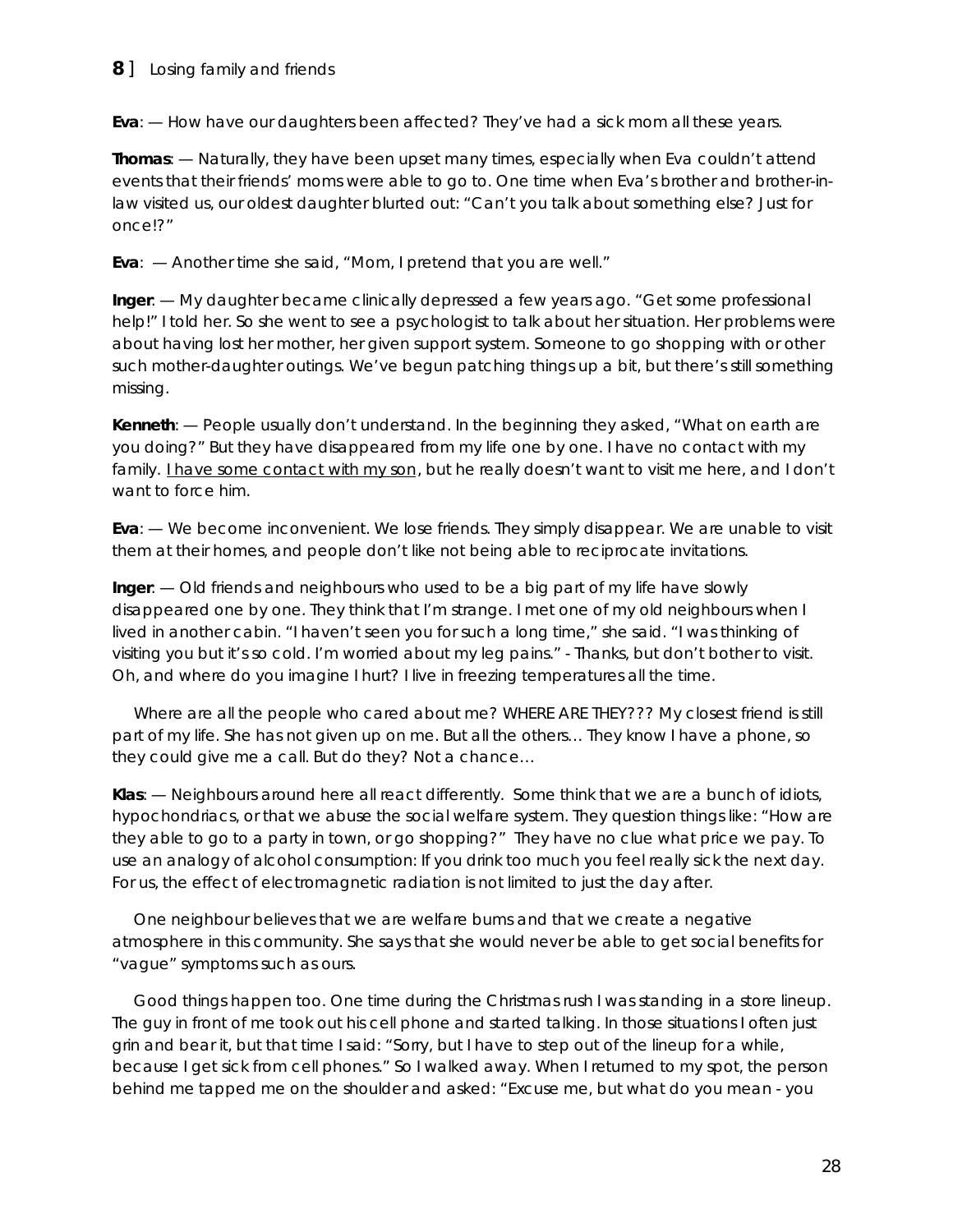# **8** ] Losing family and friends

get sick? What happens?" The other people around us turned around and listened when I explained the symptoms. Afterwards the guy who asked the question wished me a Merry Christmas.

*Elisabeth*: — People have a really hard time understanding. Often when I've asked people to turn off their cell phones and unplug their digital cordless phones my requests have been respected. Sometimes they ask, "How can my cell phone affect you when I'm not even using it?" The only answer I have is, "I don't know exactly why, but I get symptoms just the same." Among other things, my heart starts to beat irregularly.<sup>14</sup>

 At that time I was not as sick as I am now, and then it was easier for people to understand. Nowadays when it is so much worse, people have a really hard time understanding.

*Naser*: — When our neighbour in the summer cabin next door arrives, we have to leave our home. He's promised not to use his cell phone here, but he does it anyway. No use getting violent, although I really feel like it sometimes!

*Björn*: — Our neighbours and their friends are a constant threat to us, because we never know when they bring stuff around that we'll get sick from. At times someone will cut across our property with their cell phones turned on to test us. Can you imagine ever doing that to someone with a nut allergy; putting a few nuts in their food to see if they get sick? ... It seems like we are fair game.

<sup>14</sup> A cell phone in 'snooze' mode also emits microwaves. Its functions remain active with signals radiating to the nearest relay antenna.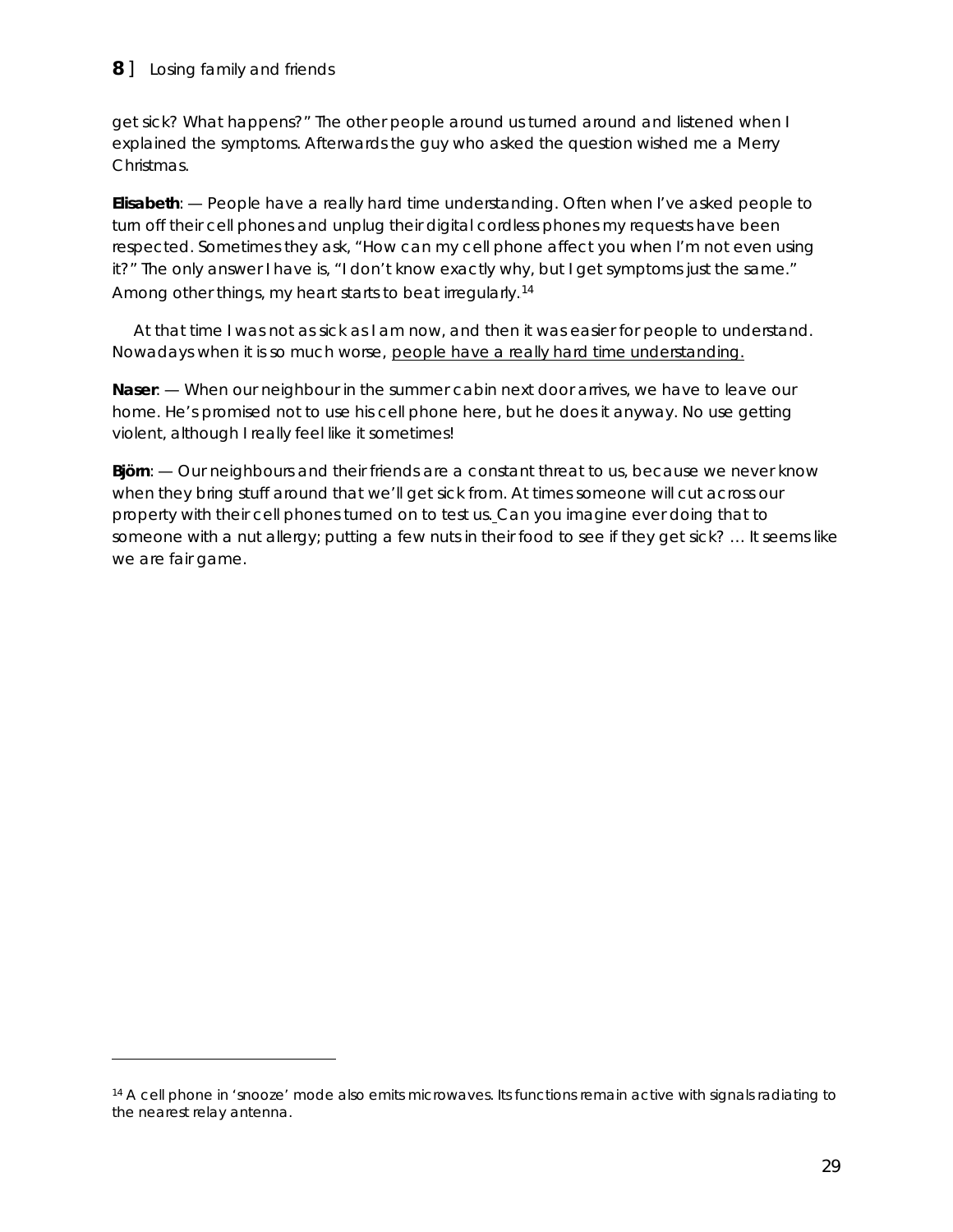# ] Losing family and friends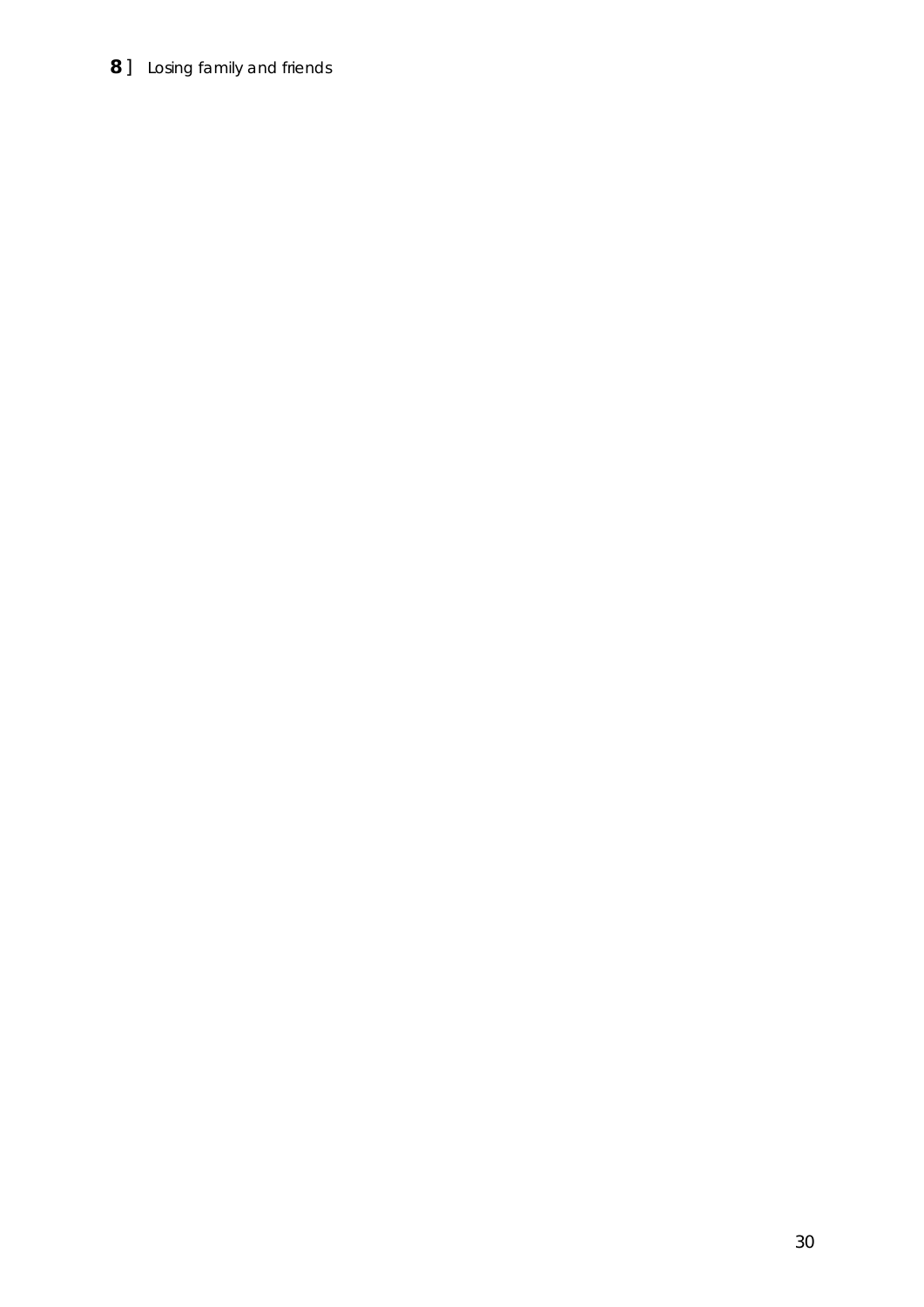# CHAPTER 10 Contradicted, and not trusted

How are EHS people treated when they seek help from doctors, authorities, civil servants and so on? As you might expect, it varies. Some people have positive experiences. They received help – or at least some understanding.

*Kenneth*: — I was lucky to find a doctor, someone who knew about EHS and also treated me with respect.

*Maria*: — My doctor believed me but couldn't help me. He said that our society doesn't have the necessary resources.

However, the prevailing answer is this:

*Inger*: — I went to Social Services about my housing needs. After I told her about my plight, she hissed at me: "EHS is not scientifically proven. If you apply for services, I'll make sure that your application gets rejected!"

#### **'Delusional thinking'**

Before I met the EHS refugees, I knew of a 25 year old man who also suffered from EHS. His most debilitating symptom was severe body pains. When he finally realized that his attacks were linked to electricity and cell phones, he tried to explain this to his doctor, who immediately started talking about *drugs*. After the appointment he happened to glance at the file. His diagnosis was: delusions.

*Elisabeth*: — The doctor dismissed my complaints. "EHS doesn't exist!" How could he say so?! My symptoms so evidently displayed in front of the computer. He just didn't want to hear me, and instead prescribed a week's sick leave for 'inexplicable dizziness.' He also referred me to another physician. Great, I thought, hopefully a smarter doctor. He was worse. He allowed more time for the appointment and spent that time giving me a lecture. "People have always been afraid of new technology. When trains were introduced, people believed that the speed of the train was really dangerous. Today people think computers are dangerous."

After that he launched into what he described as mass psychosis, similar to the 19th century 'frog illness,' when people believed they had live frogs in their stomachs. He made parallels between 'frog illness' and the debilitating symptoms from mercury amalgam and electromagnetic hypersensitivity. He called all of it mass psychosis.

He also asked me if I disliked my job. But I loved my job. He didn't allow for sick leave, but insisted that I continue with computer work, at least part-time. The only help he offered me was a referral to a psychologist. When I politely asked him to turn off the fluorescent lights in his office because they bothered me so much, he simply ignored my request.

 I went to see the doctor because I was in desperate need of help. I didn't understand my body's reactions. It was terribly insulting to not be believed, only distrusted. I felt completely defeated. I cried and cried.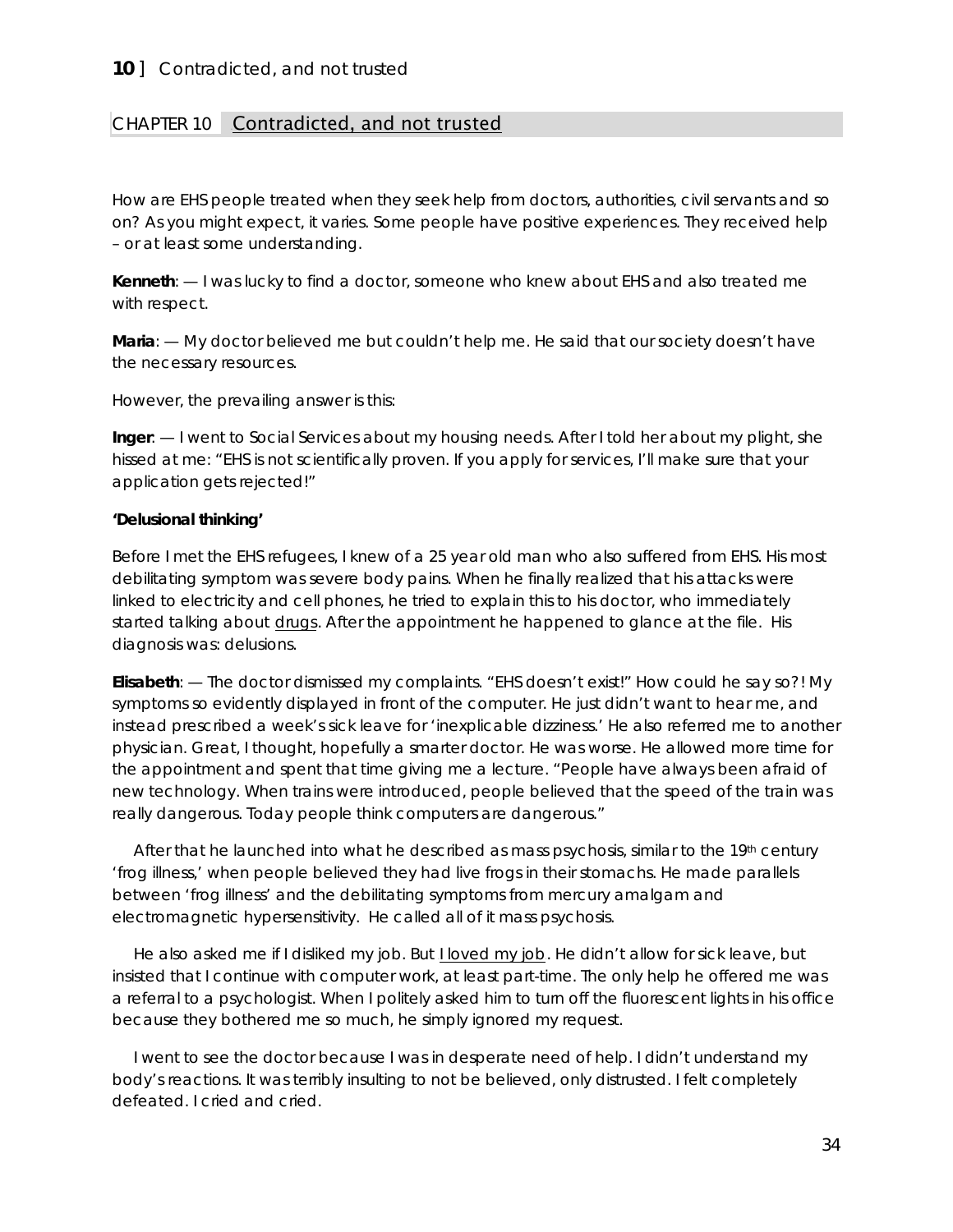### **Dolls and baby shoes?!**

*Mia*: — National Insurance wanted me to travel to Nynäshamn for a 4-day examination and stay at a hotel that was 50 meters from a 3G tower. This was obviously impossible. As an alternative they contacted a consultancy for the job assessment. I then had a visit by a doctor, a physiotherapist and a psychologist.

The psychologist had brought dolls and a pair of baby shoes. She started our session by talking about how things sometimes happen during childhood, and how these memories can keep festering inside.

I didn't understand a thing. I said: - I thought this was about why I am not able to work. Have you read my report? No, she had not received it. - What do you know about me? "That you have lived in this cabin for a few years, that your husband died, and you are a widow."

 She knew absolutely nothing about my background. She presumed it was psychological. My childhood experiences and my husband's death…"

#### **"You don't live in reality"**

*Eva*: — We have to be very resilient psychologically to cope with the world around us. Even after all these years,<sup>15</sup> there is still little understanding, but plenty of doubt and mistrust.

 When doctors don't know what's wrong, they send us to psychologists or psychiatrists. I was sent to a psychiatrist with a bizarre approach. He sat with his feet on the table and challenged me: "So you can feel electricity. Describe it!" I did, and that's when he pounded his fist on the table and yelled: "You don't live in reality. We have had electricity for over a hundred years!"

 Our health care system is appalling. It seems like it's perfectly okay for physicians to talk to us with contempt. Even today I won't tell a doctor that I suffer from EHS. It gets too complicated. I've been called for a mammogram, and I won't tell them either. I just have to endure.

 It's not healthy to stay silent just because health professionals choose to have unprofessional attitudes.

### <sup>U</sup>*My thoughts precisely.*

### **Scared of new technology? No, delighted**

One common belief my new friends constantly hear is that they are afraid of new technology, that their symptoms are psychological. My interviews reveal a different story. Many of them have been totally immersed in new technology. Like *Inger* who spent many nights in front of the computer, or *Klas* who worked as a multimedia producer. Maybe that's the reason why they got sick.

*Elisabeth* tells me how it all started for her.

<sup>&</sup>lt;sup>15</sup> The Swedish Association for the ElectroSensitive (aka FEB) was founded in 1987.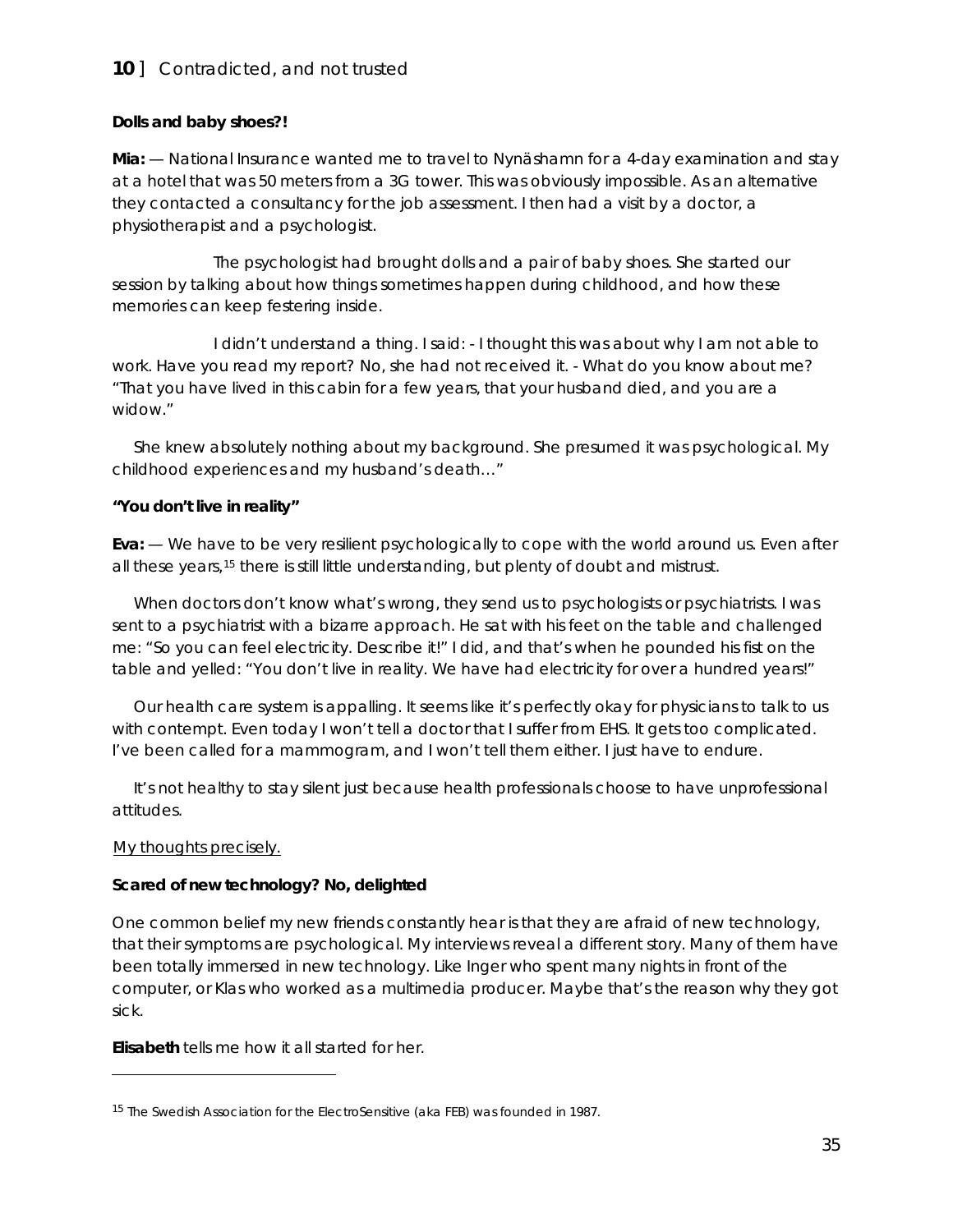— I worked as a preschool teacher. It was a lot of fun, although quite the strain on my body. I ended up on part-time sick leave because of pains in my shoulders and neck. I realized that it would be hard to return to work full-time. So instead I took a course in graphic design. I worked on a computer. It was so much fun. My new-found career!

 When I finished my education, I got an apprenticeship. After three weeks I felt burnt out. I was dizzy and really tired, had heart trouble, skin and eye problems, headaches, and felt so unfocused. One morning I experienced those symptoms as soon as I turned on the computer. "I won't make it," I thought and went home and spent a couple of days in bed shivering.

I was quite sick but had no idea that it could be EHS, because I didn't know what it was.

#### **A phobia? Quite the opposite!**

Calling EHS a phobia is not too unusual. However, nobody I've talked to displays phobic reactions. A phobic individual categorically avoids situations and places that present as frightening, often beyond reason.

 My friends proved the opposite to be true. They deliberately tested locations, where they had noticed that their symptoms got worse. They valiantly walked towards cell phone transmission towers and electrical fences to verify their symptoms. By doing so they found out what they can tolerate, what causes discomfort, and what is disabling for them.

 Many also keep on doing what they know they should avoid. They go into stores, although this makes them worse, or go to a concert or a restaurant, because they can't stand being isolated all the time. They visit relatives, although they always get struck by overwhelming fatigue. This is the direct opposite to phobic behaviour.

*Eva*:  $-$  I get stubborn sometimes. I don't want to be affected by EHS. I want to be normal! That's when I do things I shouldn't be doing, like traveling somewhere just to get the opportunity to mingle with people. And that's how I get sicker.

Many of the people I interviewed knew they were sensitive to something, although the explanation came later. *Eva* talks about how her husband detected how she got increasingly worse in the cottage museum, while she wondered if she was imagining things.

My conclusion is that all the people I interviewed are very rational and tell their stories with remarkable insight. It makes no sense for a physician or anyone else listening to them to even consider that their symptoms are just imagination, psychological weakness or a mental aberration. Unbelievable really. It makes me wonder- with a grain of sarcasm: *Is the medical profession delusional?!?* 

#### **Why the denial?**

*Björn*: — We are not treated as real human beings, and our experiences do not count.

I keep wondering why these first-hand experiences are so hard for society to accept. I presume there are a number of contributing factors.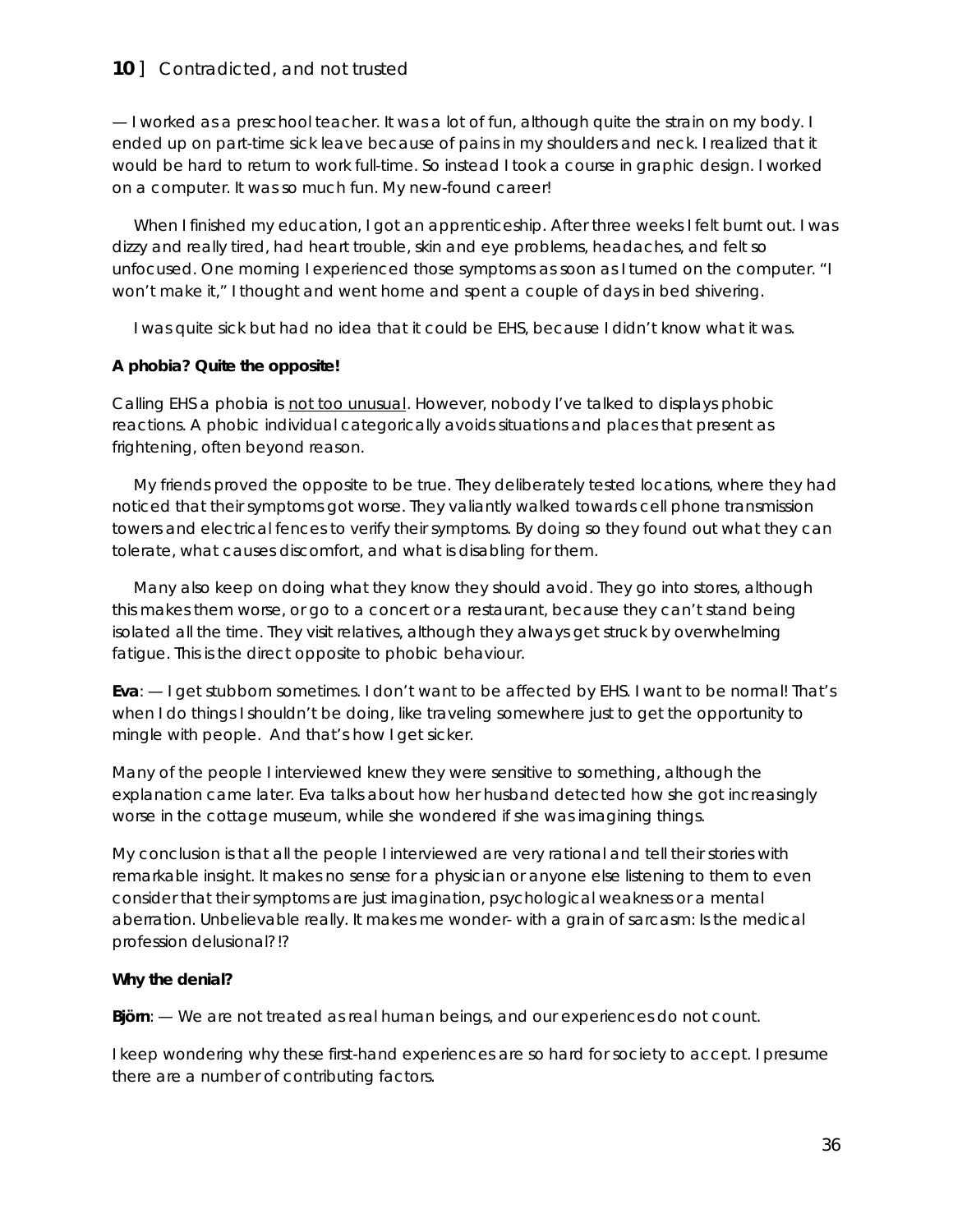One reason is likely the powerful economic interests surrounding the telecommunications industry, supported by our government. History tells us that this is nothing new. The same happened with the tobacco and asbestos scandals, with several pharmaceutical drugs, with pesticides, and herbicides too. The industry resists the spread of vital facts by covering up with disinformation, until the facts are too obvious to ignore.

#### **The consequences**

When it comes to family and friends, there are other reasons why they choose to avoid the truth. Acceptance may mean having to make major lifestyle changes. Many are so accustomed to electrical gadgets, cell phones and cordless phones and do not want to take in new information. It may hamper the routines, the relationships or the lifestyles.

*Mia*: — My family is willing to help me, but they don't really get what this is all about. The backlash we experience is not only from the industry but from the people around us as well. Few are willing to live without their wireless gadgets. Most of our relatives won't, and that's very hard on us. Everyone has surrendered to the marketing trends. I'd probably do the same if this hadn't happened to me. I'd likely be stuck in the same mess too.

#### **Provocations**

*Björn*: — Before we bought this cottage, we went and talked to our neighbour-to-be in the summer cottage next door. We told him that we would buy this property, provided that nobody uses a cell phone around us. So we would appreciate if he spoke his mind on the subject. We asked if he would be willing to leave his cell phone at home when visiting his cottage. "Sure, of course." After all, he already had a landline there. Again we asked: - Are you sure? We don't want to pester you. "No problem," he assured us.

 Nowadays, when he and his family arrive, they always bring their cell phones along. When we mentioned it again, he blurted out: "Enough already!" - But don't you remember your word?" "Yes, but that was three years ago!" Now we have to flee whenever they come around.

 We are always on guard, and when they arrive we take off right away. As soon as we hear a car we check out who it is. If we ignore their arrival, we may be too debilitated after a few minutes, which makes it harder for us to escape. One time our neighbour arrived with his family while I was out for a walk in the forest. When I came back I found *Siv* on the ground beside the wood pile. She had fainted.

 Neighbours and friends become 'enemies', because we never know when they bring something along to make us sick. Sometimes people in our community cut across our property with activated cell phones just to test us, to see if we *really* react!! We are treated as fair game.

**Siv**, who could sense my digital camera, comments: "Several provocation studies have been done on EHS sufferers and cell phones. This type of testing is supposed to reveal if we can detect if the phones are on or off. The problem is that these laboratory studies are carried out in very unhealthy locations for people like us. When I go into town I don't notice right way when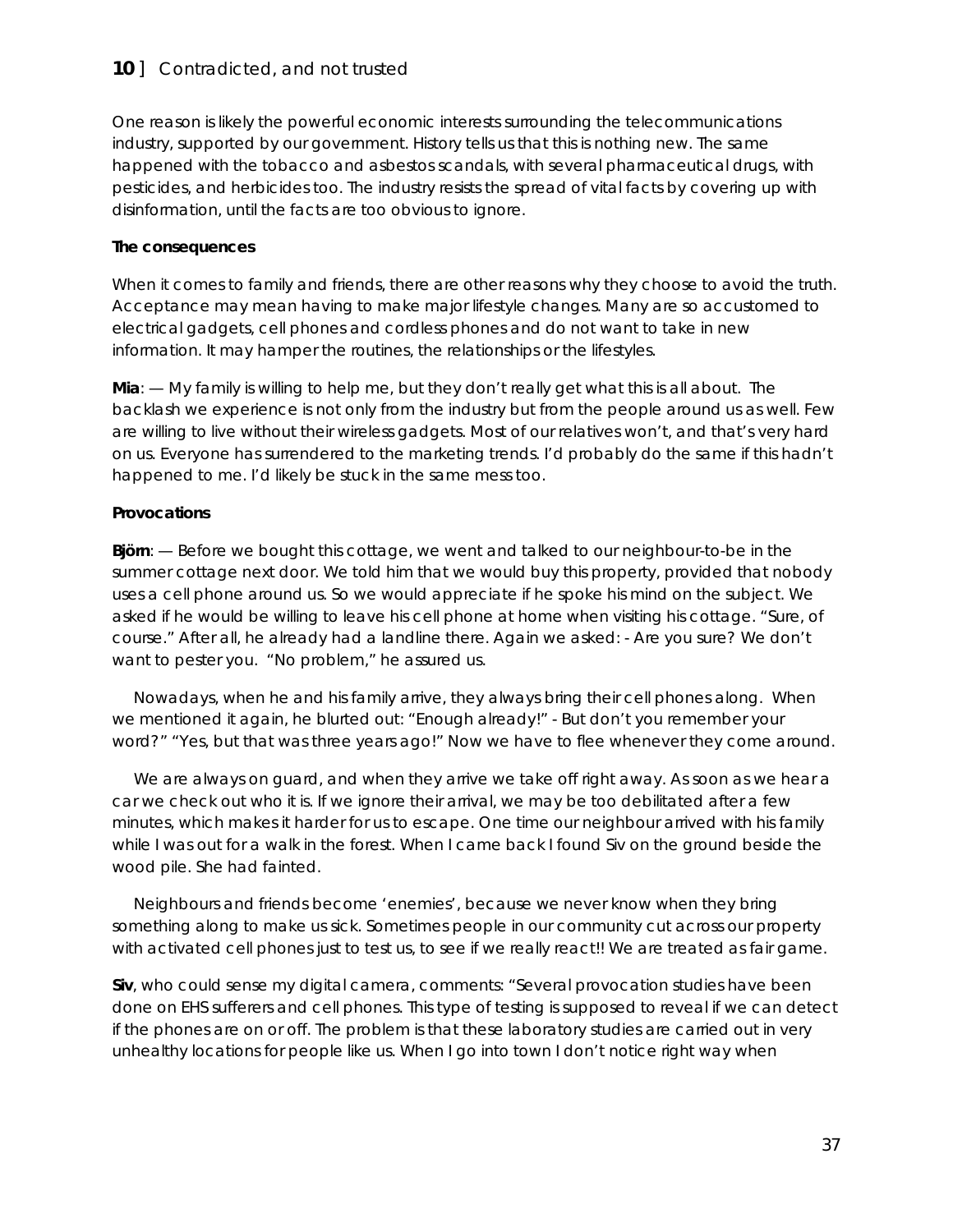someone turns on a cell phone, because I am already numbed by the overall radiation. It's like being in a smoke-filled room and asked to detect when someone lights up another cigarette.<sup>16</sup>

Other studies have focused on identifying psychological differences between EHS sufferers and 'normal' people. It should come as no surprise that these tests have failed.<sup>17</sup>

### **World concept threatened**

Maybe EHS threatens our perception of the modern world too much. Maybe that is why physicians are able to say this condition does not exist, or that EHS is a form of delusion? It seems very difficult to accept that human beings can be affected by electromagnetic signals, despite the fact that our body, heart, nervous system and brain also function on such signals. EKG and EEG are electrical phenomena.

Although other forms of electromagnetic waves, such as x-rays, radioactivity and radar are very harmful, people still buy into the notion that these waves are harmless.

Fact remains that the physiological functions in living beings are controlled by subtle electrical impulses and waves, all the way down to the cellular level. Since electromagnetic fields have a synergistic effect on each other, it should be easy to understand that our body's electrical system can be negatively affected by man-made electromagnetic fields, especially microwave radiation. Nowadays, each one of us is subjected to artificial radiation a billion times stronger than the natural background radiation that we are biologically built to withstand.

#### **Biased expert**

In August 2007, the Swedish television news program *Aktuellt* exemplified how skepticism surrounding this issue plays out in this country. The report began with the argument that municipalities have spent millions on electromagnetic mitigation efforts for EHS sufferers, despite the lack of scientific proof that these efforts solve any problems. An odd statement considering that very few municipalities spent any money at all.

Professor Lena Hillert delivered the scientific commentary. She is known for her opinion on EHS, namely that it can be cured by using cognitive therapy. Worth noting is that the Auditor General's Office deemed her a biased expert in 2000,<sup>18</sup> since she also works for the telecom industry. During the television interview she was once again asked: "Is it dangerous to do electromagnetic mitigation? She answered, and I quote:

<sup>16</sup> Commentary: Excerpt from Swedish book *About Electrohypersensitivity* (Hélène Aastrup-Samuels): One research study by Dr W. Rea and his colleagues at the Environmental Health Clinic in Dallas, Texas tested individual sensitivity to electromagnetic frequencies. They examined the pupils of EHS sufferers during various frequency exposures and identified the frequencies the subjects reacted to. Other provocation tests confirmed these findings. *Evaluation of the Anatomic Nervous System Response by Pupillographical Study in the Chemically Sensitive Patient.* 

<sup>17</sup> Professor Bengt Arnetz, Chief Physician, Centre for Occupational and Environmental Medicine, Huddinge Regional Hospital:

*<sup>&</sup>quot;The psychological model or that electrohypersensitives are more prone to psychiatric conditions is unfounded.* Cancer & Allergy Foundation Magazine, #1, 1996.<br><sup>18</sup> In connection to the RALF survey, 1997 (Council for Work Life Research). Now defunct.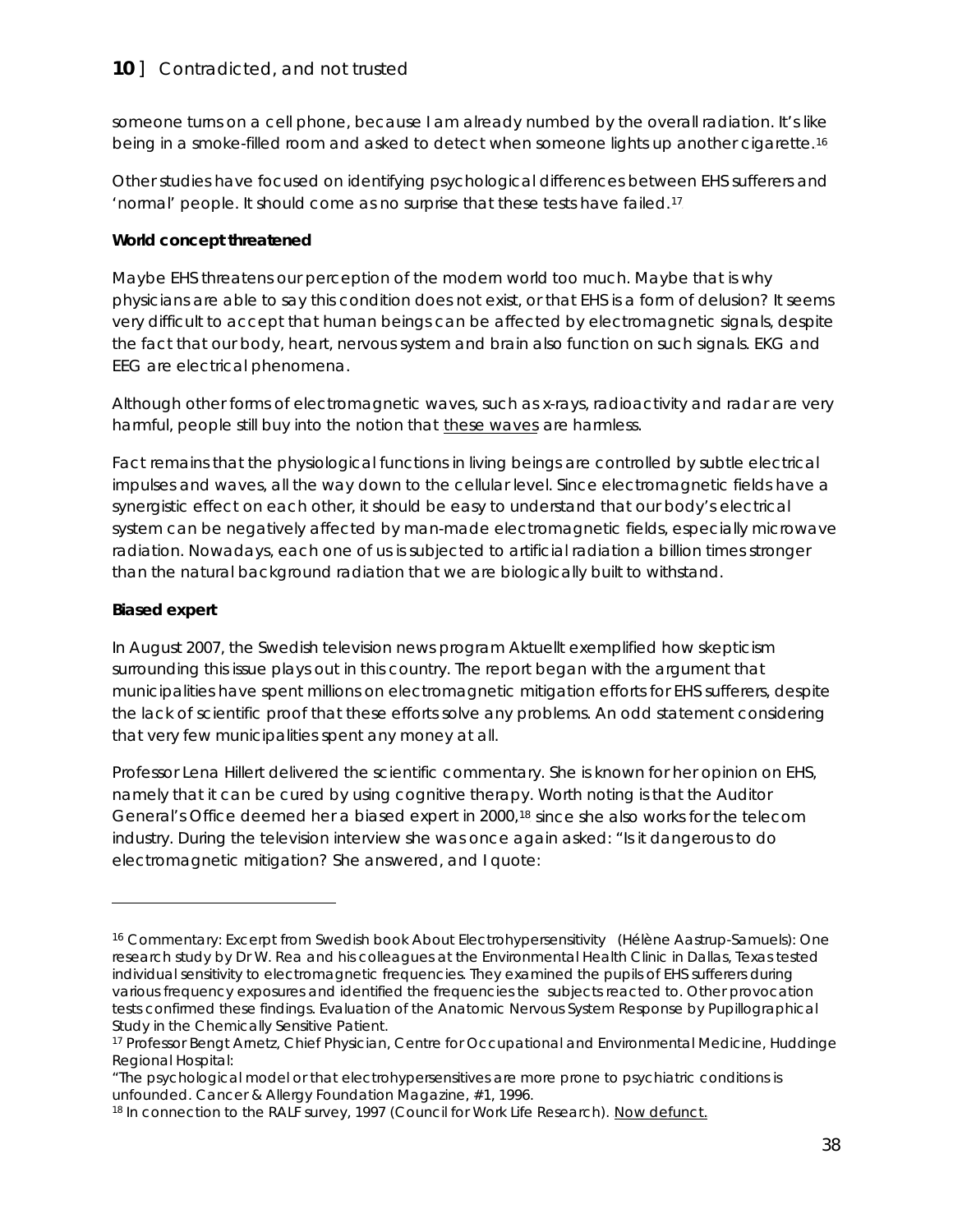—There may be a danger insofar as the individual may subject himself or herself to limits; that he or she feels a need to isolate from society, family and friends. There may also be a risk that others begin to wonder if certain environments are harmful, since they are being tested and mitigated for people who feel sick. Maybe thinking, "Is it dangerous for me too?"

In other words, health & safety precautions are a threat to people. *I could hardly believe my ears.* 

All over the country, EHS sufferers are continually searching for tolerable living environments. One such group, *Frivolten,* has been working for a few years on locating areas where the overall radiation is low enough to build EHS housing. Suitable areas have been found, and a few municipalities have expressed their interest. However, existing laws make it difficult to protect these locations from the wireless build-out. *Frivolten* continues tenaciously to look for options, despite the many barriers.

A group in the town of Degerfors actually found a suitable apartment building for EHS. A plan also went ahead for electromagnetic mitigation, with the financial support from SBO (National Mortgage & Housing). The response from the municipality was positive, and 150 people applied for the apartments. That's when the Industry weighed in on the matter with an e-mail from MTB (Telecom Industry Association) Chief Executive Mats Holme. He insisted that no proof existed that electromagnetic mitigation improves health. Alas, the municipality changed its position – no EHS-friendly building in this town.

### **Not only in Sweden**

Sometimes the public debate argues that EHS exists only in Sweden, and thereby alluding to it being an imaginary illness. This is absolutely not true. In every country where this issue has been raised, the same symptoms have been found: dizziness, severe headaches, nausea, poor shortterm memory, confusion, tinnitus and disturbed sleep.

In Austria an estimated 3,5% of the population suffers from EHS, a number that has doubled in the last ten years. In Germany it is 9% and in Switzerland 5%.

Support groups for EHS sufferers exist in Germany, Austria and several other countries. EHS sufferers are reaching out across the borders to help each other. The primary issue is to find tolerable living environments.

Irish doctors (IDEA) has released public alerts, and so have physicians in the US, Austria and Japan. German doctors are very active. They also pioneered with the Freiburg Appeal in 2002.

### **The Freiburg Appeal: "Our great concern - the health of our fellow human beings"**

In 2002, 60 German physicians began their appeal with:

"As established physicians in all fields, especially in environmental medicine, we turn to the medical establishment and that in public health, political domains, and to the public to express our deep concern for the health of our fellow men."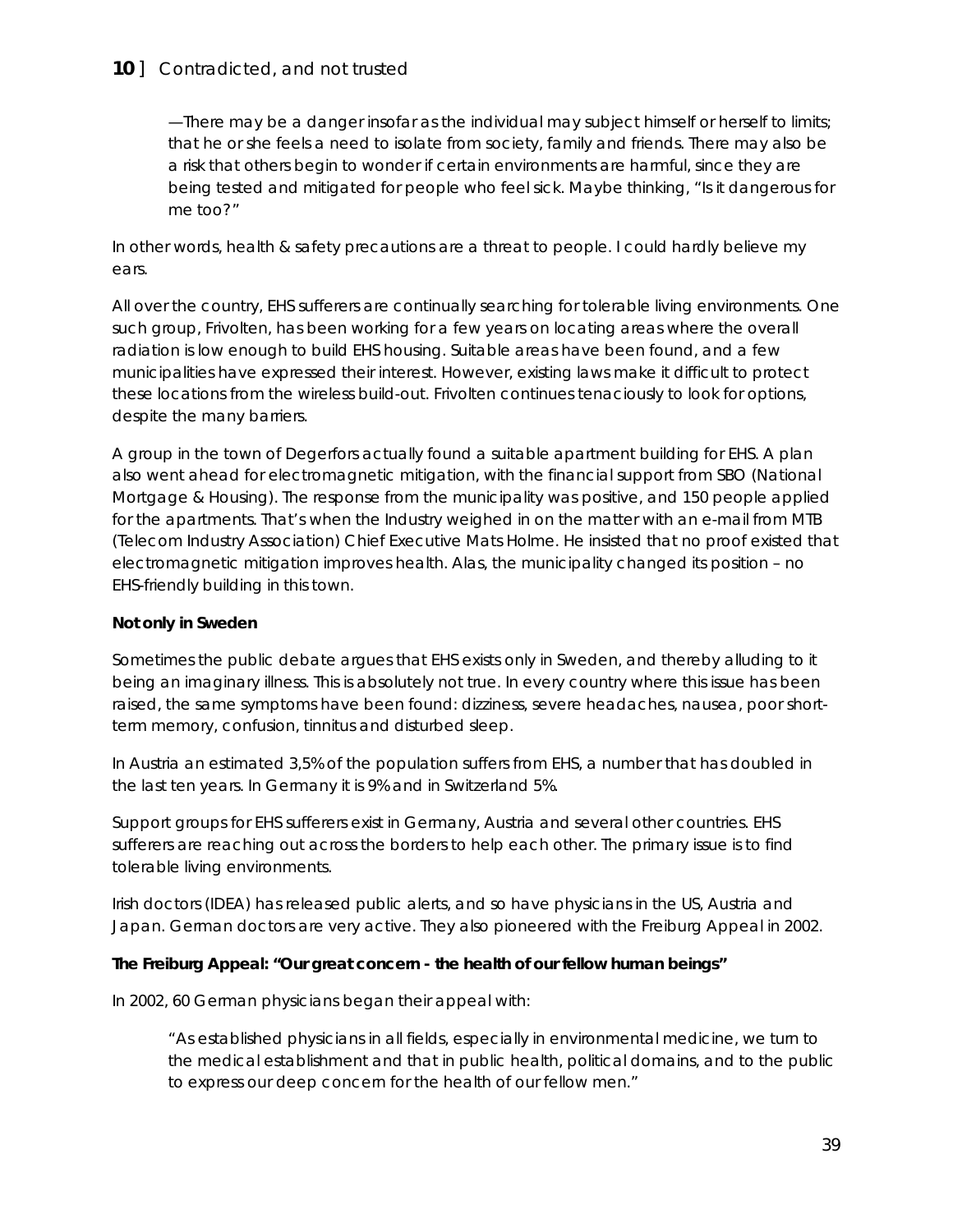# 10<sup>]</sup> Contradicted, and not trusted

These doctors had in recent years noticed "a dramatic rise in chronic and serious diseases", including:

- Learning, concentration, and behavioural disorders ( attention deficit disorder, ADD)
- Extreme fluctuations in blood pressure, not responding satisfactorily to pharmaceutical treatment
- Heart rhythm disorders
- Heart attacks and strokes among an increasingly younger population
- Brain-degenerative diseases (Alzheimer's) and epilepsy
- Cancer: leukemia, brain tumours
- Headaches, migraines
- Chronic fatigue
- Agitation, anxiety
- Night-time sleeplessness, day-time sleepiness
- Tinnitus
- Susceptibility to infection
- Unspecific nerve and muscle pains.

The German physicians conclude that microwave radiation in their patients' living environments is the culprit. They write:

"Very often long-term disease or affliction improve or disappear in a relatively short time after the reduction or elimination of microwave radiation in the patient's environment."

The Appeal continues:

"Our therapeutic efforts to restore health are becoming increasingly less effective. The unimpeded and continuous penetration of radiation into living and working areas – particularly bedrooms, an essential place for relaxation, regeneration and healing – causes uninterrupted stress and prevents the patient's full recovery."

Several thousand German physicians have now signed the Freiburg Appeal.

#### **The Bamberg Appeal: "We demand immediate action"**

A couple of years later physicians in the German town of Bamberg initiated a more systematic survey on how people are affected by, for example, radiation from cell phone transmission towers. This study resulted in a letter to Germany's Environmental Health Minister in 2006:

"There is an acute health risk for people living close to the mentioned mobile base stations. It is necessary for authorities to act immediately."

#### More quotes from the letter:

"From October 2004 to January 2006, over 900 individuals were interviewed at 184 locations with transmission towers. Measurements were completed in homes or at workplaces."

#### Summary of physicians' clinical observations: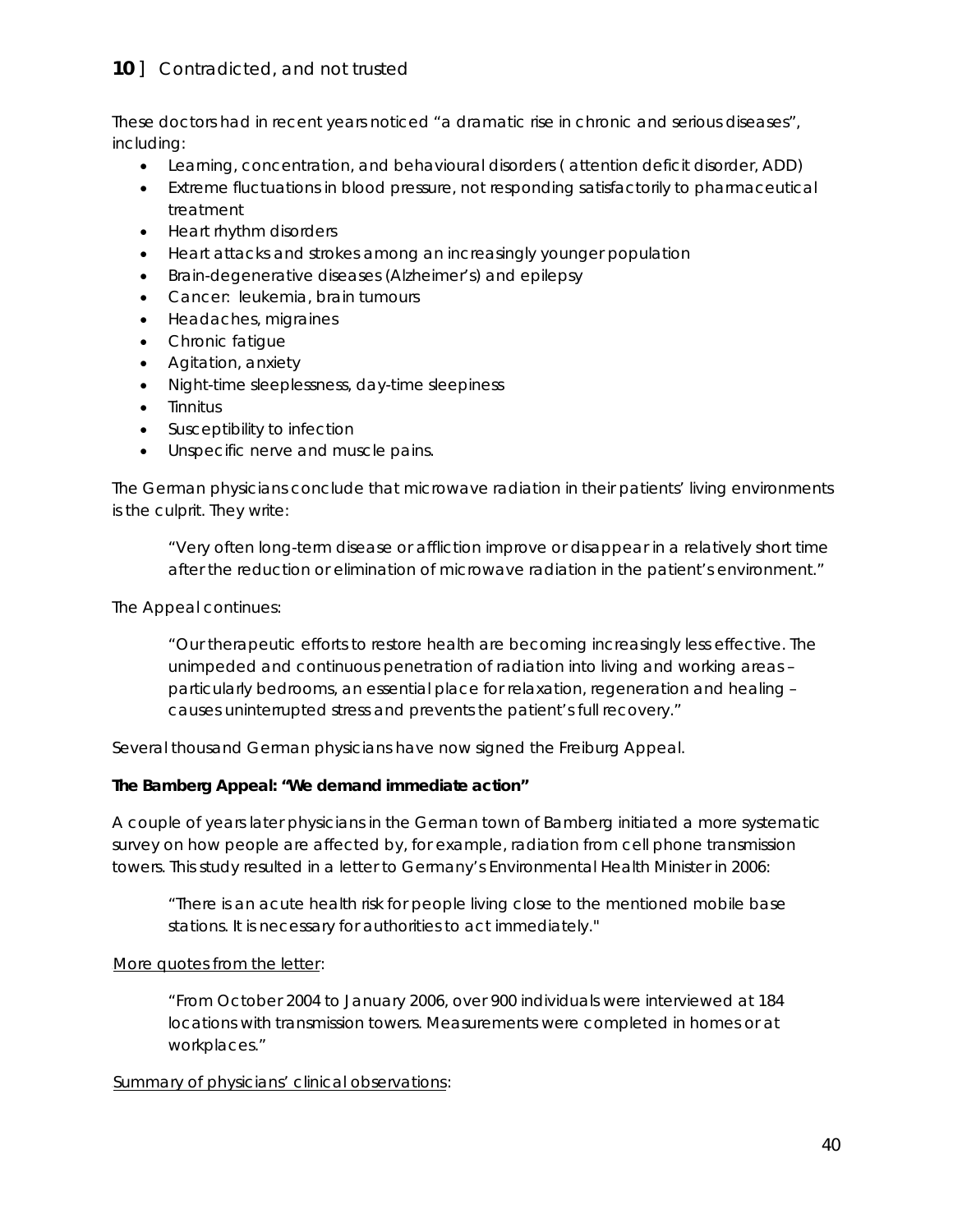"A new, very complicated disease profile with characteristic symptomatic combinations is observed from digital high frequency electromagnetic fields (from relay antennas, digital cordless phones, WLAN,<sup>19</sup> etc.), far below current safety standards."

This description is followed by a list of symptoms similar to that of the Freiburg Appeal.

 "The harmful health effects affect us all, our children and yours. We cannot ignore this fact. We ask you therefore to take action immediately."

### **The BioInitiative Report**

In September 2007 the BioInitiative Report was released by independent researchers, who had reviewed thousands of reports and articles, and concluded that electromagnetic fields cause numerous health problems. Quotes from the BioInitiative Report:

" Ihere is little doubt that electromagnetic fields emitted by cell phones and cell phone use affect electrical activity of the brain."

# **Official warnings**

- In August 2007 the German Environmental Minister published a warning on the installation of wireless internet in schools.
- EEA European Environmental Agency also published a warning about the health effects from wireless technology based on the BioInitiative Report. EEA demands immediate action for the reduction of exposures to cell phones, transmission towers and wireless systems.

*And in Sweden???* 

<sup>19</sup> Wireless internet (Wireless Local Area Network)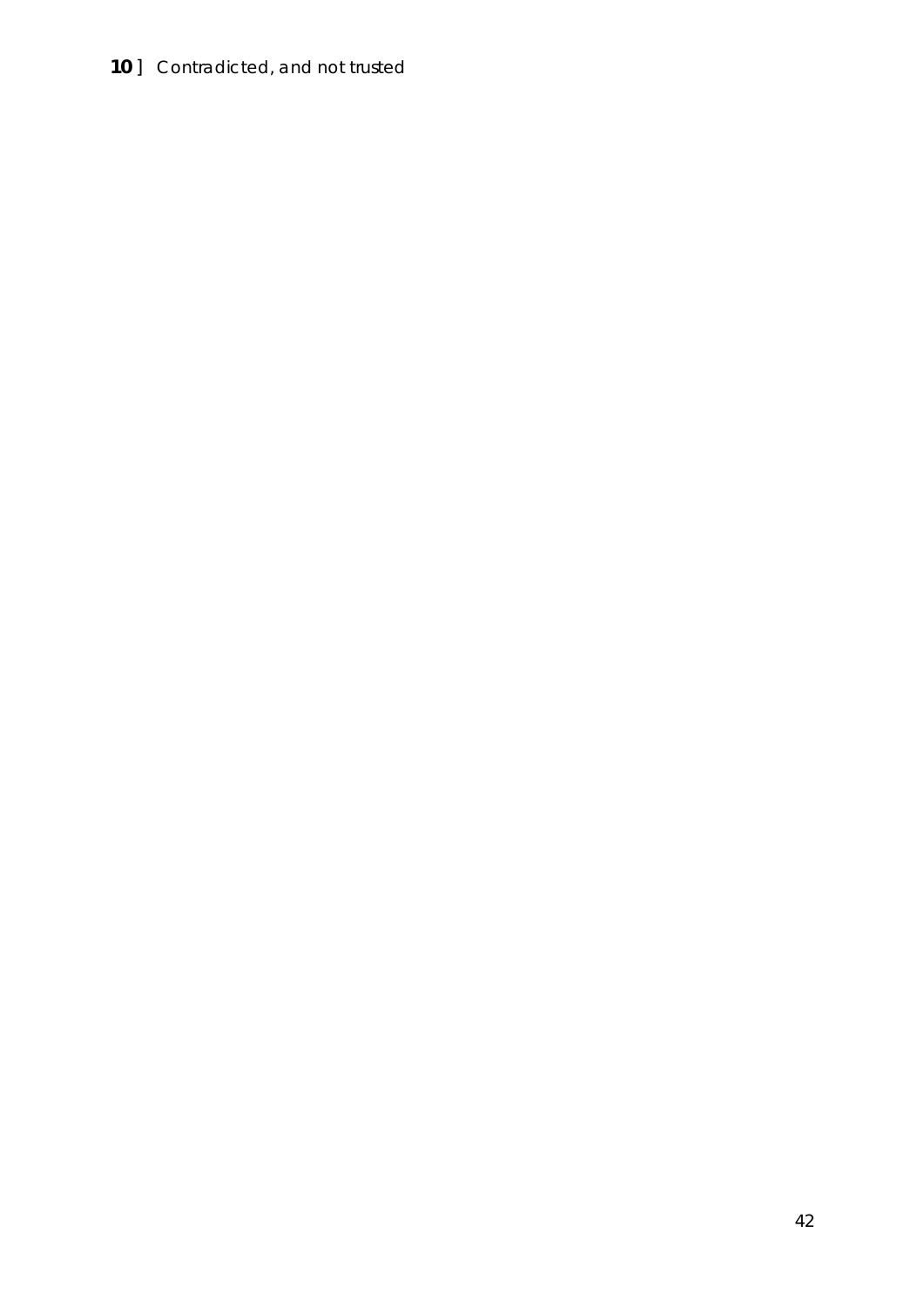# CHAPTER 11 Human Rights: in theory and practice

Before I got to know the EHS sufferers I thought that Sweden was a country where, as a rule, laws and human rights were respected. I've changed my opinion on this matter.

#### **A recognized functional impairment**

In Sweden, electrohypersensitivity (EHS) is recognized as a functional impairment. According to Swedish law, the municipalities are required to assist people who are unable to manage daily living as a result of their functional impairment. Your needs are supposed to determine what assistance you are entitled to, nothing else.

*Elisabeth*: — I was unable to go shopping, do laundry or use the telephone. I needed help because I was disabled. A social worker came here to talk to me about my needs for assistance with shopping, laundry, post office and bank errands, and someone to make phone calls so I could find a new place to live. A week later he came back and asked: "How do you feel?" - Getting by, better than at my previous home but I'm far from well, I said. "Well, I can't understand how you manage to live here. It's just 14 kilometers to the radio and television mast, and it emits so and so many kilowatts. How can you handle that?"

 In other words, he questioned my disability. Instead of evaluating my need for assistance, he had checked the transmission data for the television mast. According to the law, the individual's needs determine what assistance is required. He did not follow the national policy protocol.

 His reasoning against my eligibility for assistance also attacked my ability to drive, which I sometimes do when I feel a bit better. He said: "Our rules are such that if you can drive the car to the store, you cannot get shopping assistance. *Yet, I was unable to go inside the store*! In other words, he didn't bother to put my needs in context to *my particular problems and difficulties*.

 After that National Insurance rejected my request, despite my doctor's personal conversation with the social worker for over an hour. My reaction to the rejection letter was *shock*! It was unbelievable to me.

*Elisabeth* adds, after recounting her experiences: "During my stay at the campground, Social Services in that municipality helped out right away. A female social worker came by to find out what I needed. "What do you need help with?" she asked. - Food, laundry, post office and bank errands a couple of times a week, I replied. "Will two times a week be sufficient? You have such a small fridge. I think you need help three times a week," she said. She believed me. It felt like such a boost.

It is appalling that we have to argue about basic human rights in our country. According to our national Social Services legislation, a person unable to manage daily routines has the right to assistance.

*Siv's* commentary: —Rights?! Politicians often remark to us: "You have the same rights as all of us." That implies that we are entitled to home assistance with no electromagnetic hazards. As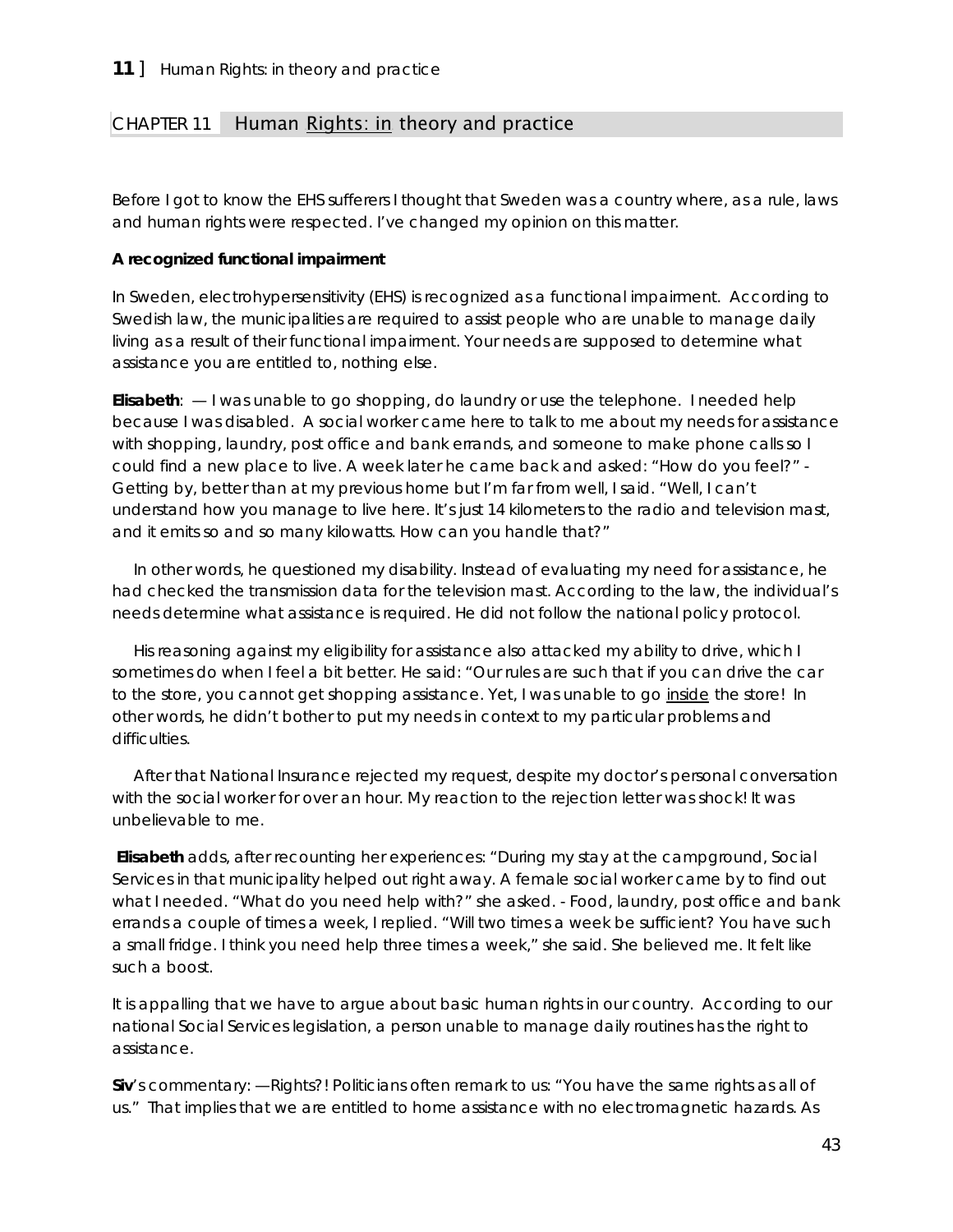an example, since the severity of my symptoms makes me unable to manage my daily routines. It would mean that the home care workers must not use cell phones or other wireless technology and arrive in cars without advanced electronics. They would have to clean without a vacuum cleaner and cook on a wood stove. So far, I'm not aware of anyone receiving this kind of home assistance.

### **The Universal Declaration of Human Rights<sup>20</sup></u>**

Sweden has ratified the UN Ruling on Human Rights. Here are some citations:

Article 3: Everyone has the right to life, liberty and security of person.

**Article 5**: No one shall be subjected to torture or to cruel, inhuman or degrading treatment or punishment.

**Article 12**: No one shall be subjected to arbitrary interference with his privacy, family, home or correspondence, nor to attacks upon his honour and reputation. Everyone has the right to the protection of the law against such interference or attacks.

Article 13: Everyone has the right to freedom of movement and residence within the borders of each state.

What do these rights mean to the EHS sufferer? Personal safety when constantly exposed to harmful electromagnetic radiation? Freedom to travel when unable to use regular transit? Freedom to choose when there are hardly any places left to live with low radiation? Nobody should be treated disrespectfully. What should we call the conduct demonstrated by physicians and other authorities towards several of my friends?

### **Savings wiped out**

Many of my new friends have had their savings wiped out, and their rights to obtain financial assistance is constantly questioned.

*Inger*: — I wrote a letter to Social Services and told them about my situation, but my application was turned down. The social worker never visited me in any of my homes: in the trailer, the cabin, or by the tree stump.

*Mia*: — They terminated my disability benefits. It was so surreal to get this news. After some time I got it reinstated. Right now they are reassessing everyone on disability in this district. The pressing question is, will I keep my eligibility? If not, how will I get enough money to move? Where will I be able to live?

 This pressure is relentless: Will I get financial assistance from National Insurance? What happens if I don't? We are constantly questioned and scrutinized.

*Mia's* claim was rejected. The authorities are of the opinion that she is able to re-enter the job market.

<sup>&</sup>lt;sup>20</sup> United Nations Standard Rules on the Equalization of Opportunities for Persons with Disabilities, December 20, 1993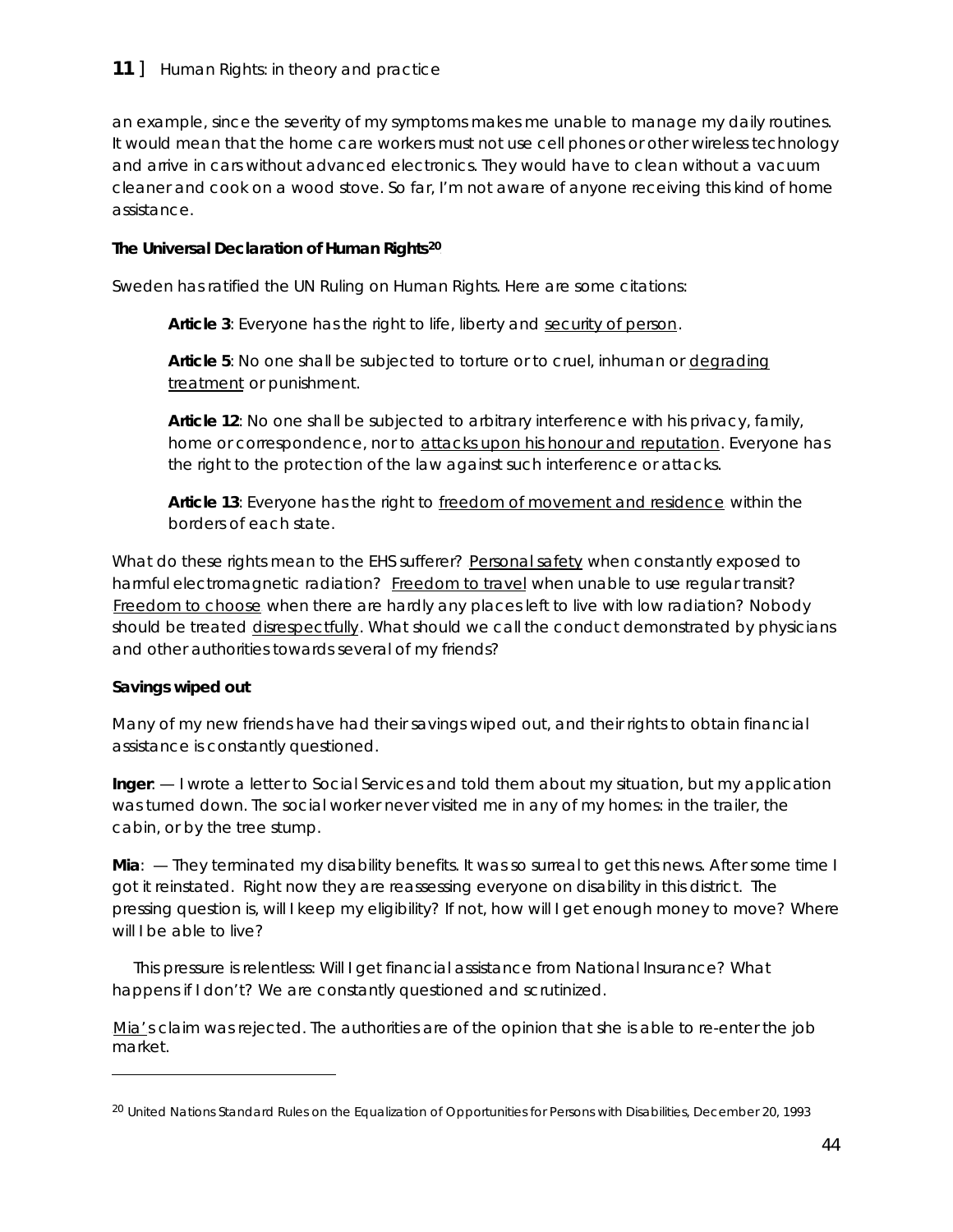# ] Human Rights: in theory and practice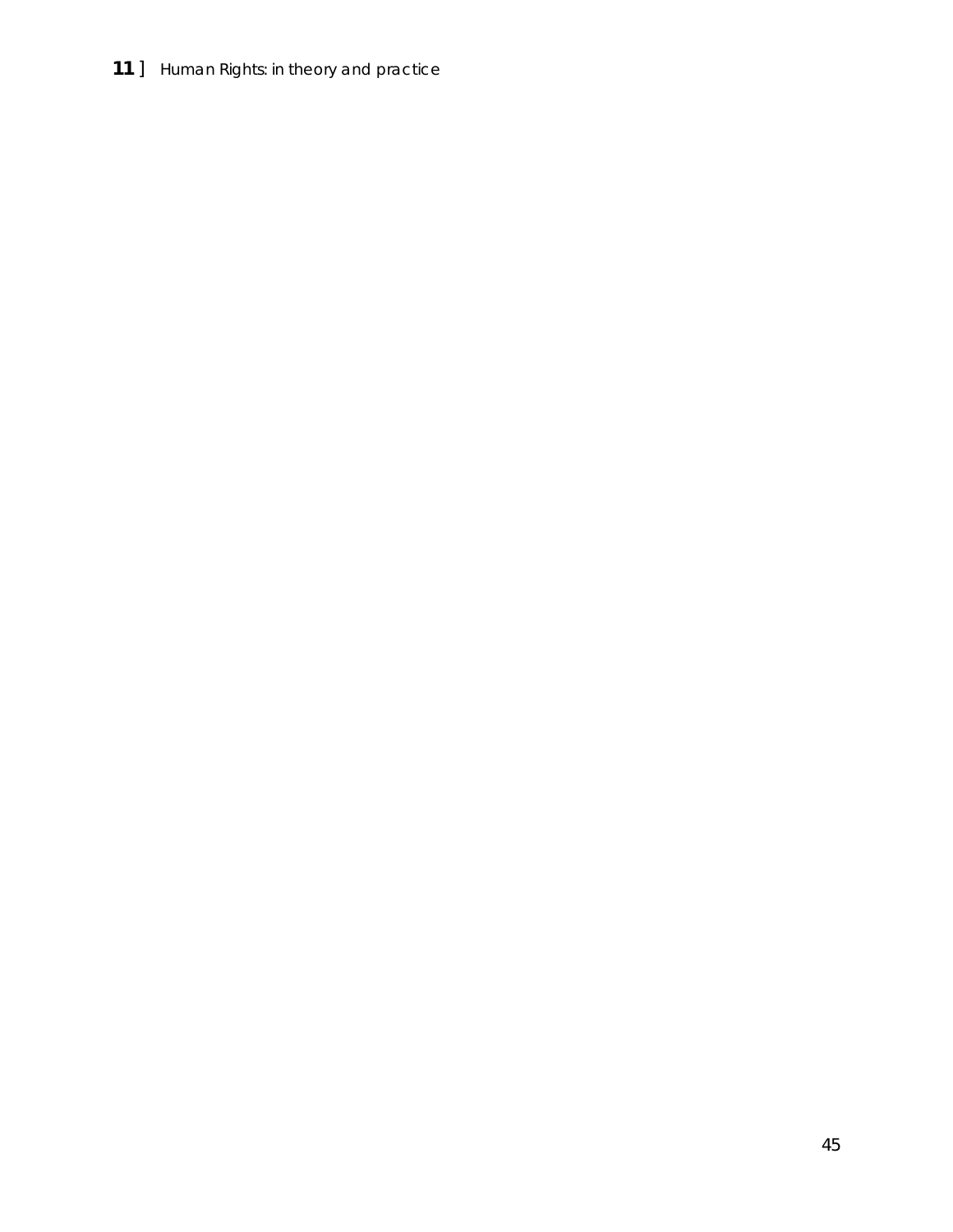# ] Human Rights: in theory and practice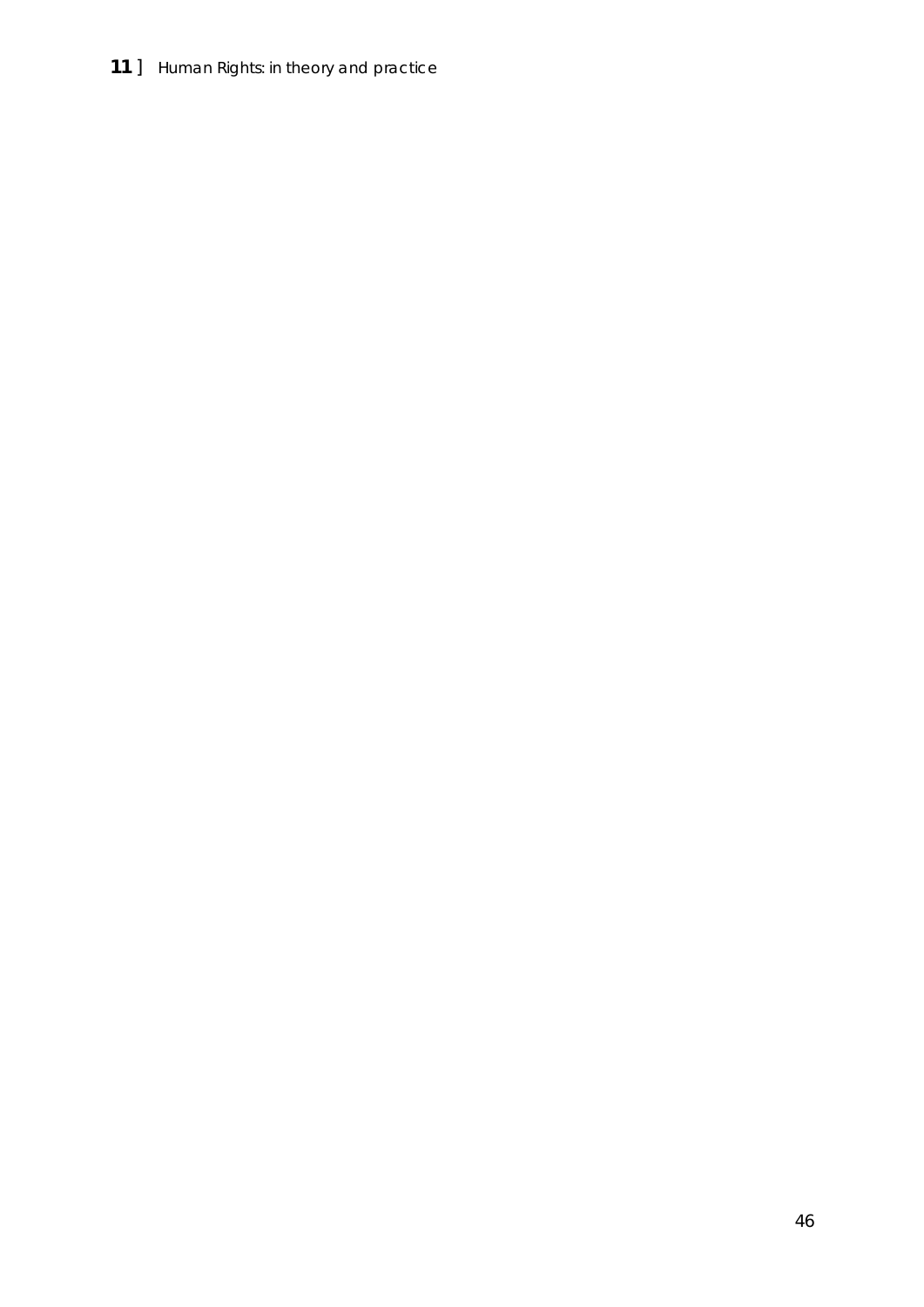# **12 ]** Listen to them!

# CHAPTER 12 Listen to them!

 While I was traveling around to visit the EHS refugees, I kept mulling over many questions. One of them was: Why don't people believe them?

I returned home with many more questions. Why don't people listen to them? I had met several exceptionally lucid, wise and pragmatic individuals. If someone is able to clearly describe his or her symptoms and what actually happens to them in specific locations, why don't people believe them? If several hundred people experience basically the same thing, why don't people believe them? If millions of people in other countries also experience the same symptoms, without any contact with each other, why are they still not heard?

People with EHS have learnt a lot about their condition and their symptoms. And also about how they can get better or worse. They also know how it is possible to live a better, or at least a more tolerable life. We need to learn from them instead of doubting them. They have a message for us all: EHS can happen to anyone!

There is no logical reason to believe that these people's physique, central nervous system or brain are any different from yours or mine. What happened to them can happen to you or me. During an epidemic, not everyone get sick. Some people are more susceptible and/or are subjected to more harmful exposure. They get sick. Next time others will get sick. The question now is: Are we at the beginning of a new epidemic?

Clearly, we should be creating low radiation areas for people with EHS, where they can live with dignity. For the sake of our children and future generations, instead of escalating electromagnetic pollution, we must reduce it!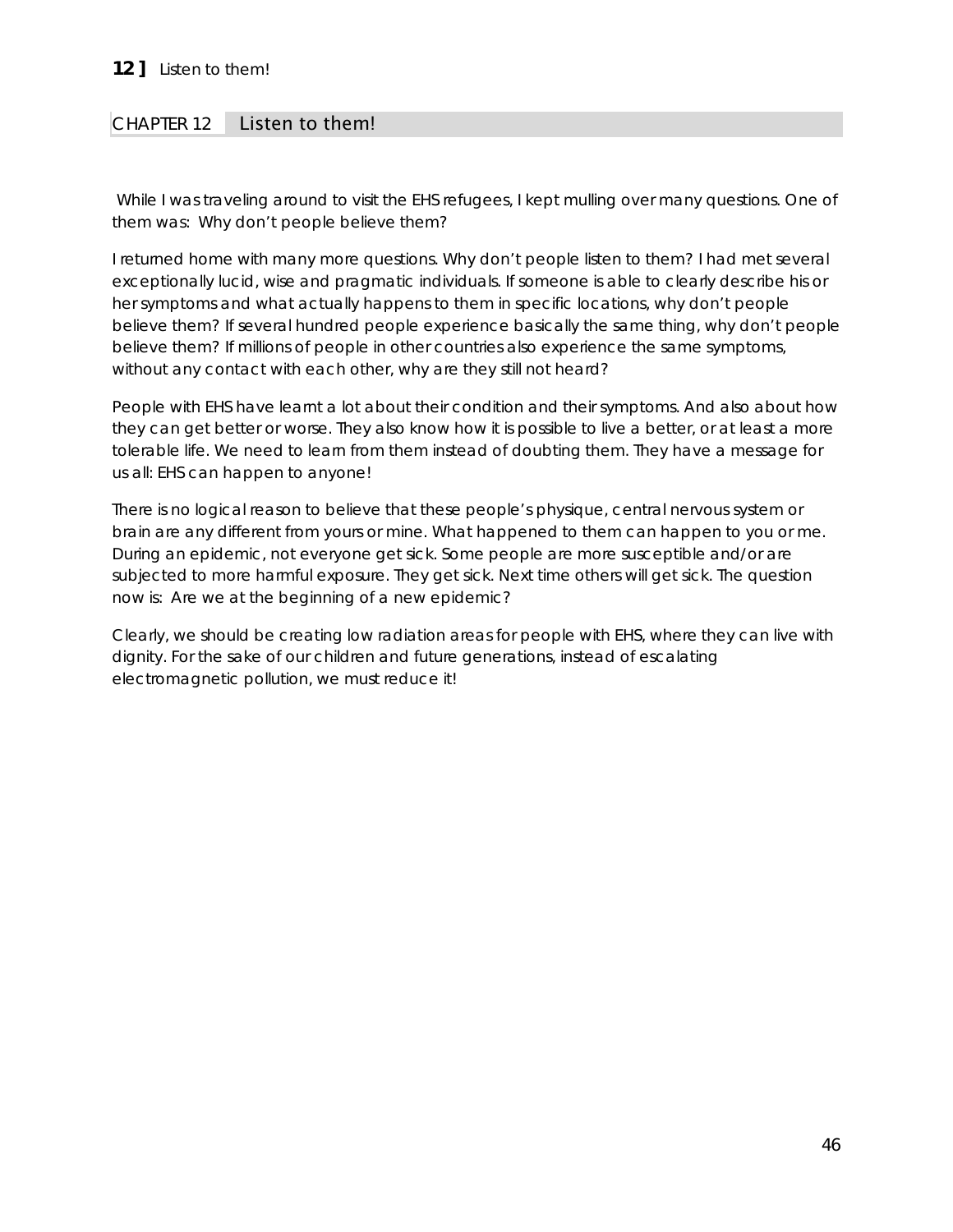# **12 ]** Listen to them!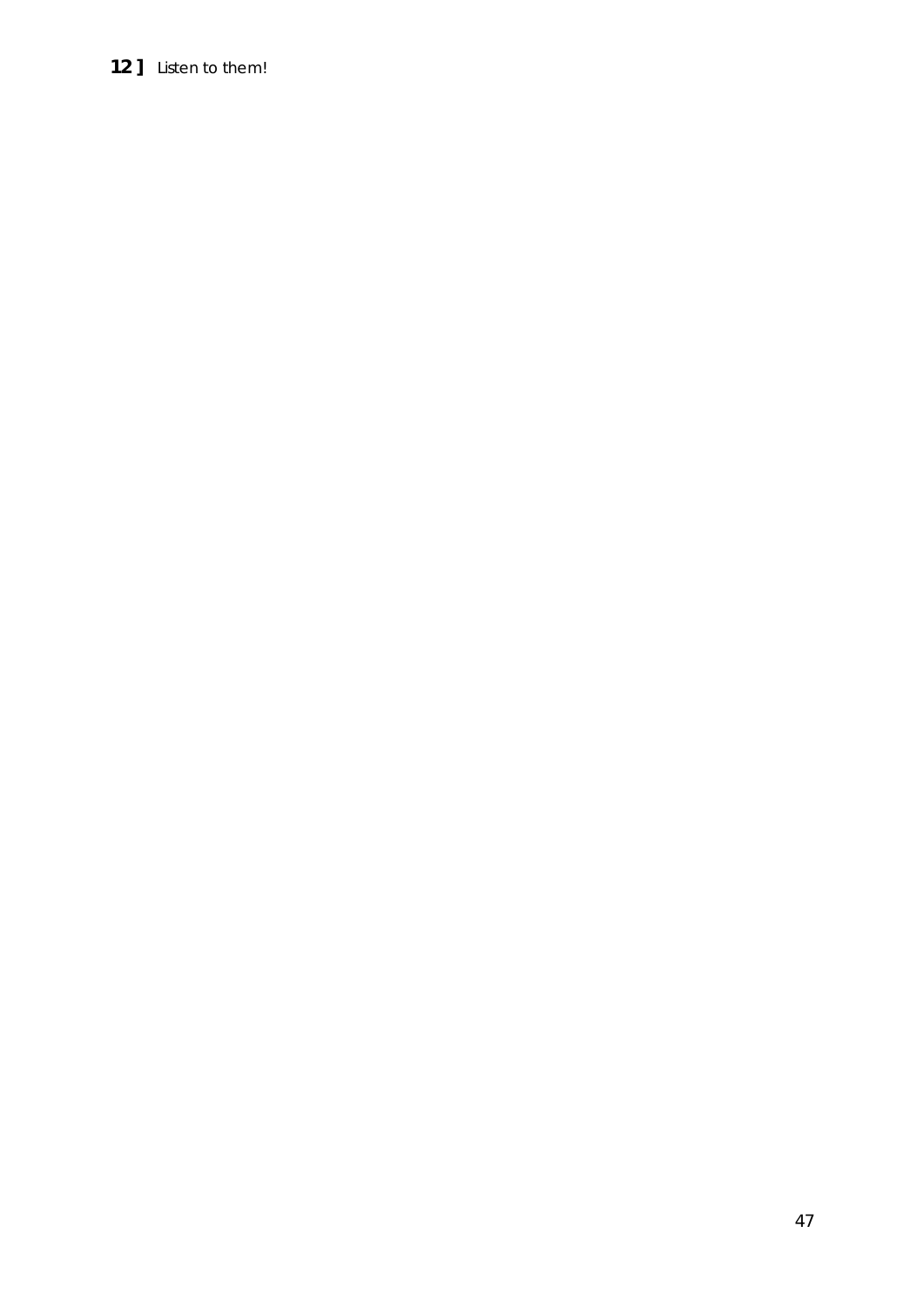# BACK COVER

**A Beautiful Prison**- Forced to Flee from Wireless Technology.

*- Swedes as refugees in their own country.* 

**Gunilla Ladberg**, PhD in Education, lecturer, author to 20+ books, including *The human brain – a journey of discovery*. She lives in Stockholm, Sweden.

**A Beautiful Prison** is about regular citizens who are forced to flee their work and home in the advanced country of Sweden. Meet *Klas* - a multi-media producer, *Elisabeth* - a graphic designer, *Maria* - a teacher…..

Their debilitating symptoms stem from the ever-present electromagnetic environments, like dizziness, heart irregularities, headaches, fatigue, concentration difficulties, skin & eye irritation.

*Maria*: We are treated like lepers, but at least they were fortunate to get their own island.

*Inger*: I am determined to be around when others finally get it. When we are able to say: - We told you so! Why didn't you listen to us?!

Anyone in today's hi-tech society can become a refugee in their own country. Their stories have to be told. Their problems concern us all. But where is our social justice?

Excerpt from review by the 'Swedish Library Association'. (*Bibliotekstjänst*):- This book has a simple and emphatic format with a powerful social commitment. It is startling. The message shows credibility from an Insider's perspective. It is valuable as a contribution to a current problem.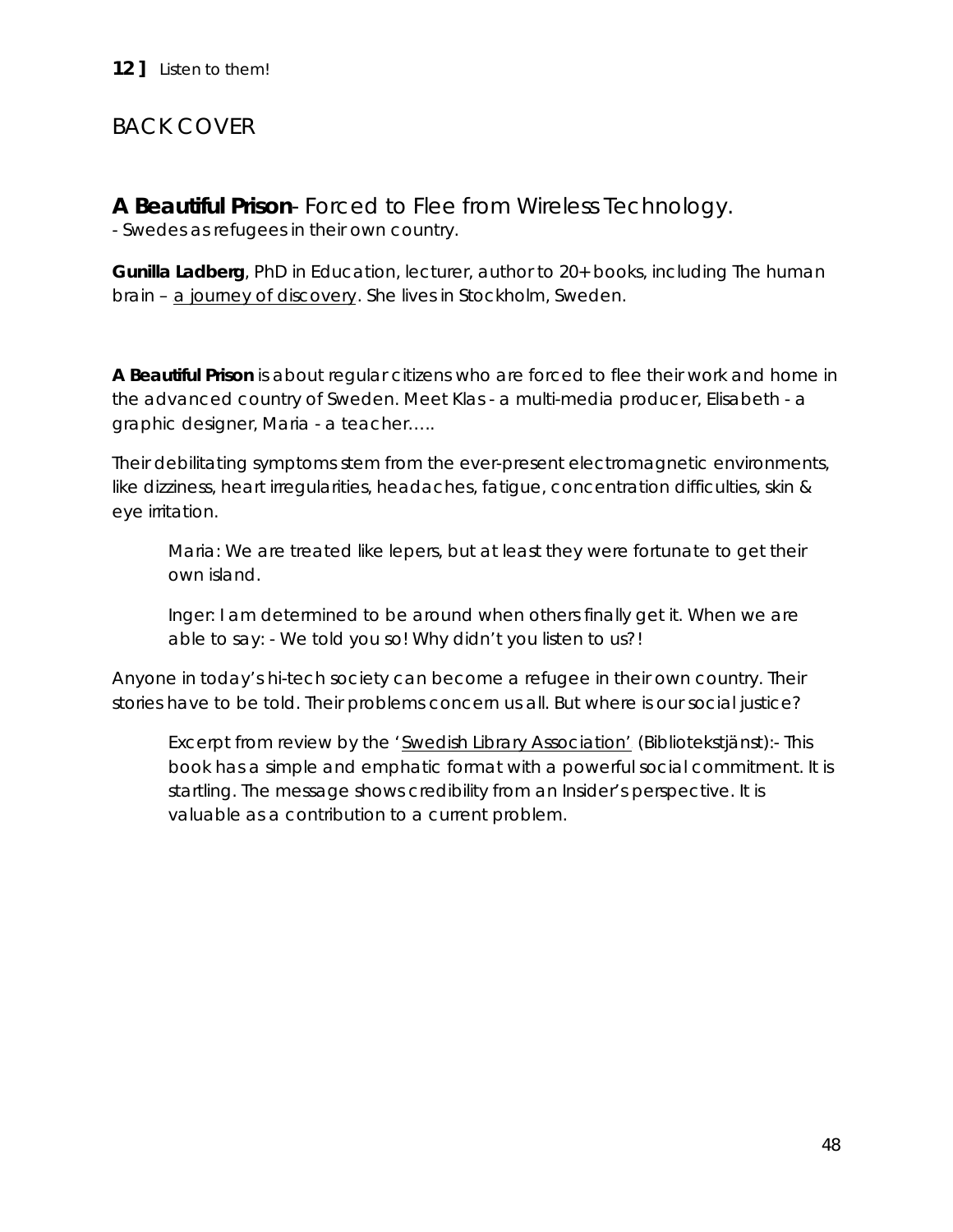# **12 ]** Listen to them!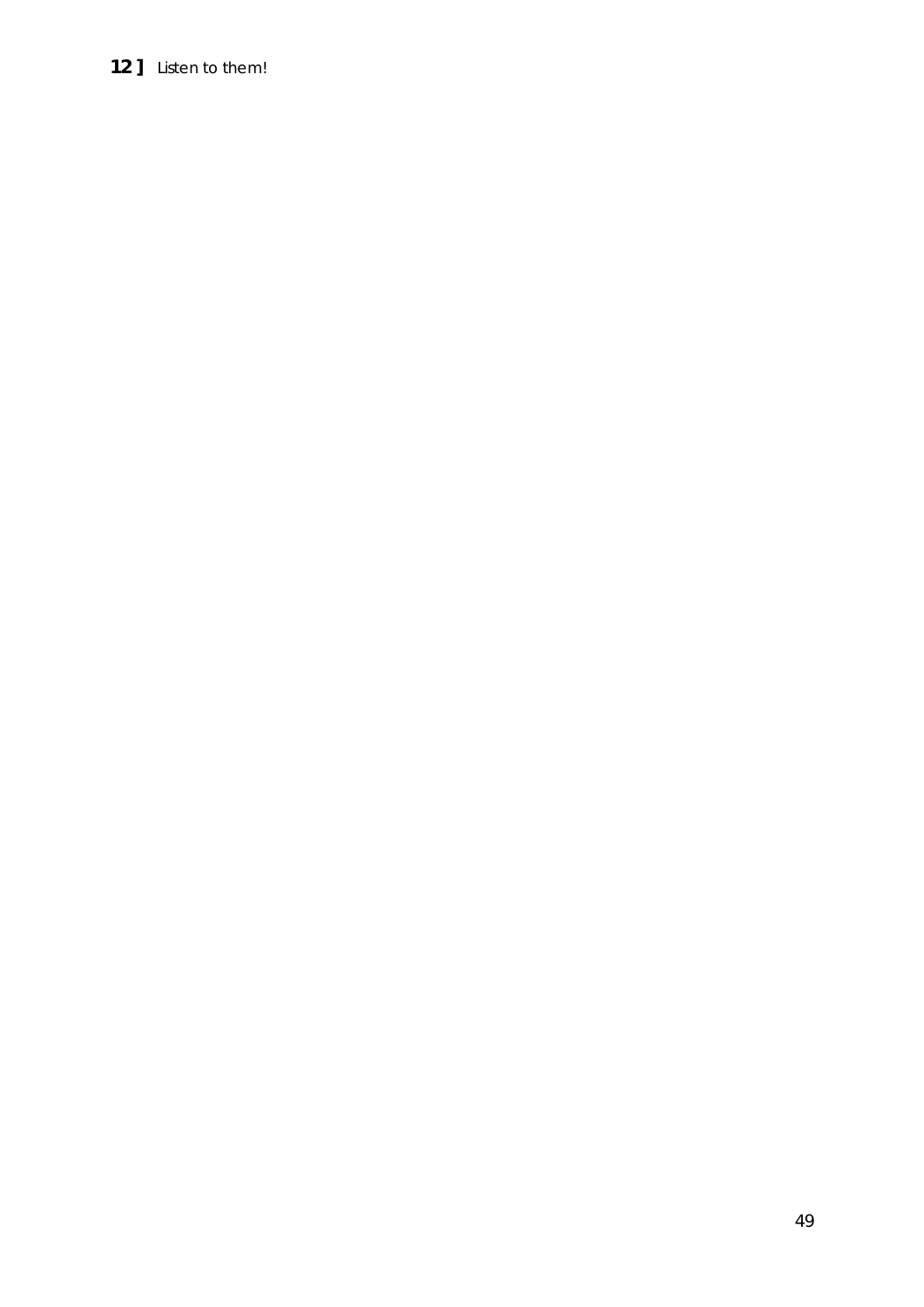# **Contents**

# **Introduction**

 **Cindy Sage ?**

**Forewords** 

- i. Gunilla Ladberg (English edition)
- ii. Gunilla Ladberg (first edition)

# **Chapters**

- 1. *Inger*: In 3 days my life changed forever
- 2. The impossible escape
- 3. *Klas:* Yes, it's a beautiful, green prison
- 4. Symptoms: diverse, changeable, intensified
- 5. *Maria*: We're like lepers
- 6. A harsh life
- 7. *Kenneth*: I thought it was psychological
- 8. Losing family and friends
- 9. Not just adults
- 10. Contradicted, and not trusted
- 11. Human Rights in theory and practice
- 12. Listen to them!

# **Appendix**

a.Index-subheadings

- b.The Swedish Context -Social Policies, Social Assistance, Changes etc.
- c.References and Recommended Reading (in English & Swedish)
- d.About the Author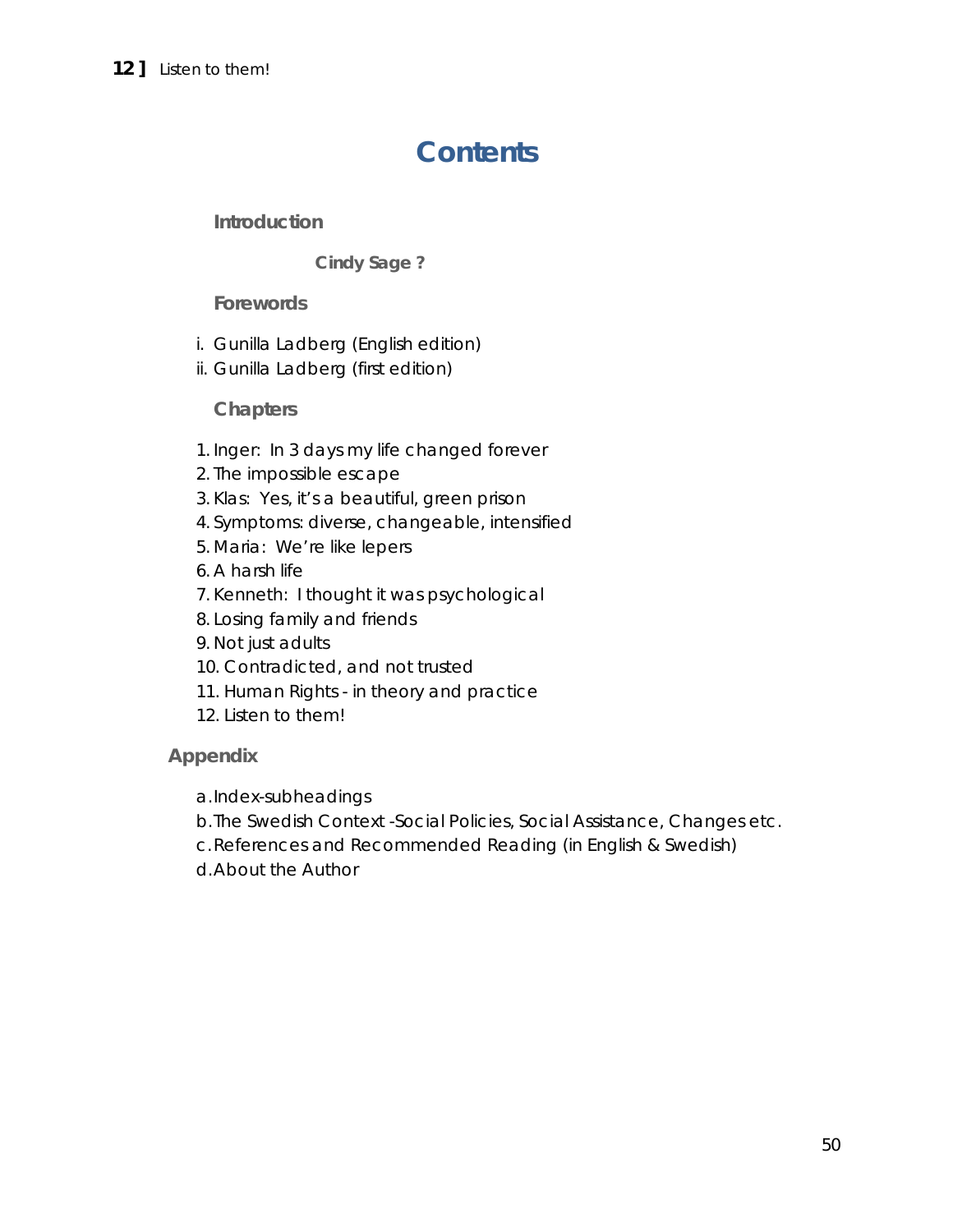# **12 ]** Listen to them!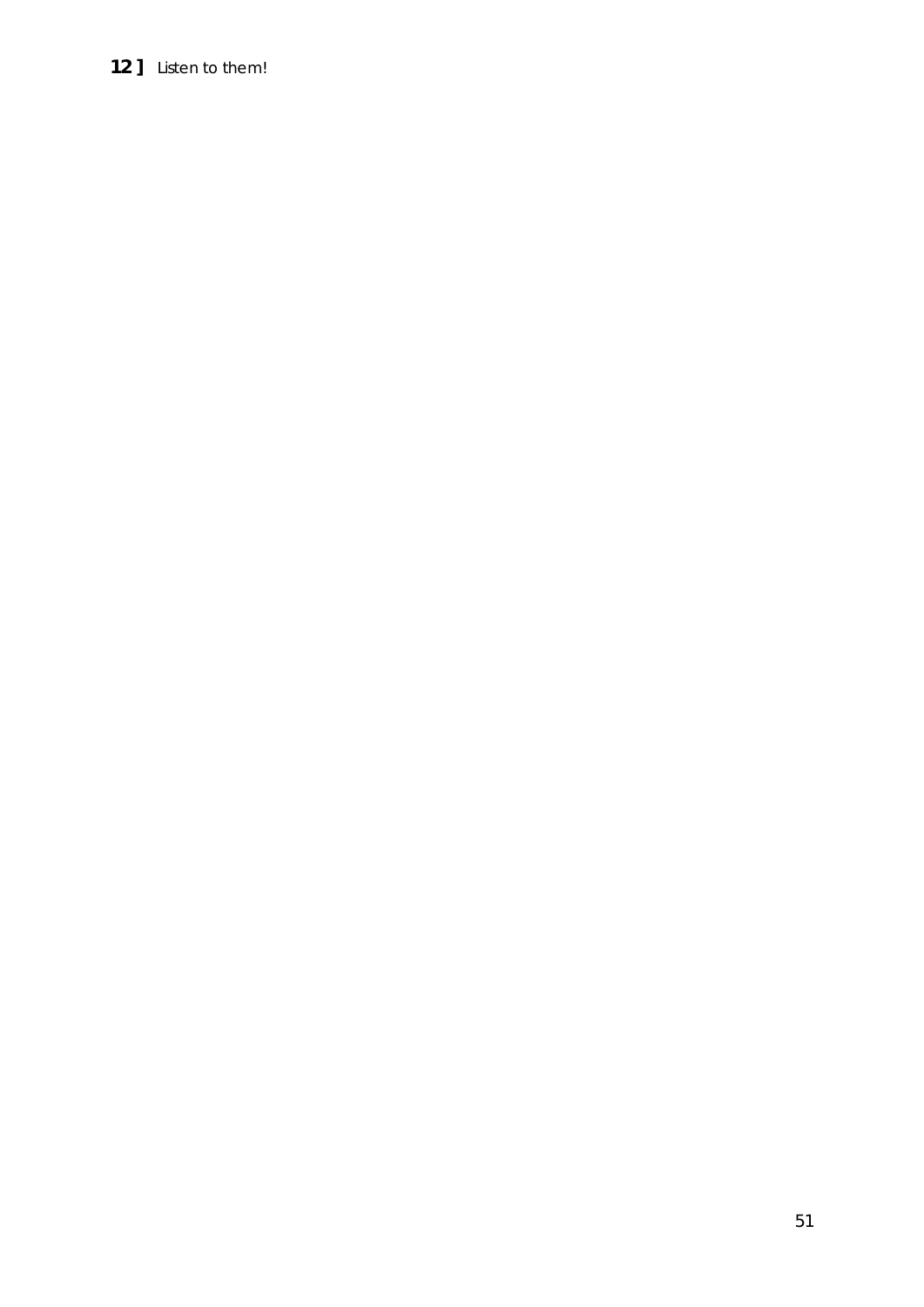© Copyright. All Rights Reserved.

ISBN

Original Title: Ett vackert fängelse

Translation: Agneta Jonsson

- > 1st Edition. 2008. Swedish. *Ett vackert fängelse*
- > 2nd Edition. 2009. Swedish.
- > 3rd Edition. In Progress. Finnish. ????
- > 4<sup>th</sup> Edition. In Progress. German. ?????
- > 5<sup>th</sup> Edition. 2010. English.

Gunilla Ladberg Pedagogik & Språk

gunilla.ladberg@swipnet.se

www.ladberg.se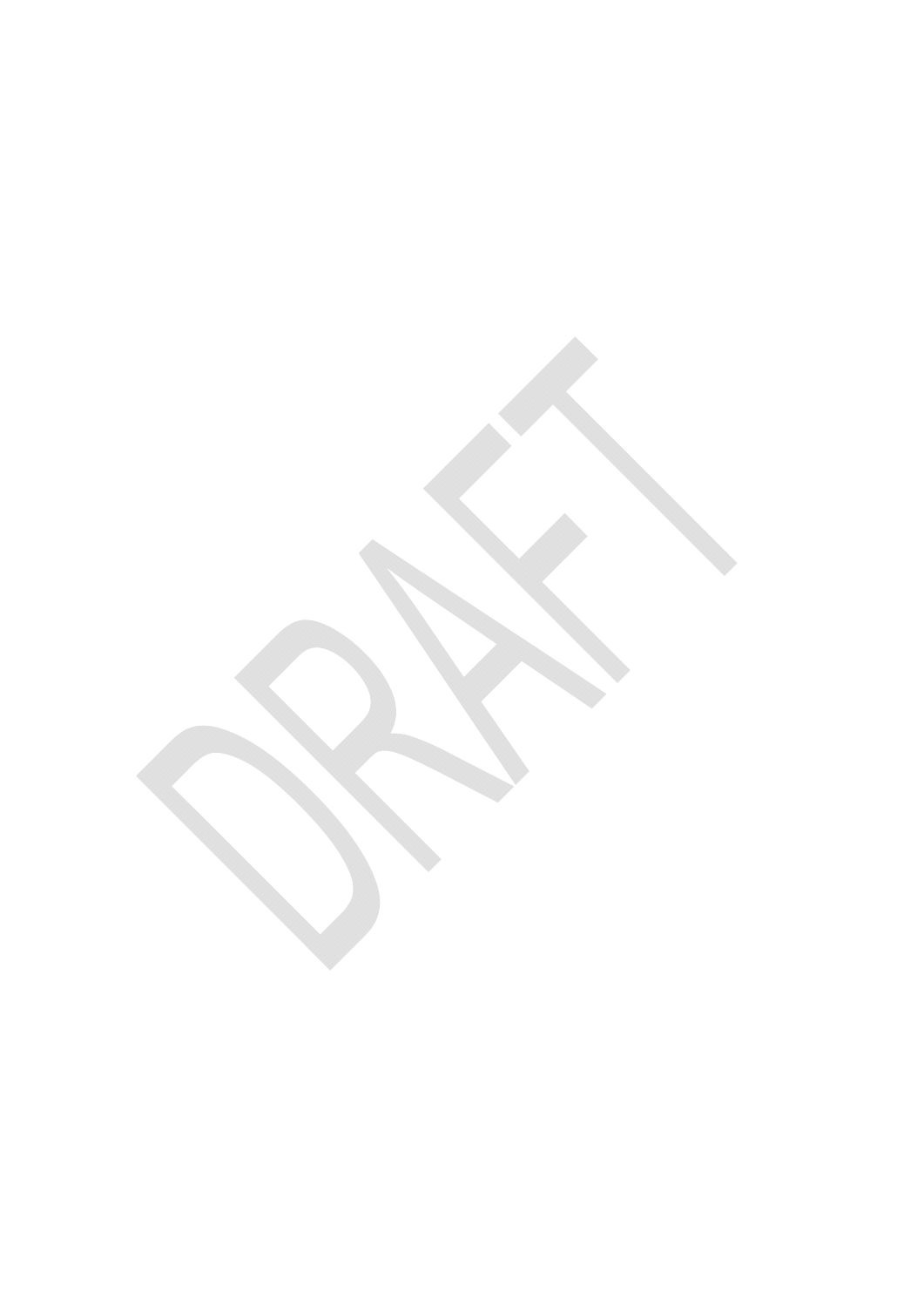### **1.** *Inger***: – In 3 days my life changed forever**

- > Lengthy conversations on a cordless phone
- > I lived behind a tree stump
- > I have no home
- > Divorce
- > My daughter's reserve
- > The book bus
- > "'This is your life"
- > I want to be around when people finally get it!

#### **2. The impossible escape**

- > *Eva's* and *Thomas'* escape
- > Two years in the basement
- > Complete collapse
- > Elisabeth's escape
- > Fleeing again
- > I cried and kicked the trees
- > Alone at a deserted campground
- > Forced to flee again
- > Live-in trial
- > And tomorrow?

# **3.** *Klas***: - Yes, it's a beautiful prison**

- > Uncontrollable perspiration and listlessness
- > I stopped sleeping
- > It's like turning up the volume
- > It's the CELLTOWERS !
- > No future

# **4. Symptoms: varying, changeable, intensifying**

- > Symptoms ease off and return
- > It just can't be this bad!
- > It's not noticeable
- > When the brain shuts down
- > What makes me sick?
- > "I thought it was psychological"
- > "I should feel better by now…"
- > 'Convenient' symptoms
- > Involuntary testing
- > The electromagnetic burden accumulates
- > The lowered threshold
- > "I look forward to the relief"

### **5.** *Maria***: - It's like being a leper**

- > "When it's really serious I end up in bed, vomiting"
- > A fight for my life
- > Homeless
- > The joy in my life
- The lepers were fortunate to get their own island
- > Living in exile in my own country

> The great sorrow: young people

### **6. A harsh life**

- > **"**I've slipped up a few times"
- > The continuous struggle
- > "I have to take just one more step…"

#### **7.** *Kenneth***: - I thought it was psychological**

- > My guess was mould contamination..…
- > Wasting a couple of months each time
- > Like a hobo

### **8. Losing family and friends**

> The EHS refugee - not the only one suffering

### **9. Not only adults**

- > BABY Electronics and epilepsy
- > GIRL 11 *Johanna* cannot attend elementary school
- > Headaches and abnormal fatigue
- > Tipping point: the wireless film projector
- > Legal battle
- The physician reported us
- > Johanna receives home education – finally
- > School attendance on certain days
- > The 'big picture'
- > BOY 11 *Jonas*' refuge is the summer cabin
- > Fewer headaches in the country
- > "Suddenly we slept through the night"
- > The teacher refused to listen
- > Our wireless rural community
- > Catch-22

### **10. Contradicted, and not trusted**

- > 'Delusional thinking'<br>> Dolls and baby shoe
- Dolls and baby shoes?!
- > "You don't live in reality"
- > Scared of new technology? No, delighted
- > A phobia? Quite the opposite!
- > Why the denial?
- > The consequences
- > Provocations
- > World concept threatened<br>> Biased expert
- Biased expert
- > Not only in Sweden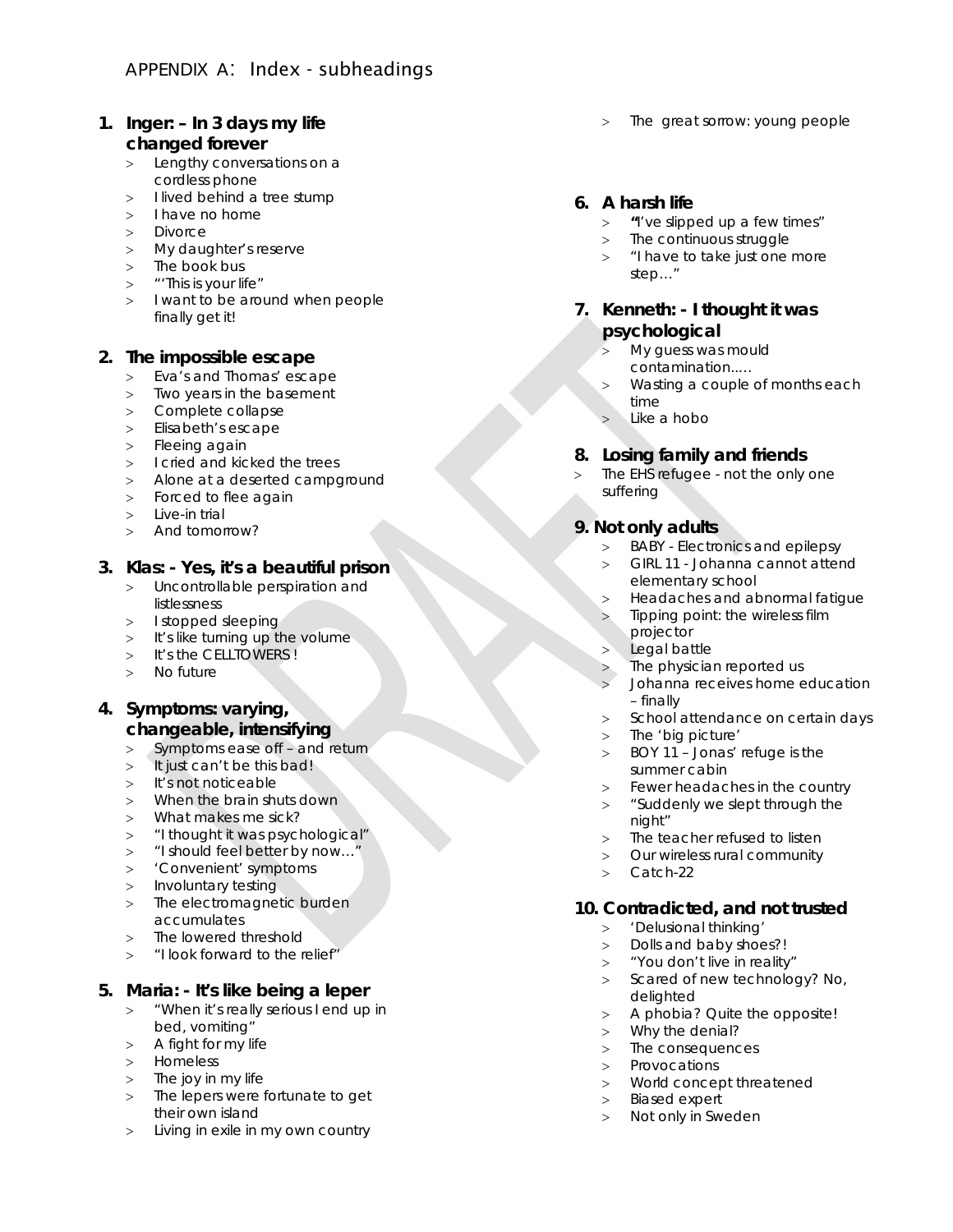- > The Freiburg Appeal: "Our great concern for the health of our fellow human beings"
- > The BioInitiative Report
- > Official warnings

# **11. Human Rights: in theory and practice**

- > A recognized functional impairment
- > The Universal Declaration of Human Rights
- > Savings wiped out

### **12. Listen to them!**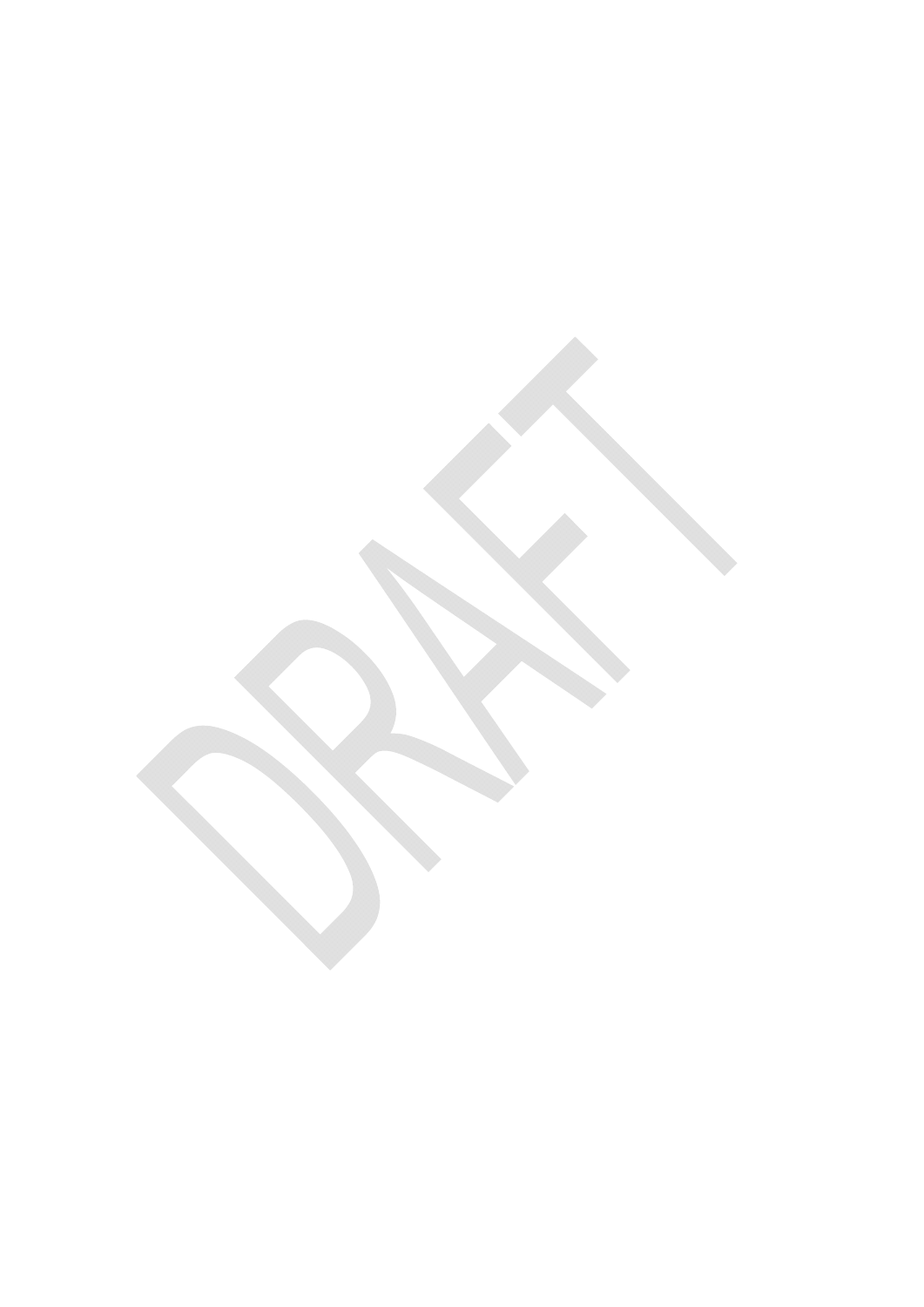# APPENDIX C: References and Recommended Reading

#### **Scientific Mega Studies & Reviews**

**The BioInitiative Report.** Published in 2007. An independent mega review by scientists, researchers & public health policy professionals advocating for biologically-based exposure standards of electromagnetic radiation. www.bioinitiative.org

**REFLEX study.** Released in 2005 and financed by the European Union. Between 2000-2004, 12 research teams from 7 European countries found that electromagnetic fields have a genotoxic effect on human cells, i.e. harmful effects on the DNA far below current Swedish safety limits. The results show that the effects damage the DNA and also impede body systems.

#### **Physicians' Appeals**

Freiburg Appeal. 2002 Bamberg Appeal. June 2006

#### **Books in English**

- **Black on White**. The Swedish experience of EHS. This hushed up governmental EHS survey of 1997 was revised to book form and published in Swedish 2001 . Rigmor Granlund-Lind & John Lind. English translation, 2005.
- **Cellphones: Invisible Hazards in the Wireless Age**. George Carlo & Martin Schram. 2001.
- **Cellular Telephone Russian Roulette**. A historical and scientific perspective. Robert C. Kane. 2001.
- **The Body Electric**. Electromagnetism and the Foundation of Life. Robert O. Becker & Gary Selden. 1985.
- **The Invisible Disease**. The Dangers of Environmental Illnesses caused by Electromagnetic Fields and Chemical Emissions. Gunni Nordström. 2004. www.johnhunt- publishing.com.

### **Books in Swedish**

- *Mörkläggning.* Elektronikens rättlösa offer **(The Cover-up)**. No legal rights for the injured and sick from new technology. Gunni Nordström. 2000. Hohforlag.se
- *Något som finns men inte syns* **(It exists but cannot be seen)**. Personal experiences and reflections on declining health from EMR. Christine von Hedenborg. 2006.
- Nödbroms **(Emergency Brake)**. A handbook for forward-thinking retros. Sture Hegerfors & Lasse Åberg. Forum 2001.
- *Om elöverkänslighet* **(About electrohypersensitivit**y**)**. Facts about a serious functional impairment. Hélène Aastrup-Samuels. FEB- The Swedish Association for the ElectroSensitive. 2005. www.feb.nu or www.feb.se
- *Spelet om 3G* **(The Wireless Gamble)**. Freelance journalists expose the wireless expansion cover-up in Sweden. Mona Nilsson & Marica Lindblad. Medikament Faktapocket 2005. www.medikament.se
- *Tål du el?* **(Sensitive to Electricity?)** On health, electricity and technology. Clas Tegenfeldt (Civil Engineer/Environmental Consultant). 2001. www.rtk.se

#### *Note: OTHER CLASSICS*

**Cell Tower**s. Wireless Convenience? Or Environmental Hazard? Edited by B. Blake Levitt. 2000.

**Cross Currents**. The Perils of Electropollution. The Promise of Electromedicine. Robert O. Becker. 1990.